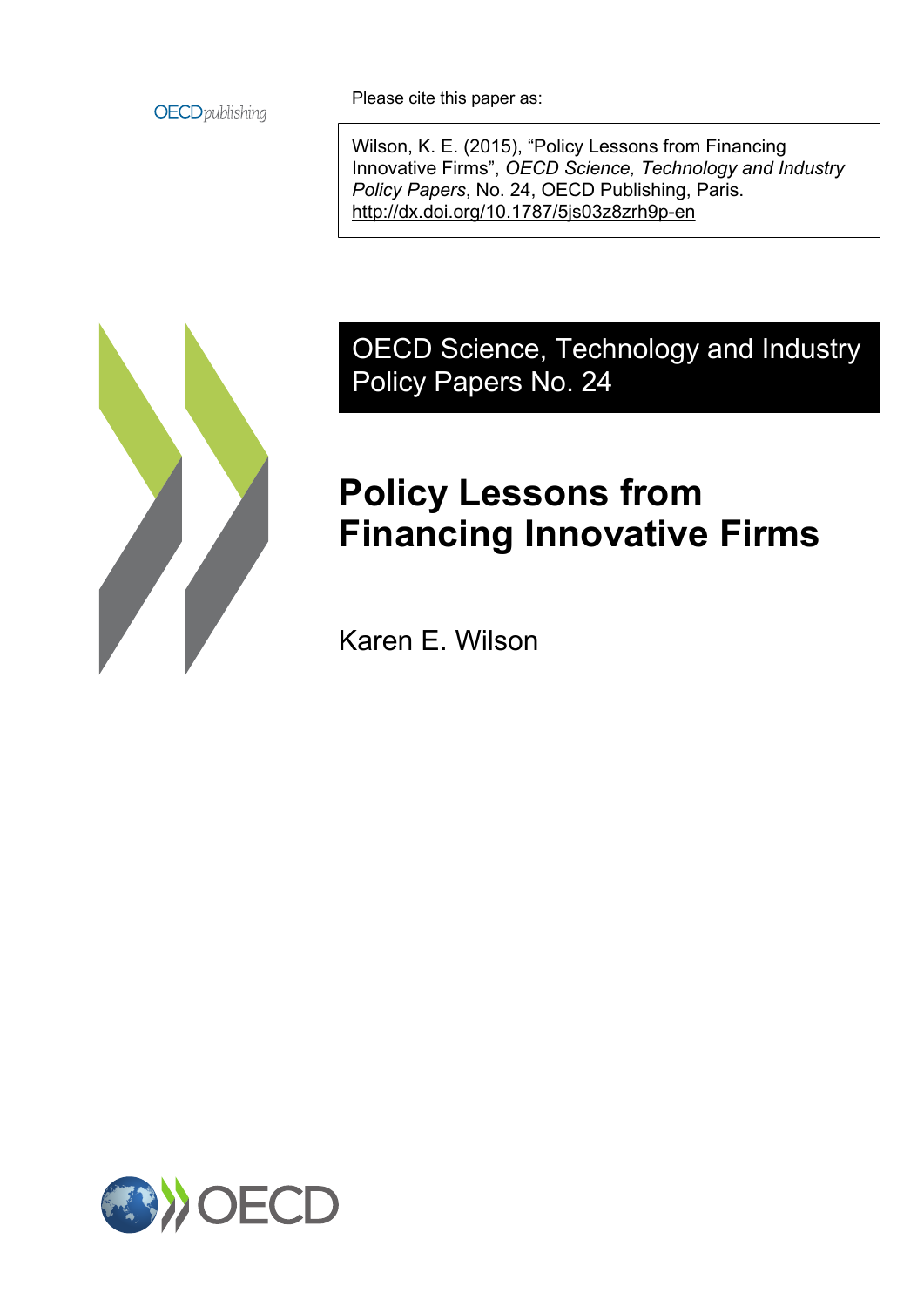## **POLICY LESSONS FROM FINANCING YOUNG INNOVATIVE FIRMS**

## By Karen E. Wilson

## **FOREWORD**

There has been increasing concern from policy makers around the world about the lack of access to finance for young innovative firms. As a result, governments in many OECD countries have sought to address the financing gap and perceived market failures by supporting the seed and early stage market.

This paper seeks to summarise the lessons learned in seed and early stage finance based on OECD work over the past several years focused on policies related to financing high growth firms, including angel investment and venture capital. That research was supplemented with a questionnaire on seed and early stage financing policies in 2012 and a series of policy workshops held between 2012 and 2014. The workshops provided deeper insights into experiences and lessons learned from OECD member countries.

The OECD has been working on seed and early stage finance within the Committee for Industry, Innovation and Entrepreneurship (CIIE) in the Directorate for Science, Technology and Industry as well as across other Directorates. This work has highlighted the growth in seed and early stage finance policies as well as the importance of high-growth firms for job creation and the role that financial development and other policies play in firm dynamics and the growth of such firms.

The OECD Secretariat would like to thank Norway, Switzerland, the Netherlands and Sweden for hosting financing policy workshop over the past several years as well as all of the representatives and experts who provided input throughout the research process. The OECD Secretariat would also like to thank Norway for the voluntary contribution in support of this work.

## *Note to Delegations:*

#### *This document is also available on OLIS under reference code DSTI/IND(2014)5/FINAL*

The statistical data for Israel are supplied by and under the responsibility of the relevant Israeli authorities. The use of such data by the OECD is without prejudice to the status of the Golan Heights, East Jerusalem and Israeli settlements in the West Bank under the terms of international law.

This paper is published under the responsibility of the Secretary-General of the OECD. The opinions expressed and the arguments employed herein do not necessarily reflect the official views of OECD member countries.

© OECD/OCDE 2015Applications for permission to reproduce or translate all or part of this material should be made to: OECD Publications, 2 rue André-Pascal, 75775 Paris, Cedex 16, France; e-mail: rights@oecd.org

The Committee for Industry, Innovation and Entrepreneurship (CIIE) agreed to the declassification of this paper in March 2015.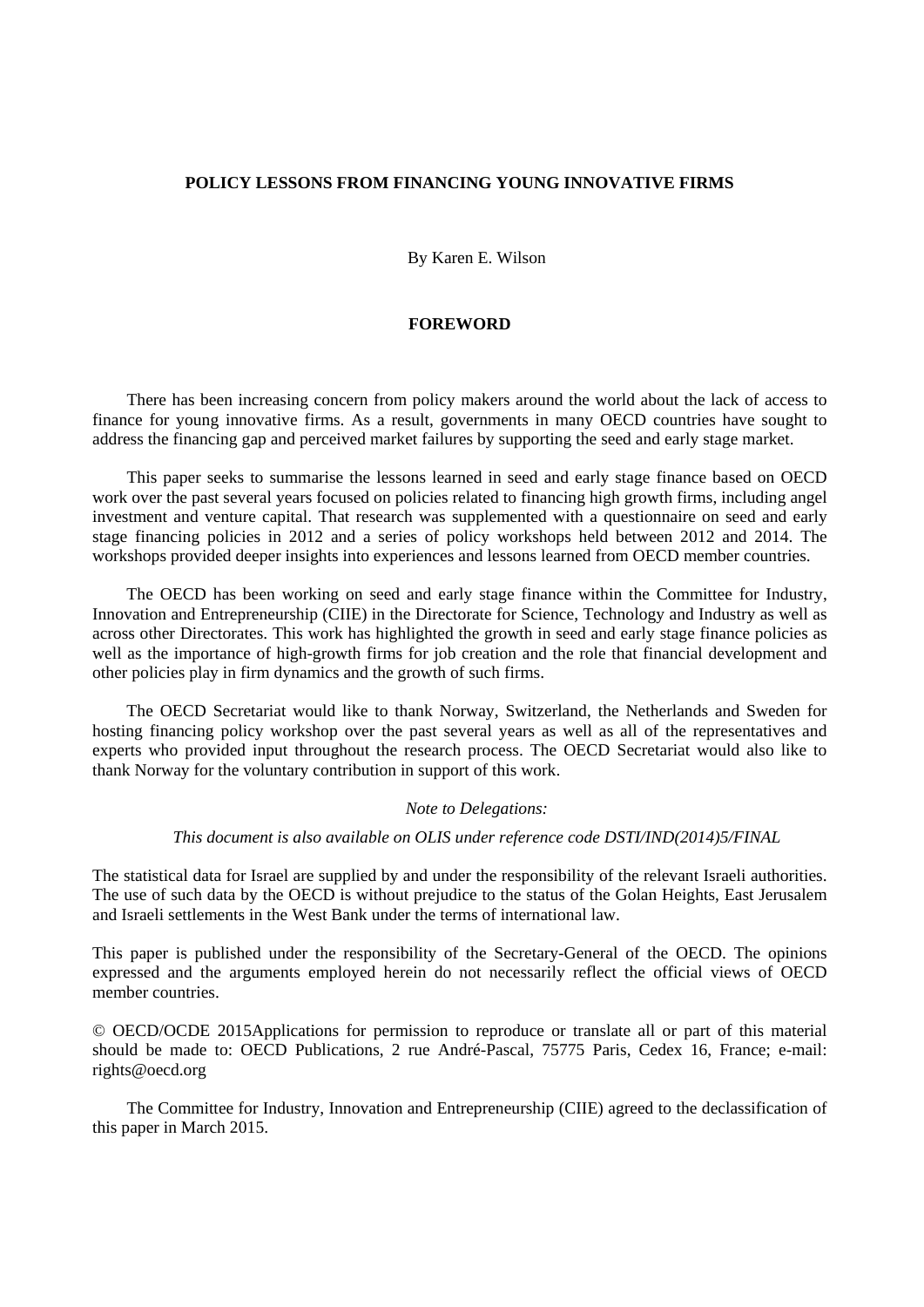# **TABLE OF CONTENTS**

| 1.1 |  |
|-----|--|
| 1.2 |  |
| 1.3 |  |
| 2.  |  |
| 3.  |  |
| 3.1 |  |
| 3.2 |  |
| 3.3 |  |
| 3.4 |  |
| 4.  |  |
| 4.1 |  |
| 4.2 |  |
| 4.3 |  |
|     |  |
| 5.1 |  |
| 5.2 |  |
|     |  |
| 6.1 |  |
| 6.2 |  |
| 6.3 |  |
|     |  |
| 7.1 |  |
| 7.2 |  |
| 7.3 |  |
| 7.4 |  |
| 7.5 |  |
|     |  |
|     |  |
|     |  |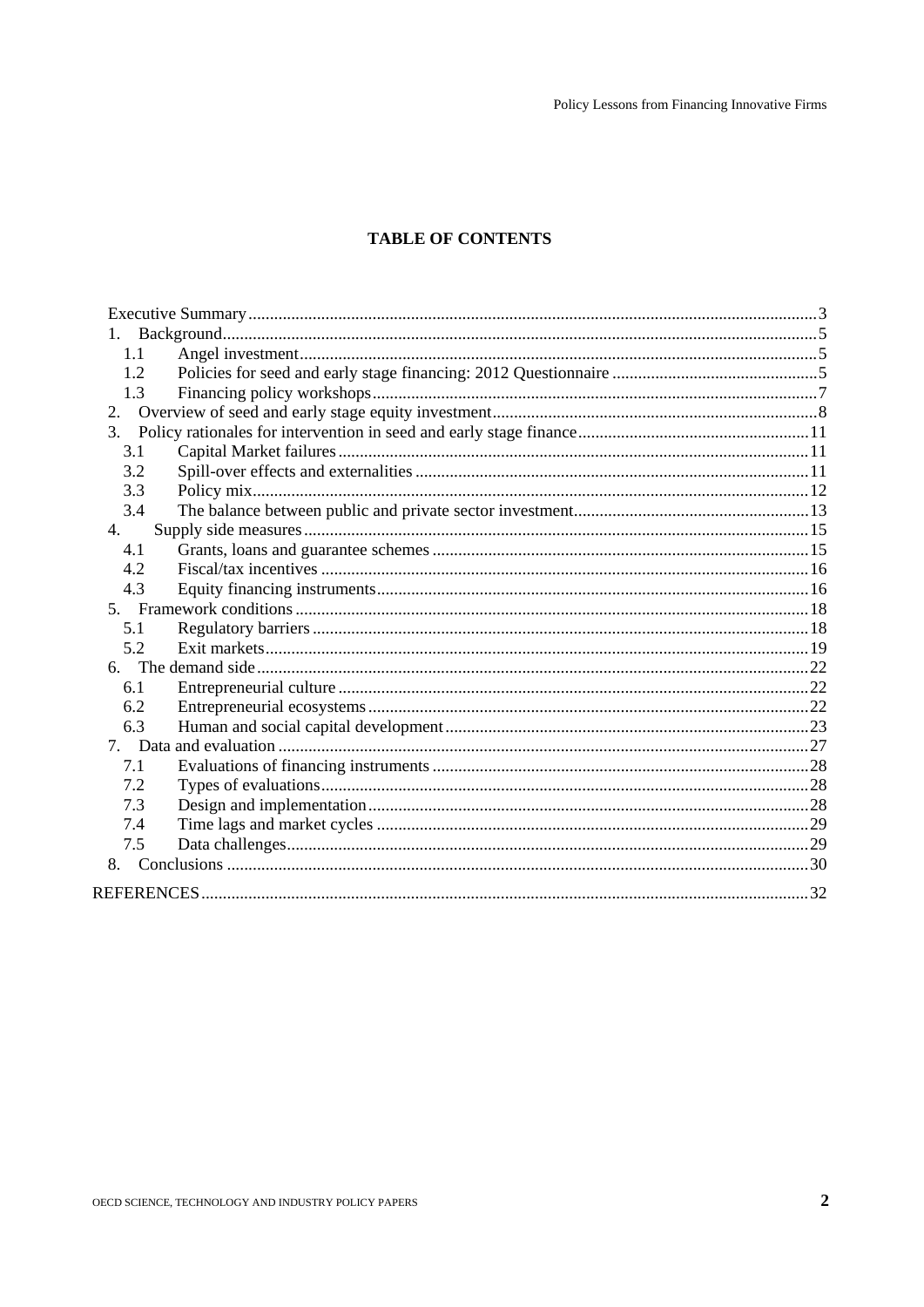## <span id="page-3-0"></span>**Executive Summary**

There has been increasing concern from policy makers around the world about the lack of access to finance for young innovative firms. As a result, governments in many OECD countries have sought to address the financing gap and perceived market failures by supporting the seed and early stage market. This paper seeks to summarise the lessons learned in seed and early stage finance based on OECD work over the past several years focused on policies related to financing high growth firms, including angel investment and venture capital.

Young innovative firms face many difficulties accessing seed and early stage finance and these have increased over the past years. Banks have been less willing to provide loans to start-ups as a result of the financial crisis. Meanwhile venture capital firms have become more risk adverse due to pressures on the industry and have focused on later stage investments. Angel investors have become more visible and active through groups, syndicates and networks but also face challenges.

Capital market "failures" arise mostly due to information asymmetries. These include adverse selection and agency problems. Information asymmetries can be further amplified by the lack of collateral and risky nature of new innovative ventures. Insufficient collateral may particularly limit access to external financing for firms that are heavily reliant on investments in knowledge-based capital (KBC), such as R&D, design or business models.

While it can be argued that a financing gap is not a market failure, a number of governments have chosen to intervene based on broader objectives. Many OECD countries recognize the critical role that young innovative firms play in creating jobs and economic growth and are seeking ways to facilitate the creation and growth of these firms. Also, they recognize that there are positive spill-over effects from the creation and growth of innovative young firms.

While policy measures can be taken on the supply and demand side, the results of the 2012 OECD financing questionnaire showed that the bulk of the measures in OECD countries have been taken on the supply side. Supply side measures may be favoured as they are perceived as being more direct and demonstrate visible action. Framework conditions perhaps play the most important role. However, these levers have implications in other policy areas as well and therefore can be harder to target and implement.

Supply side interventions can range from grants, loans and guarantee schemes to tax incentives and equity instruments. The majority of OECD countries have had grants, loans and/or guarantee schemes in place for many years and support for these programmes increased from 2008 to 2012 as a result of the recent financial crisis. A number of OECD member countries have also put tax incentives in place. These range from young innovative company schemes (YIC), incentives for investments in start-ups, capital gains tax provisions and/or rollover and carry-forward of gains or losses.

There has been an increase in the use of equity instruments in OECD countries but the focus has shifted from government equity funds investing directly to more indirect models such as co-investments funds and fund-of-funds. These later approaches seek to leverage private investment and a number of OECD countries are experimenting with different incentive structures.

While supply side interventions have increased, there is little evidence of the impact of these instruments and whether or not they crowd out private investors. Many of these programmes have not been formally evaluated and empirical analysis of the outcomes of these programmes has also been scarce, in part due to challenges with seed and early stage financing data. There are some recent studies that seem to imply that a mix of public and private venture capital funding can have a positive impact but further analysis is needed to understand the drivers of those results.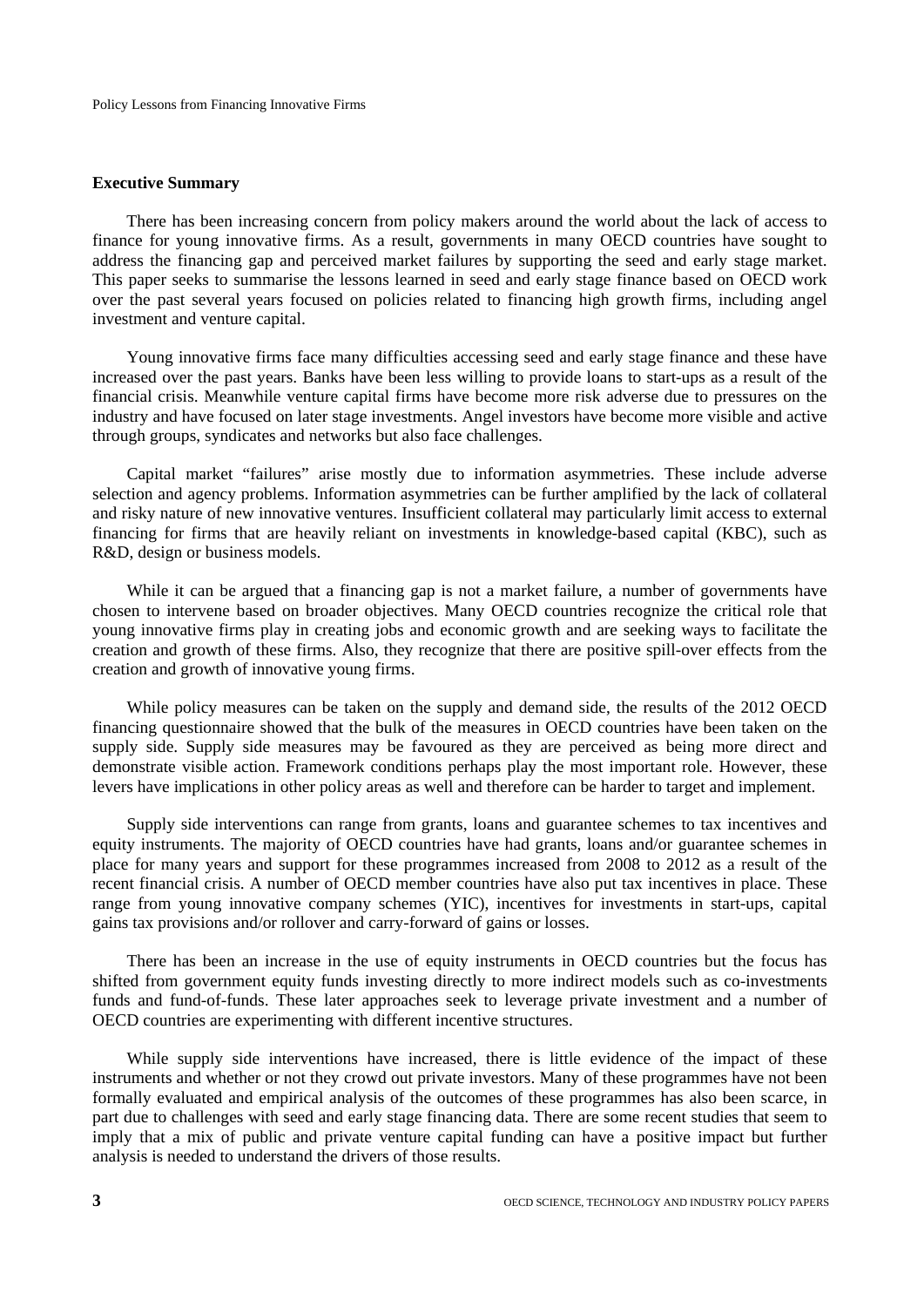The demand side is critical to success of seed and early stage financing, however, it is often overlooked in favour of supply side actions. For firms to launch and grow successfully, human capital development is important. This could be in the form of education, training and/or on the job experience. Many successful entrepreneurs are serial entrepreneurs, starting more than one company. As they start new companies, they share their experience, knowledge and networks with others. There is increasing evidence of the importance of social capital, both local and global, as high growth firms need to grow beyond national borders. International expansion and investment can be critical to the success of these firms.

Demand side programmes can include both human and social capital development. Specific programmes such as incubators, accelerators, business angel networks and matchmaking services have become increasingly popular in OECD countries. Initiatives to create a more entrepreneurial culture are also vital. In many countries the fear and cost of failure is higher than perceived opportunities and/or the perceived skills to pursue those opportunities.

Human capital development can be both for entrepreneurs and investors although the focus is typically on entrepreneurs, helping them better understand how to access capital and present to investors. However, investor training and development is also important for developing the market. Investing in young firms is a very specific skill and requires learning from those with experience.

The framework conditions in a country can perhaps have the most impact on the provision of seed and early stage finance. The development of financial markets and exit opportunities, whether through IPOs on a stock exchange or mergers and acquisitions by other firms, directly influences the development of seed and early stage financing. Bankruptcy regulations, labour market restrictions and other framework conditions also impact firm dynamics as well as the creation, financing growth of innovative firms.

Regulatory barriers and administrative burdens on institutional investors, venture capital funds, angel investors and high growth firms can have a direct result on the provision of seed and early stage finance. In particular, securities legislations and more stringent capital requirements on institutional investors could reduce the supply of investment in venture capital from banks, pension funds and insurance companies, traditionally three of the largest types of private institutional investors.

A number of countries have begun streamlining their growing set of seed and early stage policies, in some cases putting them under one umbrella. However, changes in policies might be driven not only by market conditions but also by the political cycle. Consistent, long-term policies are important to provide the appropriate incentives to invest in seed and early stage firms. In addition, it is not just a matter of which policy to put in place but how to structure and implement it. Also, the size of the public intervention must be appropriate—i.e. large enough that it makes a difference, but not so large that it affects the alignment of incentives and objectives.

Financing for innovative start-ups is complex as different financing instruments are needed for various stages of the firm's development. Policy makers in a number of OECD countries have sought to address the prevailing seed and early stage financing gaps by intervening in multiple areas simultaneously. Therefore policy interventions should not be seen in isolation but as a set of interacting policies. A systems approach is needed which covers both supply and demand side intervention as well as framework conditions. Evaluation and periodic adjustment of the specific policy instruments as well as the full policy mix would be optimal but is challenging in practice.

Policy interest in seed and early stage finance remains high. A number of lessons have been learned from past experiences in OECD member countries, however, there is still much more to monitor and analyse. There are significant differences in firm dynamics, financing and growth of firms across OECD countries and therefore further work in these areas could be useful.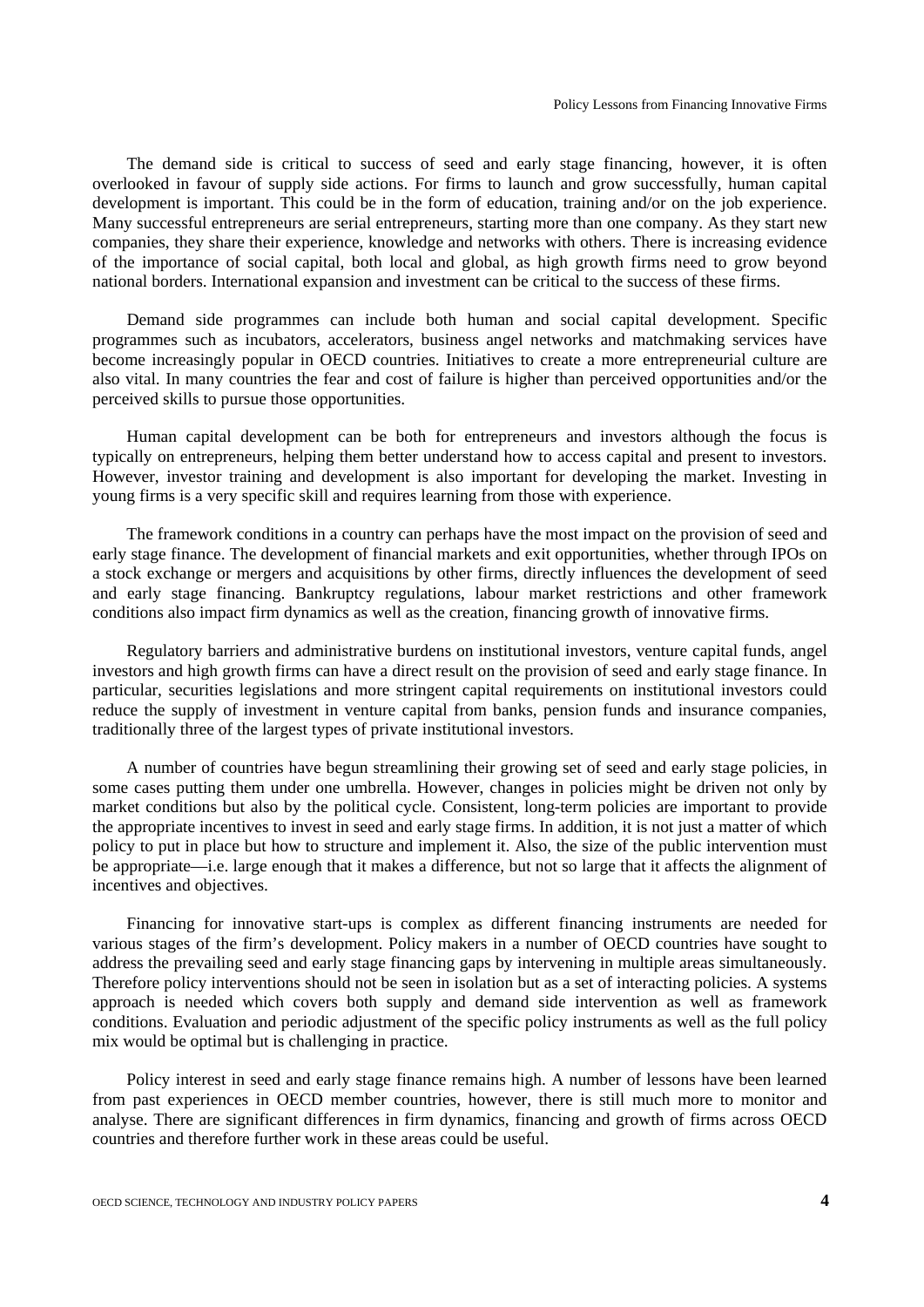## <span id="page-5-0"></span>**1. Background**

Given the growing concern of policy makers about the lack of access to finance for young innovative firms, the OECD has been working on seed and early stage finance. This work has highlighted the growth in seed and early stage finance policies (OECD, 2011; Wilson and Silva, 2013) as well as the importance of high-growth firms for job creation (Bravo-Biosca *et al*, 2013) and the role that financial development and other policies play in business dynamics and the growth of such firms. Ongoing work at the OECD looks at the role that firm dynamics play in an economy characterised by growing investment in knowledge based capital (Andrews and Criscuolo, 2013; Criscuolo *et al*, 2014).

Over the past several years, the CIIE has focused on the financing of high growth firms, including research on angel investment and venture capital. That research was supplemented with a questionnaire on seed and early stage financing policies in 2012 and a series of policy workshops held between 2012 and 2014. The workshops provided deeper insights into experiences and lessons learned from OECD member countries.

## <span id="page-5-1"></span>*1.1 Angel investment*

The work in CIIE over the past several years has included work on angel investment, a significant but often overlooked portion of seed and early stage investment in a number of countries. Venture capital is commonly assumed to be the main source of external equity financing but, in reality, the majority of venture capital firms have moved to later stage investments leaving the seed and early stage equity financing market to "informal" investors (OECD, 2011).

Angel investors, who are often experienced entrepreneurs or business people, have become increasingly recognised as an important source of equity capital at the seed and early stage of company formation (Harrison and Mason, 2010). They operate in a segment which falls in between informal founders, friends and family financing, and formal venture capital investors (Freear and Wetzel, 1990; Sohl, 1999). Venture capital involves "formal" or "professional" equity, in the form of a fund run by general partners, typically aimed at investing in early to expansion stages of high growth firms.

| <b>INFORMAL INVESTORS</b>       |                                                                     |  | <b>FORMAL INVESTORS</b>                                      |  |
|---------------------------------|---------------------------------------------------------------------|--|--------------------------------------------------------------|--|
| Founders, friends and<br>family | <b>Angel investors</b><br>(typical investment size: USD<br>25-500K) |  | Venture capital funds<br>(typical investment size: USD 3-5M) |  |
| Seed stage investments          | Early stage investments                                             |  | Later stage investments                                      |  |

|  | Table 1. Equity investors at the seed, early and later stage of firm growth |  |  |  |
|--|-----------------------------------------------------------------------------|--|--|--|
|--|-----------------------------------------------------------------------------|--|--|--|

Interest in angel investing has grown around the world. Policy makers in some countries have sought to facilitate the development of the market through supply side measures such as tax incentives and coinvestment funds as well as demand side measures such as investor training and development. The findings from the research were published in a book (OECD, 2011), which provided the first global overview of the angel investment market.

## <span id="page-5-2"></span>*1.2 Policies for seed and early stage financing: 2012 Questionnaire*

In 2012, the OECD sent a questionnaire on seed and early stage financing to the 34 OECD member countries, which was answered by 32 countries. The questionnaire project was undertaken jointly between the Economics Department and the Directorate for Science, Technology and Industry of the OECD as part of the OECD work on Knowledge Based Capital and under the framework of the New Sources of Growth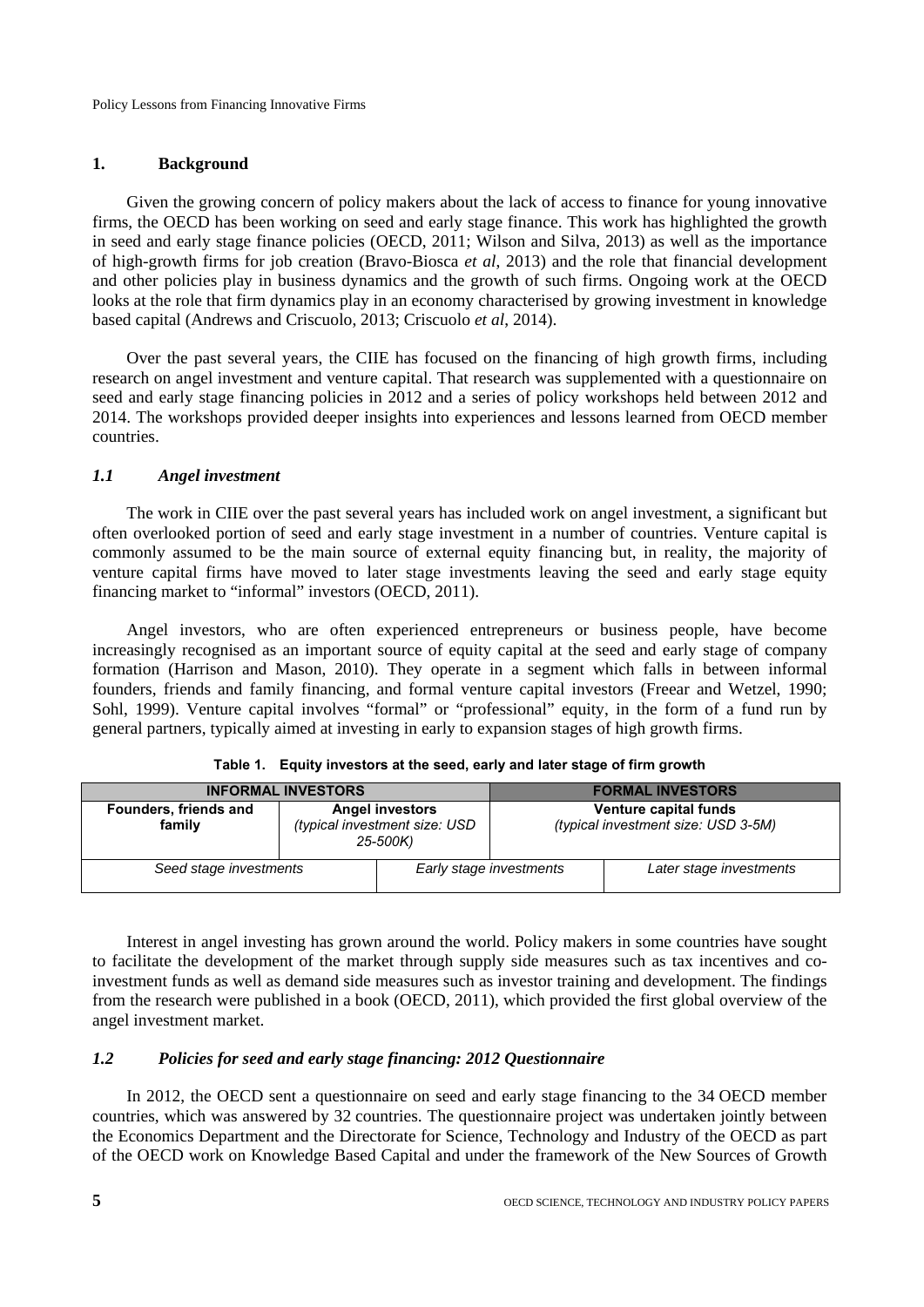initiative. The work aimed to assess the links between seed and early stage policy interventions, the regulatory and administrative environment, and the outcomes in terms of seed and early stage investment. The questionnaire also included several questions related to a mezzanine finance project for the Working Party for Small and Medium Enterprises and Entrepreneurship (WPSMEE).

The questionnaire sought to identify the set of policy interventions which OECD member countries have in place and how these have changed over time. The questionnaire collected details about supply side measures, regulatory barriers and demand side actions. The resulting policy paper (Wilson and Silva, 2013) provides a mapping of existing policies in OECD countries with information collected via the questionnaire. This was supplemented by further research and a more detailed follow-up questionnaire to those people in each country responsible for each of the identified programmes.

The OECD financing questionnaire looked at each of the key players in the entrepreneurial finance ecosystem: the institutional investors (or limited partners – LPs), the intermediary funds (or general partners – GPs) and the high growth firms (portfolio companies – PCs) and the regulatory environment affecting these players. The questionnaire focused on three main areas of public policy impacting the seed and early stage financing cycle between institutional investors, funds/investors and high growth firms: 1) financing instruments; 2) regulatory and administrative barriers and 3) policies to develop the entrepreneurial ecosystem.



#### **Figure 1. Seed and early stage financing cycle**

The supply side interventions were classified into three main areas:1) grants, loans and guarantees; 2) tax incentives; and 3) equity instruments. Table 1 summarizes the results from this section of the questionnaire.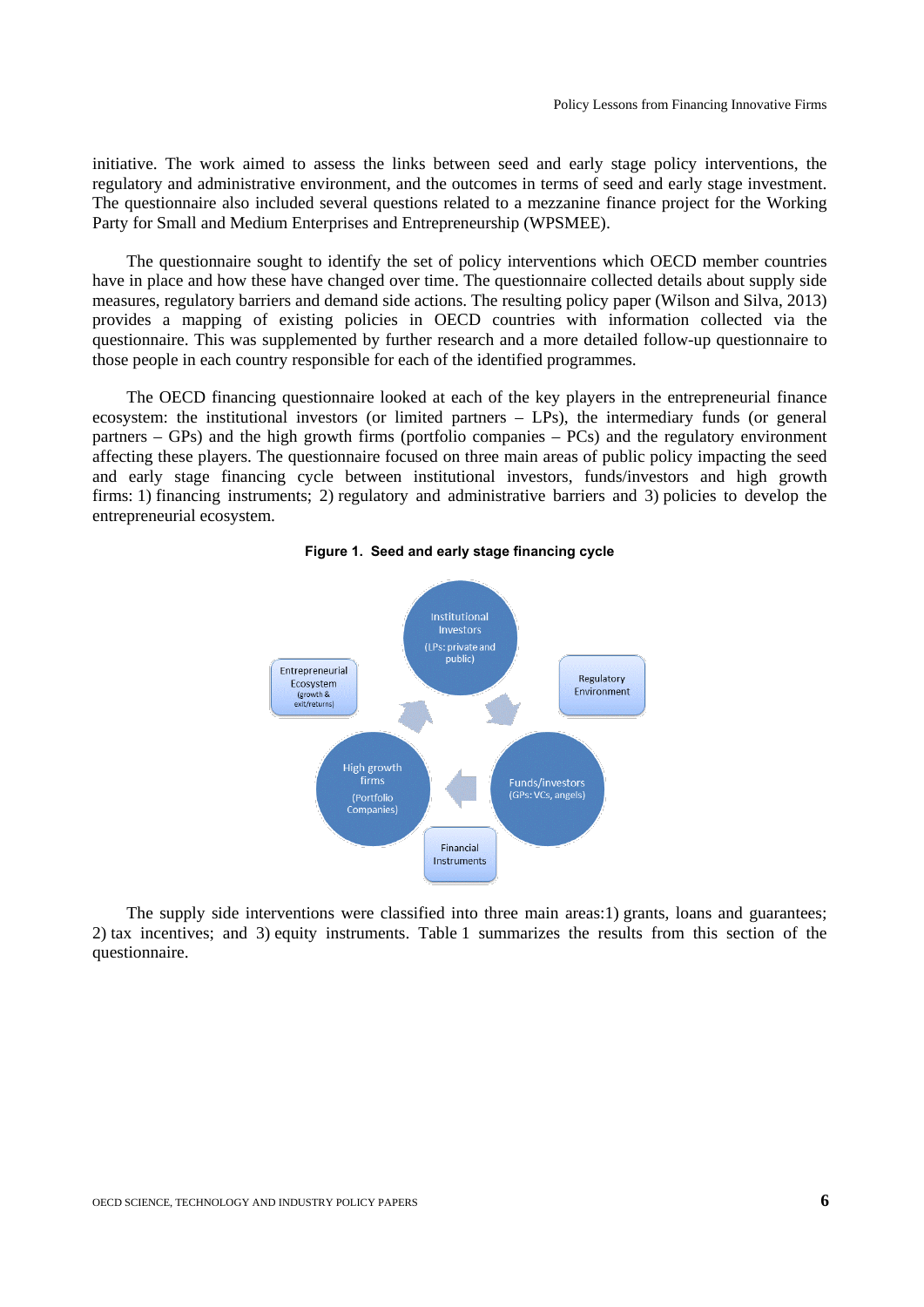## **Table 2. Summary of results from OECD 2012 financing questionnaire:**

| <b>Type of Instrument</b>                     | <b>Number of OECD</b><br><b>Countries</b> | <b>Change in Support</b><br>(last 5 years) |
|-----------------------------------------------|-------------------------------------------|--------------------------------------------|
| Grants, Loans and<br><b>Guarantees</b>        | 30                                        | Increased in 25 countries                  |
| Tax: YIC                                      | 9                                         | New in 3 countries                         |
| <b>Tax Incentives: Front-</b><br>end          | 15                                        | Increased or new in 9<br>countries         |
| <b>Tax Incentives: Back-end</b>               | 12                                        | Unchanged in most                          |
| <b>Equity Funds: Public</b>                   | 14                                        | Increased in 7 and new<br>in 3 countries   |
| Equity: Fund-of-Funds                         | 21                                        | Increased in 8 and new<br>in 8 countries   |
| <b>Equity Funds: Co-</b><br><b>Investment</b> | 21                                        | Increased in 11 and new<br>in 6 countries  |

*Supply side financing instruments (32 out of 34 member countries responding)*

In terms of regulatory and administrative barriers, the questionnaire focused on specific data on barriers for investors (institutional, venture capital firms and angel investors) in the seed and early stage market. This included restrictions for institutional investors investing in the private equity asset class, barriers to cross border investing and securities legislation.

On the demand side, the questionnaire focused on activities supporting the connection between entrepreneurs and investors. In particular, it included investor readiness and investor training as well as incubators, accelerators, business angel networks and other matchmaking services. The results highlighted the importance of human and social capital as key components of a vibrant entrepreneurial ecosystem.

## <span id="page-7-0"></span>*1.3 Financing policy workshops*

In parallel, OECD member countries hosted a series of financing policy workshops to further discuss policy rationale, the link between policy objectives and outcomes and the extent to which the design and incentive structures help countries achieve these goals. The most recent workshop began to more closely link the CIIE work on financing with the ongoing work on firm dynamics.

Norway hosted a workshop in Oslo in September 2012, attended by officials and experts from ten OECD member countries, for an in-depth discussion on public sector equity funds. Switzerland hosted a workshop in April 2013, with representatives from eight OECD member countries, which focused on linking policy objectives with outcomes, evaluation and the financing policy mix. In October of 2013, the Netherlands hosted a workshop, with ten OECD member countries represented, which focused on the impact of regulatory frameworks and new regulations on seed and early stage financing as well as creating incentives for private investors. Sweden hosted a workshop in Stockholm in December 2014 attended by officials and experts from ten OECD member countries focused on the role of early-stage financing in business dynamics and firm growth. These workshops have provided an important platform for the sharing of experiences about what has worked and what has not in OECD member countries. The findings from the workshops are incorporated throughout the paper.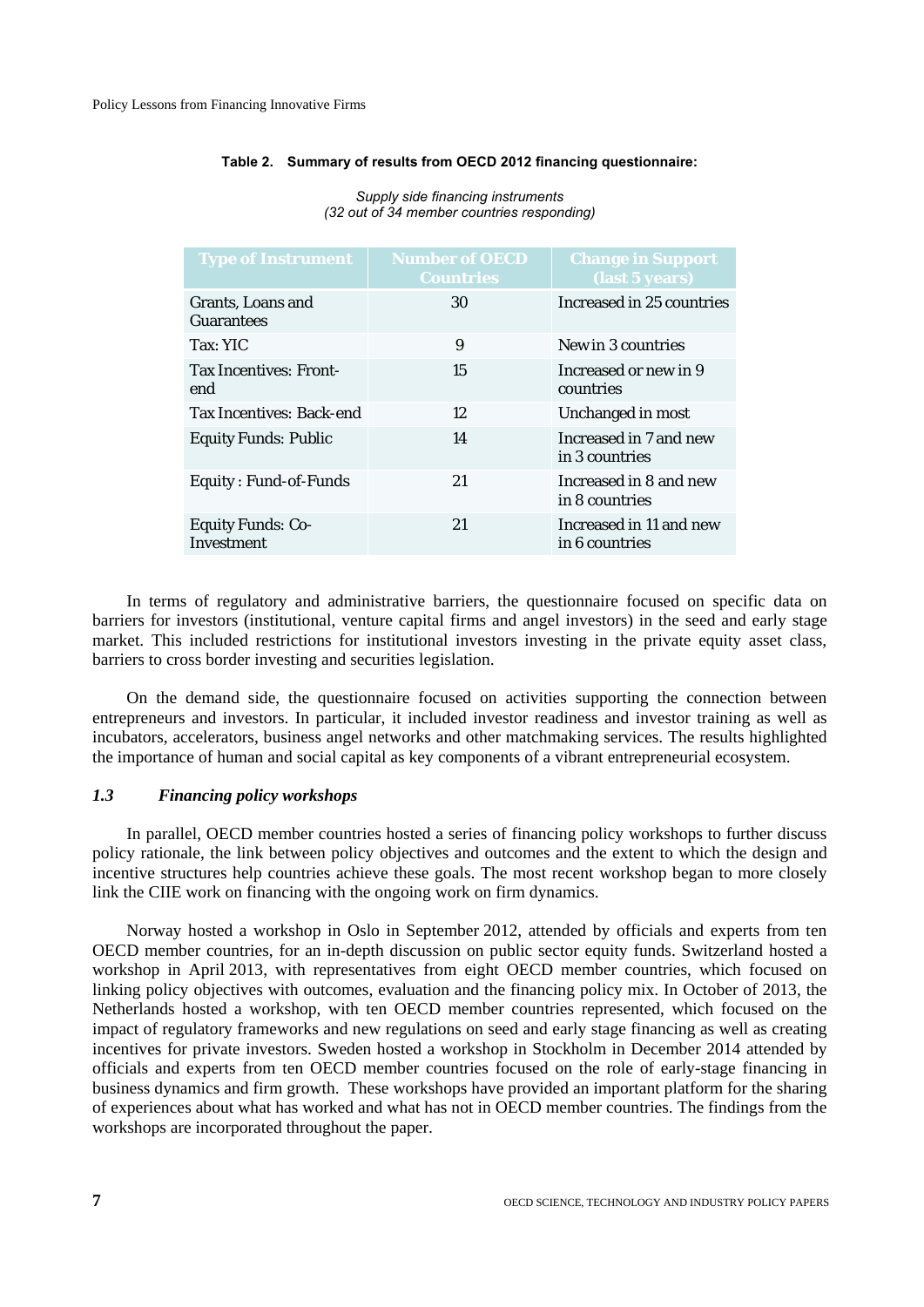The CIIE work on financing has fed into on-going work across the OECD including in the work on knowledge-based capital and a range of projects in the Directorate for Science, Technology and Industry on financing, innovation, entrepreneurship, high growth firms, productivity and firm dynamics. This work has also fed into the Innovation Policy Platform,<sup>[1](#page-31-0)</sup> the *Science, Technology and Industry Scoreboard* (OECD, 2013d) and *Science, Technology and Industry Outlook* (2014) as well as a number of projects on financing being conducted by the WPSMEE and other parts of the OECD.

## <span id="page-8-0"></span>**2. Overview of seed and early stage equity investment**

Often entrepreneurs start their ventures with their own funds and those of friends and family. Depending on the size and scope of the venture, entrepreneurs may need other external sources of seed capital, including debt or equity (angel investment or venture capital). Typically equity investments are focused on innovative high growth firms.

Different types of financing instruments may be more appropriate for different stages of the development of a firm. Figure 2 illustrates a typical life-cycle along with the various stages of financing and types of financing instruments. The figure below highlights the complexity of seed and early stage financing and the need for a mix of instruments to address the various growth phases of a venture.





*Source: Natusch (2003);OECD (2013d).*

Venture capital firms focus on investing in companies in markets characterised by new technologies that are rapidly developing. Venture capital firms invest in a portfolio of companies, knowing that some will succeed, some will fail and the majority will have average or sub-par performance. On average 65% of the portfolio of a VC firm generates 3.8% of the returns, while 4% of the portfolio generates more than 60% of the returns (Nanda, 2010).

Seed and early stage investment can vary greatly across countries, both in terms of volume and approach. In terms of venture capital as a percentage of GDP, Israel and the United States have the highest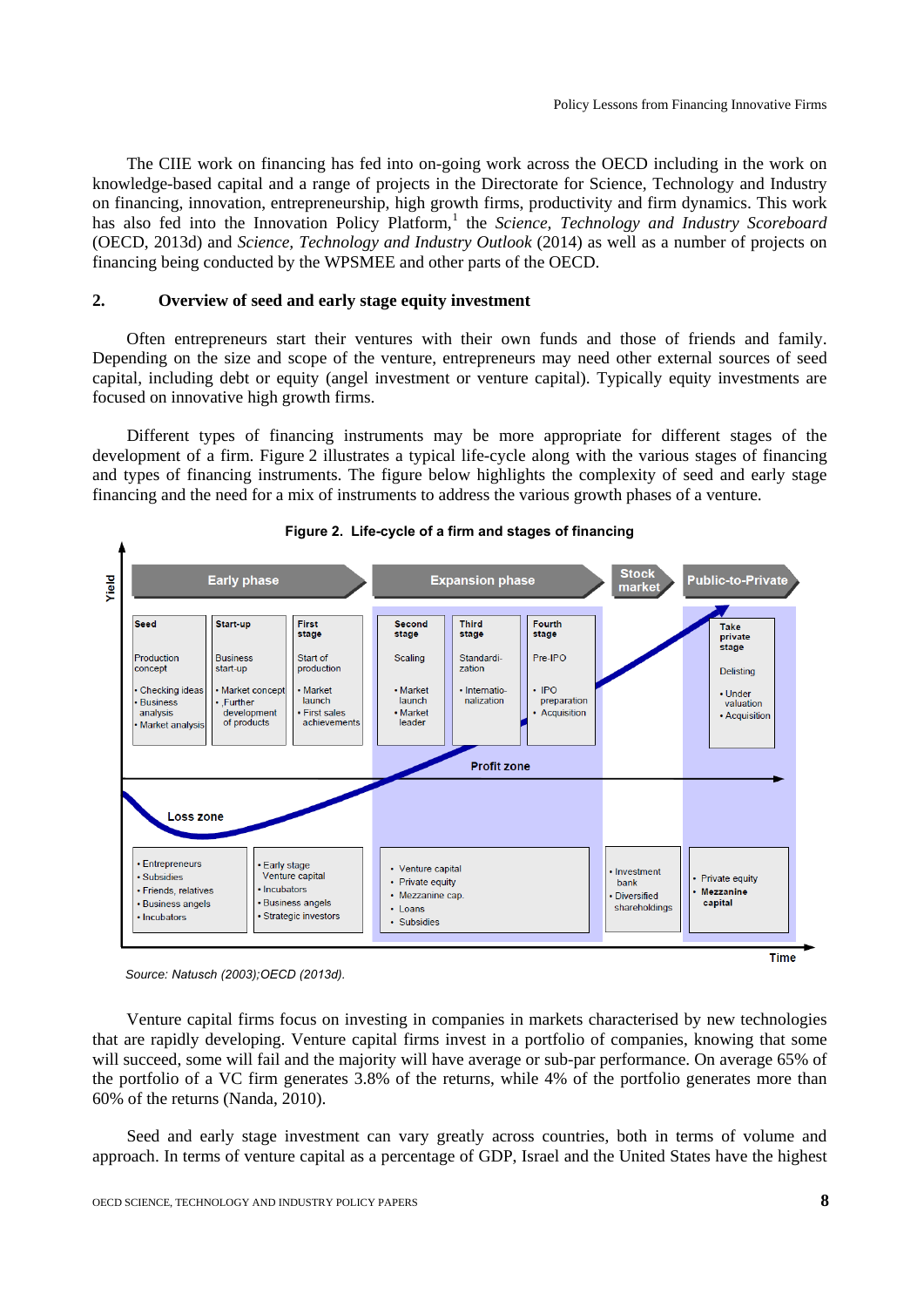ratio (Figure 3). It should also be noted that the definitions of stages (seed, early and later stage) vary across countries although the OECD has a methodology for standardizing them which was used in the chart below. Details on the methodology can be found in the OECD Entrepreneurship at a Glance (OECD, 2013e).



**Figure 3. Venture capital investment as a percentage of GDP (USD current prices), 2012**

*Note: Market statistics, except for Australia, Korea and Japan (industry statistics). Please refer to OECD (2013e) for the statistical definitions of investment stages.* 

*Source: OECD (2013e), Entrepreneurship at a Glance 2013, OECD publishing.*

The relative size of venture capital investments is shown in Figure 4 below. Between 1995 and 2010, European venture capital investment has been, on average, approximately one-third the size of investment in United States. However, the number of venture capital deals in Europe is higher than in the United States, showing that VCs are dispersing funds more broadly through smaller deals. In fact, according to the data below, deals in the United States have been on average almost double the size of European deals.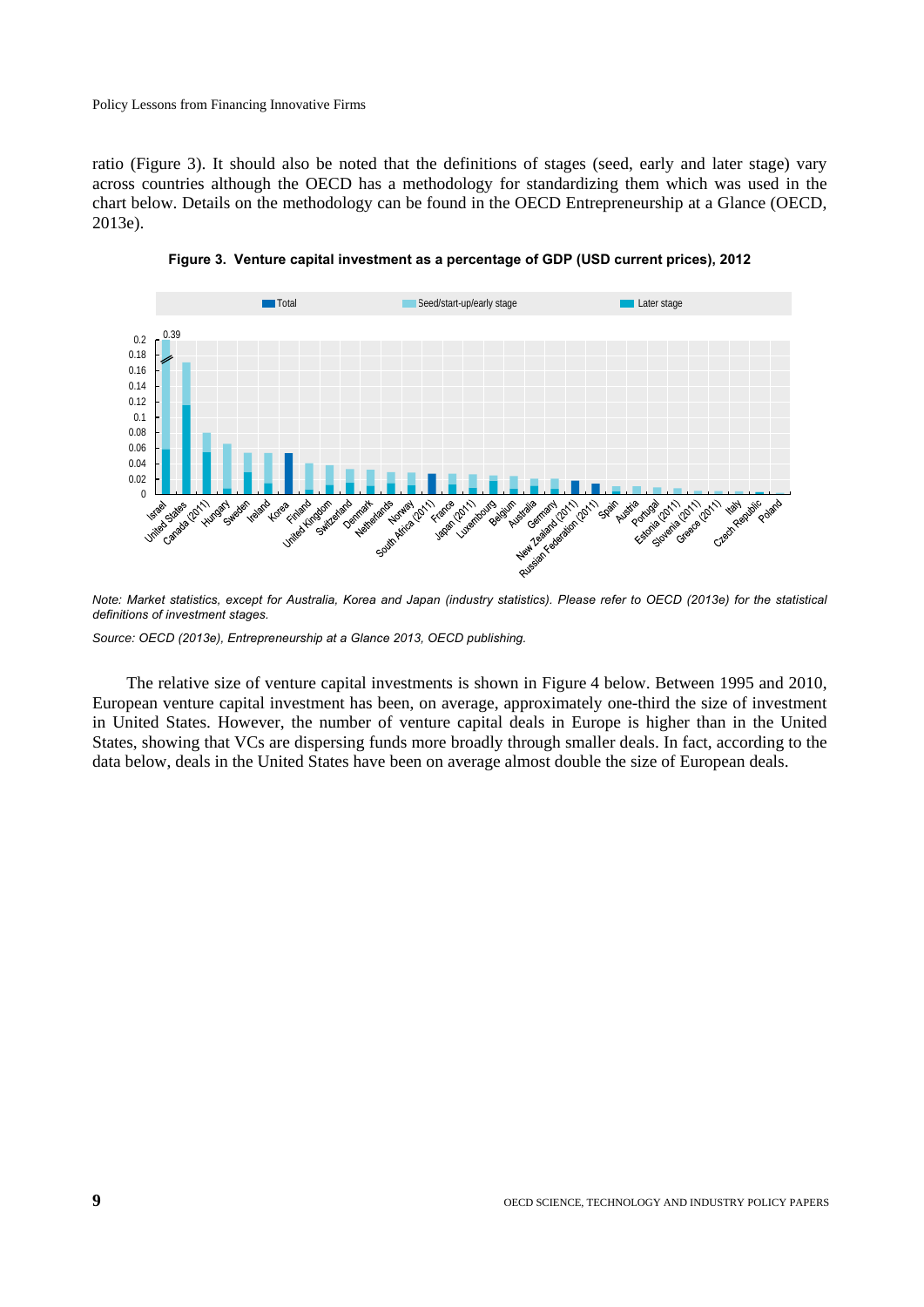

#### **Figure 4. Venture capital investment in the United States (1995-2012) and in Europe (1995-2010)**

*Note: Data for the United States refer to market statistics, data for Europe refer to industry statistics. Europe includes here Austria, Belgium, Bosnia-Herzegovina, Bulgaria, Croatia, Czech Republic, Denmark, Estonia, Finland, France, Germany, Greece, Hungary, Ireland, Italy, Latvia, Lithuania, Luxembourg, Former Yugoslav Republic of Macedonia, Montenegro, Netherlands, Norway, Poland, Portugal, Romania, Serbia, Spain, Slovak Republic, Slovenia, Sweden, Switzerland, Ukraine and United Kingdom.*

*Source: OECD (2013), Science, Technology and Industry Scoreboard 2013, calculations based on PwCMoneyTree, EVCA/Thomson Reuters/PwC and EVCA/PEREP\_Analytics.*

Research comparing returns on investment demonstrate that the US VC market outperforms the European market on average, although the top funds have more comparable returns (Lerner et al., 2011). This suggests that both experience and size of fund have an impact on VC returns. A VC fund needs sufficient scale to be able to support portfolio companies through multiple financing rounds. However, recent evidence has shown that if funds become too large, returns may also start to decline (Lerner et al., 2012).

In terms of angel investment data, the majority of angel investments are made individually and therefore not captured in national or commercial databases. A growing number of angel investors are investing through groups, networks and syndicates. This data is collected by national angel associations in some countries and by voluntary reporting and therefore provides a window on what is termed the "visible" part of the market (Harrison and Mason, 2010). The United States and Europe, where the angel markets are most developed, are the most active but other markets are developing rapidly. Studies in the U.S. and some European countries estimate that total angel investment is greater than VC investment.

Venture capital firms tend to invest in high technology sectors such as ICT, biotech and clean tech. Angel investors tend to invest in a broader range of sectors than VCs, although the bulk of investment is also typically in ICT, biotech and health related technologies (OECD, 2011). Companies in the ICT sector often have a lower capital intensity and shorter route to exit (Ries, 2011), making them attractive to investors.

Both angel investors and venture capitalist are touted for providing not just funding but "smart money" in the form of experience, expertise and connections (OECD, 2011). This type of support can be particular valuable to firms pursuing high growth strategies and differentiates this type of financing from other forms, including crowdfunding (Wilson and Testoni, 2014).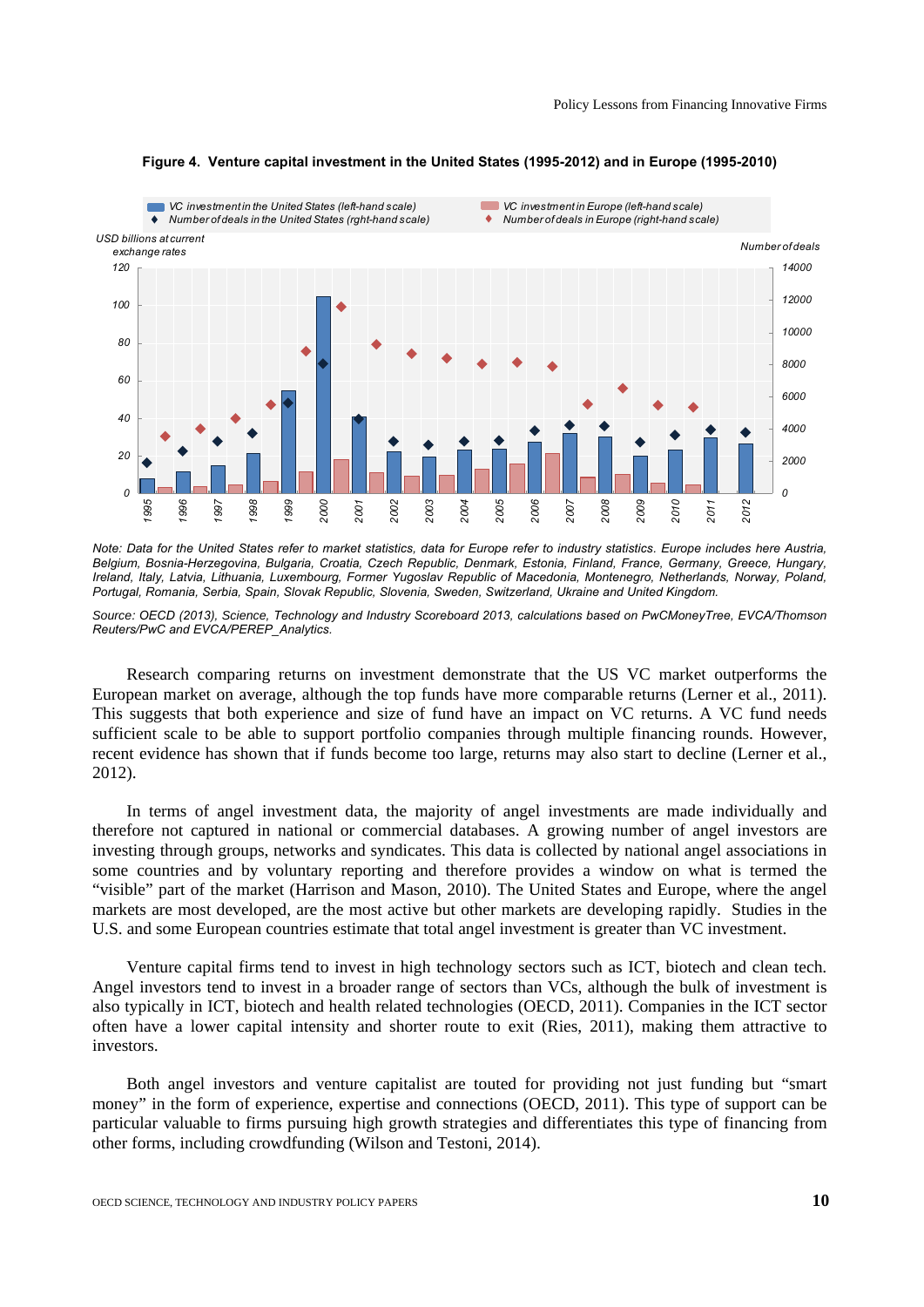## <span id="page-11-0"></span>**3. Policy rationales for intervention in seed and early stage finance**

A substantial body of literature has suggested that financing plays a significant role in firm creation and growth (Aghion et al., 2007) and notes that entrepreneurs face significant financing barriers (Evans and Jovanovic, 1989; Gartner et al., 2012). In the seed and early stage financing market there is an increasing financing gap due to the fact that banks are less willing to loan to start-ups and venture capital firms have moved to later investment stages (OECD, 2011). While a financing gap is not necessarily evidence of the existence of a "market failure" (not all firms seeking funds necessarily merit them), the funding gap has been persistent and has grown over time, triggering greater attention from policy makers. The main policy rationales are discussed below.

## <span id="page-11-1"></span>*3.1 Capital Market failures*

The argument of a "market failure" in firm financing due to imperfect information is not new. Financial market imperfections arise mostly due to information asymmetries. These include adverse selection (Akerlof, 1970; Meyers and Majluf, 1984; Stiglitz and Weiss, 1981) and agency problems (Jensen and Meckling, 1976; Townsend, 1979; Bernanke et al., 1996). Venture capital firms partly reduce the information asymmetry problems, but may lead to additional principal agent problems and significant monitoring costs in the form of GP fees (Kaplan and Stromberg, 2004).

There is a well-documented information asymmetry in the seed and early stage between entrepreneurs and investors (Denis, 2004), which is particularly pronounced for young technology-based firms (Mason, 2009). Financing constraints tend to be more acute for young firms to the extent they have limited internal funds and lack a track record to signal their "ability" to investors. When asymmetric information problems are large, a "missing markets" problem may emerge where many of the innovations associated with young start-up firms may never be commercialised. In addition, seed and early stage financing requires long-term investments, which implies that lenders\investors will require an additional premium, which poses difficulties in devising the appropriate contract (von Thadden, 1995) and increases the transaction costs. This financing gap is partly bridged by venture capitalists or angel investors, who address informational asymmetries by intensively scrutinising firms before providing capital and monitoring them afterwards (Hall and Lerner, 2010; OECD, 2011).

Insufficient collateral may particularly limit access to external financing for firms that are heavily reliant on investments in knowledge-based capital (KBC), such as R&D, design or business models. Traditional debt and equity markets are primarily designed to fund tangible assets that have well defined market prices and can serve as collateral. In contrast, KBC assets are less easy to define and collateralisation is often affected by such assets being non-separable and non-transferable – two impediments to the mobility of any single asset across parties and the realisation of full salvage value in the event of firm bankruptcy.

Devising the appropriate contracts for debt (Albuquerque and Hopenhayn, 2004) or equity instruments (Gilson, 2003; Kaplan and Stomberg, 2004) partly addresses the informational problem and promotes and enforces the alignment of incentives and appropriate monitoring. However, this can be difficult due to the different ways instruments are structured to address different stages, goals and purposes, as well as due to the triple problems of uncertainty, information asymmetry, and opportunism (Gilson, 2003).

## <span id="page-11-2"></span>*3.2 Spill-over effects and externalities*

Another potential argument for government intervention relates to the potential spill-over effects of angel and venture capital investment, in terms of their contribution to greater economic growth and job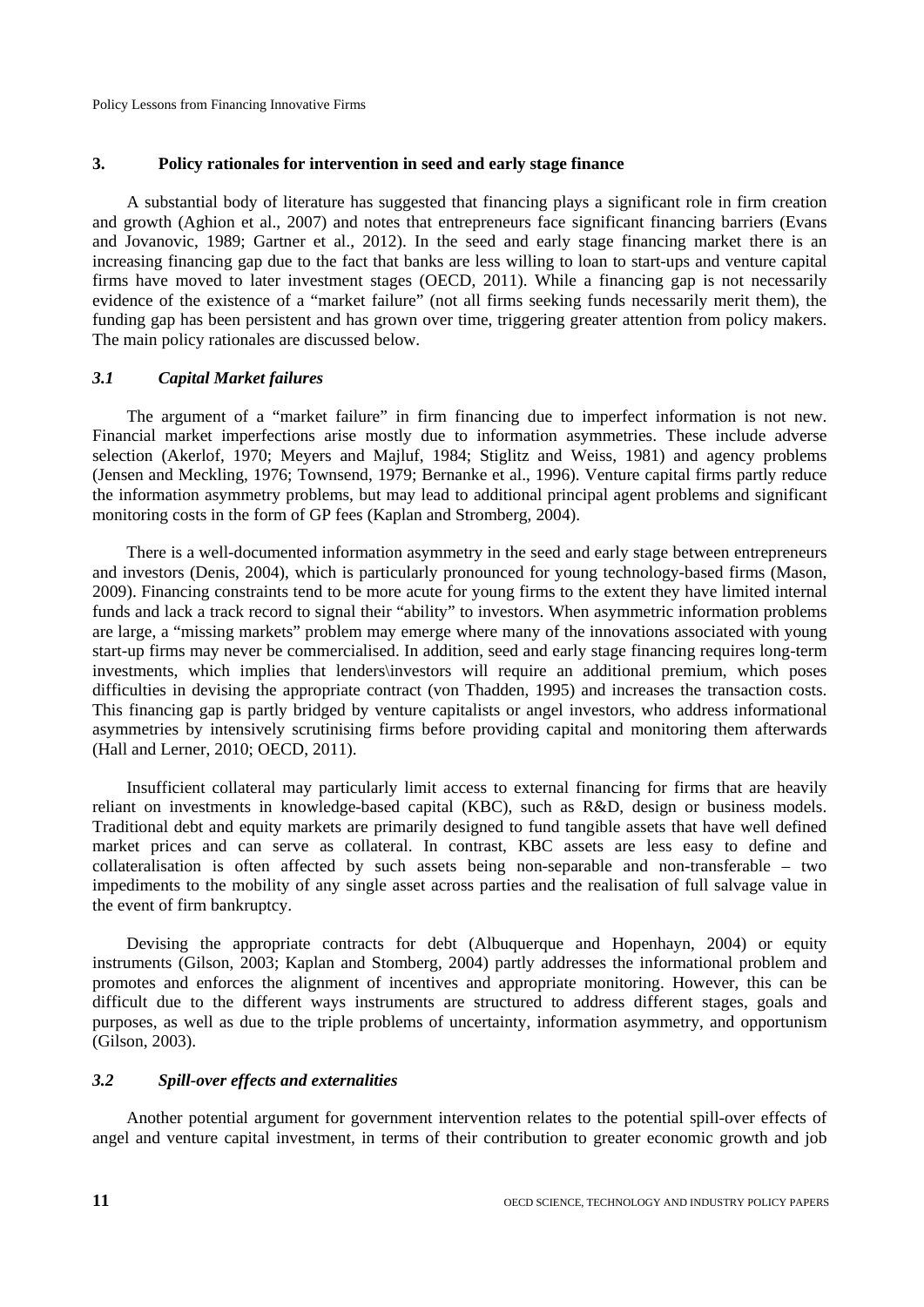creation. Studies in the United States and Europe have indicated that companies backed by angel investors and venture capitalists have been important contributors to job growth (EVCA, 2005b, Kerr et al., 2010).

There is strong evidence of the benefits of venture capital for firm growth (Peneder, 2010) and the role it plays in the selection process of high growth and innovative firms (Engel and Keilbach, 2007). Recent evidence using micro-level data for a number of selected European Union countries (VICO) suggests that venture capital firms are an important driver behind post-first venture funding round productivity growth (Croce et al., 2013).

Research suggests that there is a causal link between venture capital investments and employment growth. Few studies, however, have looked at the difference in employment growth based on whether the venture capital is from public or private sources. The Ratio Institute conducted a study in late 2014 using a unique sample of institutional venture capital investments in Sweden during the period 2007-2011. The study focused on the relationship between venture capital investments and several aspects of the firmgrowth nexus. The tentative findings indicated that both private- and publicly funded companies seem to experience positive persistence in their consecutive growth rates following an investment, indicating that growth tends to encourage further growth (Halvarsson, *forthcoming 2015*).

A growing body of research has shown that young firms create the bulk of new jobs highlighting the fact that age, not size, is an important determinate of growth (Criscuolo *et al*, 2014; Haltiwanger *et al,* 2011; Stangler and Litan, 2009). Policy makers in a number of countries highlight these potential economic benefits as the main justification for implementing programmes focused on seed and early stage investment. Some countries also note that these programmes form an important part of a broader economic development strategy focused on high growth and technology backed firms.

If there is a well-functioning entrepreneurial and financial ecosystem, the actions of any one group are likely to have positive spill-over effects for their peers (Lerner, 2010). Government intervention can play a catalytic role both in facilitating the functioning of the ecosystem and targeting actions to trigger its further development. However, these actions should provide incentives for the engagement, not the replacement, of the private sector and should be conducted in a manner conducive to the market (EVCA, 2010).

## <span id="page-12-0"></span>*3.3 Policy mix*

Policy makers in a number of countries have sought to address the prevailing seed and early stage financing gaps by intervening in multiple areas simultaneously. Therefore financing instruments should not be seen in isolation but as a set of interacting policies. A number of countries have begun streamlining their growing set of seed and early stage policies, in some cases putting them under one umbrella. However, changes in policies might be driven not only by market conditions but also by the political cycle. Consistent, long-term policies are important to provide the appropriate incentives to invest in seed and early stage firms.

Policy makers have focused on supply side measures in seed and early stage finance. However, the full policy mix needs to be taken into account, including the demand side and framework conditions. For example, sometimes a supply-side instrument may have been introduced in a setting of suboptimal framework conditions, which might constitute a second-best policy choice. In fact, some analysts argue that these framework conditions are more important for governments to address than trying to "catalyse" the seed and early stage market through financing instruments.

Demand side policies for seed and early stage finance are often overlooked in favour of more visible supply side measures. However, as public funding has increased, there is a growing concern regarding the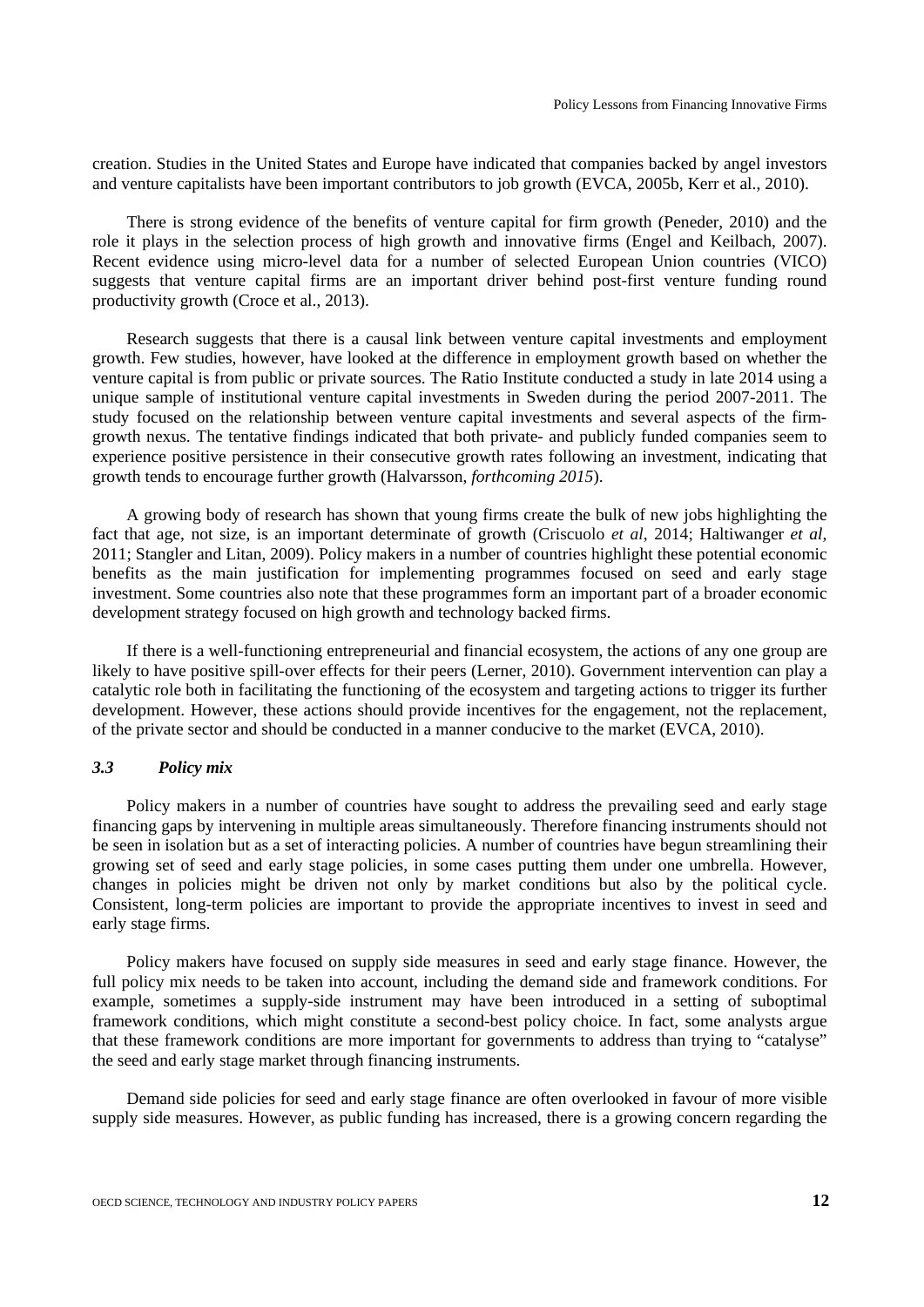shortage of innovative entrepreneurs, a lack of entrepreneurial skills and capabilities and low quality of investment projects (Murray et al., 2012). Developing the capabilities of investors is also important.

Regardless of the rationale or type of intervention, it is important that the objectives of the programmes are clear and the results are measured accordingly. Given the complexity and interactions between policies for seed and early stage finance, the full policy mix should be taken into consideration including how and why it changes over time.

## <span id="page-13-0"></span>*3.4 The balance between public and private sector investment*

Recent evidence from Buzzacchi *et al*. (2013) suggests that higher public stakes in equity instruments can result in increased private venture capital risk aversion and longer investment periods. In addition, evidence suggests that VC-backed firms perform better if the amount invested by the public sector is smaller, and under control of a private fund manager, than if the amounts are larger (Brander et al., 2010). This reinforces the argument that the size of the public intervention must be appropriate—i.e. large enough that it makes a difference, but not so large that it affects the alignment of incentives and objectives leading to relative underperformance of VC-backed firms (Lerner, 2009). A commonly held view is that the public co-investment should not exceed 50% of the total investment (EVCA, 2005a).

In Europe, there has been a significant change in the mix of institutional investors in venture capital over the past five years with the share of government agencies increasing from 14% in 2007 to 40% in 2012 (Figure 5). Even though, there was a corresponding 57% drop in the total amount of funds raised during that period, including a 47% drop in seed and early stage venture capital, the amount of funding from government agencies increased by 85.4% between 2007 and 2012. While the increase in government agency funding is a response to the financial crisis, it shows a growing reliance on public sector funds in the European venture capital market, particularly the EIF (EVCA, 2012). It is important that public support is leveraged by private investment and does not inadvertently serve to crowd it out (Lerner, 2009).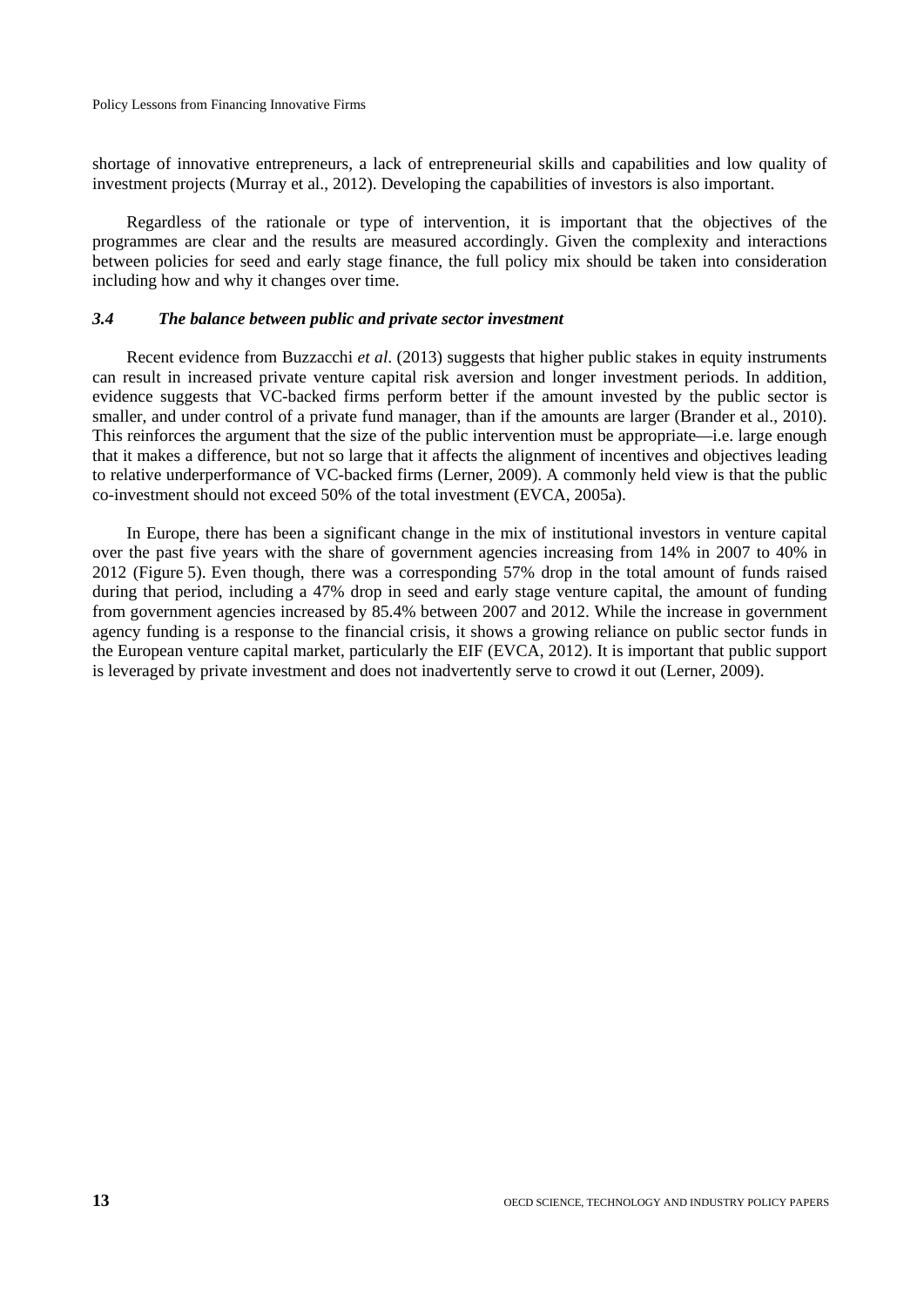#### **Figure 5. Venture funds raised in Europe by type of investor**

*2007 vs 2012*

*(Incremental amount raised during the year as a percentage of total amount)*



*Note: Europe includes here Austria, Belgium, Bosnia-Herzegovina, Bulgaria, Croatia, Czech Republic, Denmark, Estonia, Finland, France, Germany, Greece, Hungary, Ireland, Italy, Latvia, Lithuania, Luxembourg, Former Yugoslav Republic of Macedonia, Montenegro, Netherlands, Norway, Poland, Portugal, Romania, Serbia, Spain, Slovak Republic, Slovenia, Sweden, Switzerland, Ukraine and United Kingdom.*

*Source: EVCA PEREP\_Analytics.*

Recent studies in Europe have shown that private venture capital has positive impact in terms of firm growth, while public venture capital is less positive. However, while public and private venture capital may be poor substitutes, they can be good complements as, according to study, companies with both outperform (Bertoni *et al,* 2011; Bertoni and Tykvová, 2015). Unfortunately, many public venture funds are created where there are few private venture capital firms but these are less likely to perform well. Many public venture capital funds tend to be geographically or sector focused with the objective of promoting innovation as tool for economic development but these goals will be hard to reach without appropriate private investment.

Research has shown that public funds should only be utilised where a tangible or imminent market failure in the private sector is evident. These vehicles should be designed in line with the market needs. When public funds are deployed, it is most efficient to channel these through existing market-based systems, namely private funds, and to shape them with a clear market approach to yield the intended results (Lerner, 2010). In particular, the investment decisions should be made by private sector experts, not by government officials. In addition, public contributions should strive to encourage private funding from both individual and institutional investors (EVCA, 2010).

Furthermore, in order to assess their accuracy and efficacy, a periodic review is important to help make adjustments as needed. At the same time, it is important to focus on development of the market, rather than solely on a provision of financing. This requires creating the proper incentives and supporting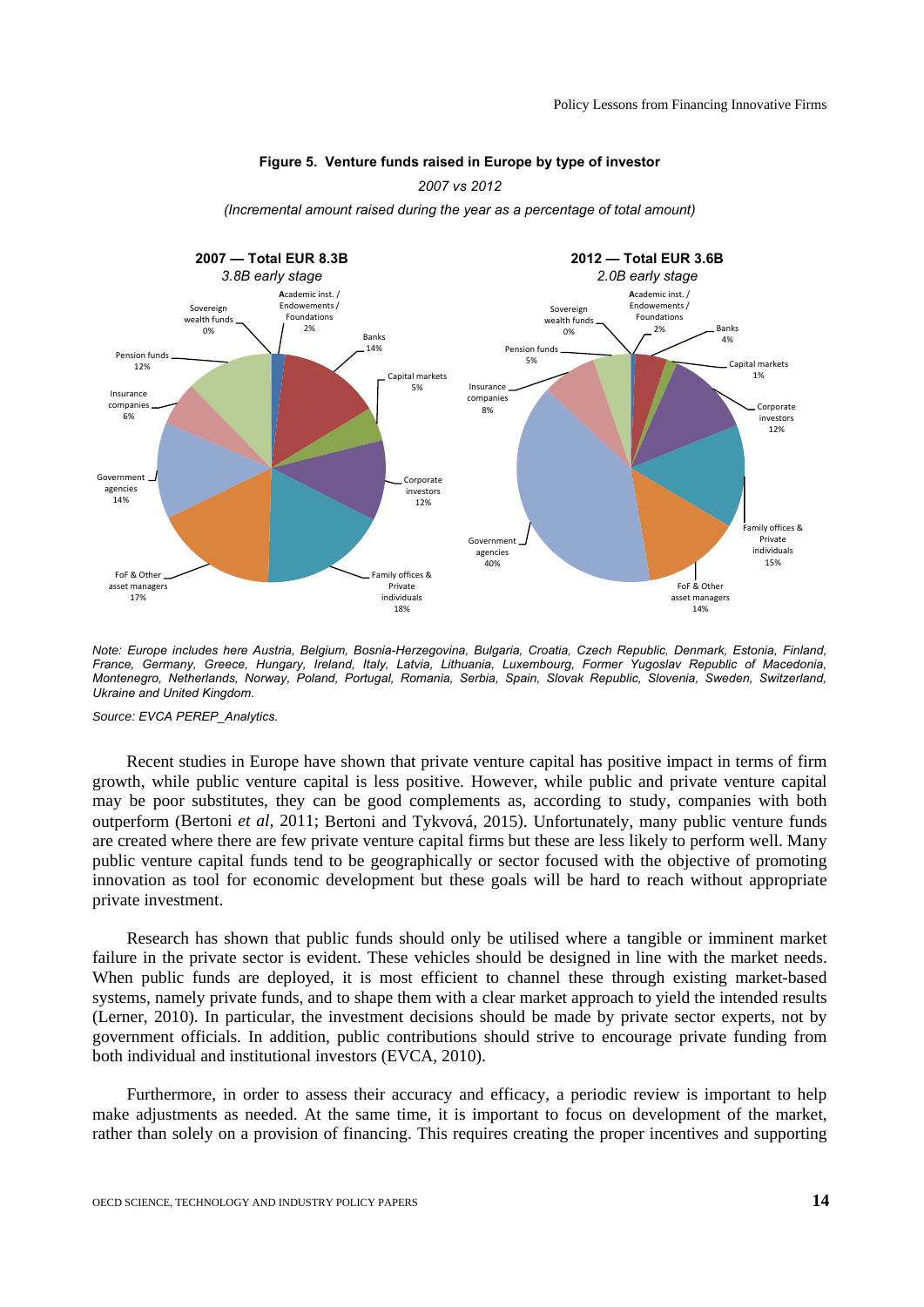the development of the necessary quality, skills and experience in the venture firms and angel investors to match international norms (Lerner, 2009).

## <span id="page-15-0"></span>**4. Supply side measures**

The bulk of the seed and early stage finance measures in OECD countries have been taken on the supply side. Supply side measures may be favoured as they are perceived as being more direct and demonstrate visible action. Demand side measures can be less visible as well as harder to target objectives and track outcomes. However, the over focus on supply side measures should be better balanced with demand side approaches. Framework conditions also need to be taken into account and addressed accordingly.

## <span id="page-15-1"></span>*4.1 Grants, loans and guarantee schemes*

Debt financing is the most common source of external financing for small, young firms, including innovative ones, although innovative and high-growth firms seek equity financing more than other types of small firms (OECD, 2010). Debt financing involves the acquisition of resources with an obligation of repayment; i.e. the investor does not receive an equity stake. It includes a wide variety of financing schemes: loans from individuals, banks or other financial institutions; selling bonds, notes or other debt instruments; and other forms of credit such as leasing or credit cards (OECD, 2010).

For young firms, and in particular innovative high growth oriented firms, access to credit is particularly difficult due to their lack of tangible assets, and therefore collateral, and their higher risk profiles. Credit constraints for small firms are also due to risks arising from information asymmetries between lenders and borrowers and higher transaction costs. Lenders are not easily able to separate potentially successful businesses from less successful ones and therefore may provide less funding than the company needs and require a higher interest rate. This in turn, can increase the risk of the borrowers and result in a greater share of higher risk firms in the pool of borrowers (Akerlof, 1970).

On the other hand, it is hard for lenders to be sure that once the funds are loaned, entrepreneurs will not take excessive risks or misuse the funds (moral hazard). One way for lenders to overcome the problems associated with information asymmetries is requiring collateral. However, for entrepreneurs and young innovative firms providing collateral might not be possible especially if their main assets are intangible or knowledge-based. Therefore these firms are likely to be credit constrained, independently of their project quality and growth potential.

The recent financial crisis has increased the difficulty for all firms, and particularly small and young innovative firms, to gain access to capital. Government programmes in some countries have tried to help overcome these funding gaps in different ways. One way in which government has intervened is by providing direct funding to credit constrained small, young and innovative firms through loans or grants. Governments sometimes act as guarantors for loans through loan guarantees programmes targeted to firms below a certain age or size.

According to the OECD 2012 financing questionnaire, most OECD countries have at least one grant, loan or guarantee scheme in place. A number of these have been in place for many years although the majority of the countries with these programmes indicated that support increased over the past five years. The majority of countries indicated that they have conducted some form of evaluation of these programmes.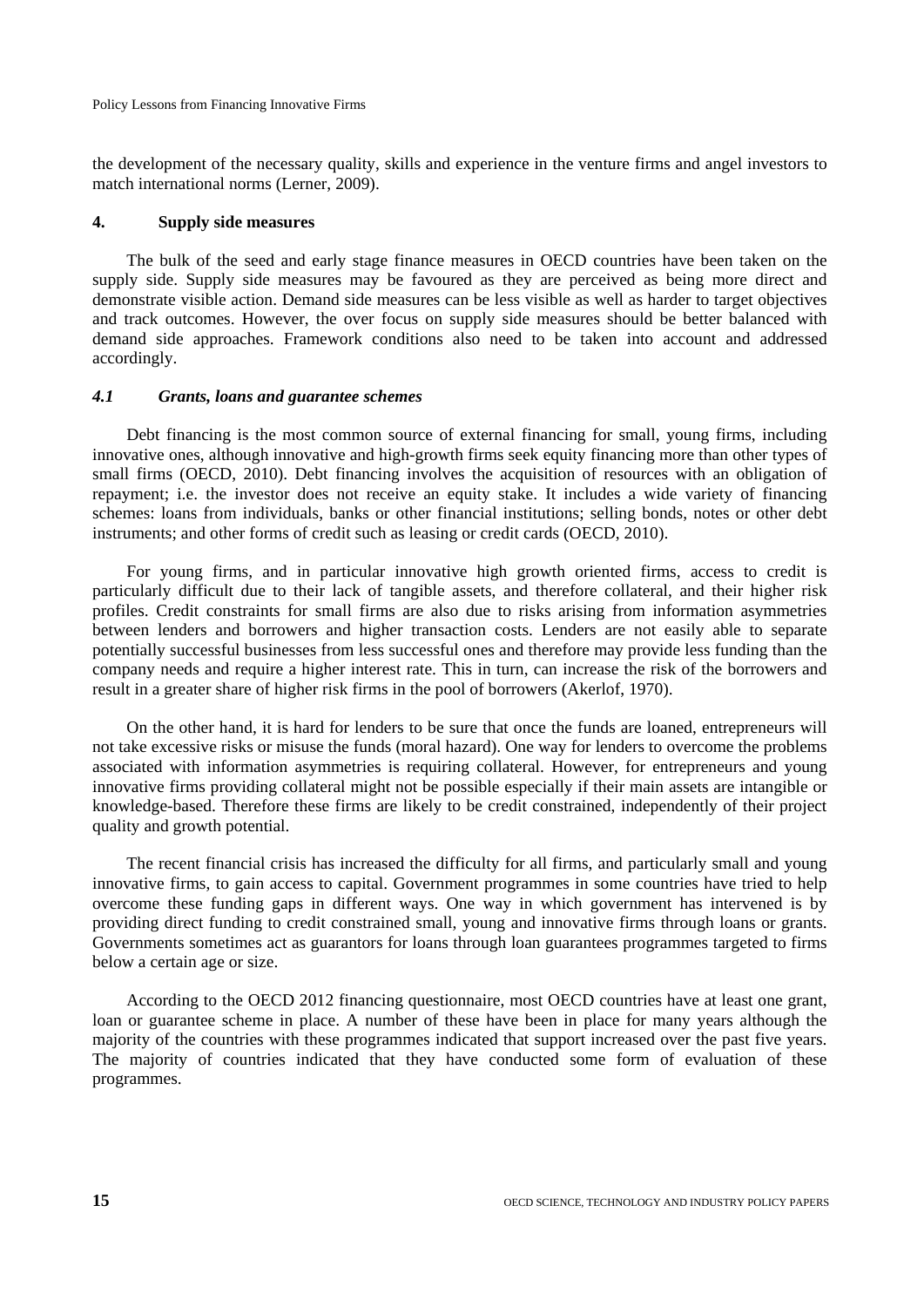## <span id="page-16-0"></span>*4.2 Fiscal/tax incentives*

Increasingly, tax incentives are being used as a way to address asymmetries in the treatment of profit and losses (Poterba, 1989, Gendron 2001, Cullen and Gordon, 2007) which can help in removing barriers and encouraging more investment in start-ups. These include young innovative company schemes, tax credits on investment, reduced capital gains taxes for investors in start-ups and/or provisions for rollover or carry forward of capital gains or losses.

Capital gains tax is an important factor that shapes the seed and early stage equity market (Da Rin et al., 2006) as tax will influence the investment and exit decisions by angel investors and venture capitalists. Recent evidence suggests that, despite a flight to quality selection effect, higher capital gains tax rates reduce both the number of VC-backed and successful companies (Achleitner et al., 2012). Beyond the arguments that increased taxation reduces the incentives to invest in seed and early stage ventures, capital gains taxes have also been argued to work as a barrier to entrepreneurial activity and creation of new firms (Poterba, 1989; Keuschnigg and Nielsen, 2004).

A number of OECD countries have some form of fiscal incentives in place whether for "young innovative companies" and/or for investors in these firms such as "front-end" tax incentives/deductions or "back-end" tax relief on capital gains, including rollover or carry forward of capital gains or losses. Support for these programmes, while still controversial, appears to be growing with some countries putting new programmes in place. Tax incentives can be a "blunt" instrument (i.e. difficult to target effectively) so careful design, monitoring, evaluation and adjustment is necessary to ensure the intended results are achieved (OECD, 2011).

As highlighted during the OECD policy workshop on seed and early stage financing held in Norway in September 2012, the general tax levels in the country – personal income, corporate and capital gains taxes – need to be taken into account when assessing fiscal incentives. In countries with no capital gains tax, such as New Zealand and Switzerland, "back-end" tax incentives are not relevant.

Some countries provide tax incentives at the regional, not the national level. These include the United States where tax incentives are implemented at the state level and Canada, where tax incentives are at the provincial level, as well as some other countries.

## <span id="page-16-1"></span>*4.3 Equity financing instruments*

Specific government intervention through equity instruments may be based on various arguments. First, and stemming from the "market failure" and "financing gap" arguments mentioned earlier, intervention in an underdeveloped seed and early stage market may be seen as a way to provide critical mass and signal the merits of seed and early stage investments to private sector investors (Leleux and Surlemont, 2003). According to this "seeding hypothesis", public intervention is seen as a way to facilitate the creation of a private seed and early stage market.

Second, public intervention may be based on considerations beyond pure financial returns (social returns, national strategic interests) which can play an important role in deciding to intervene in the market (Lerner 2009, Murray et al., 2012). Examples of these broader objectives can be efforts to create jobs and economic growth in specific regions or sectors. Nevertheless, caution is necessary in designing such programmes as they can underperform commercially oriented funds (Murray, 1998).

The ability of the public sector to pick winners is typically regarded with some skepticism (Avinimelech and Teubal, 2006). In addition, government must strive to avoid crowding out effects (Cumming and MacIntosh, 2006) and structure instruments effectively to address the specific policy goals (Murray et al., 2012).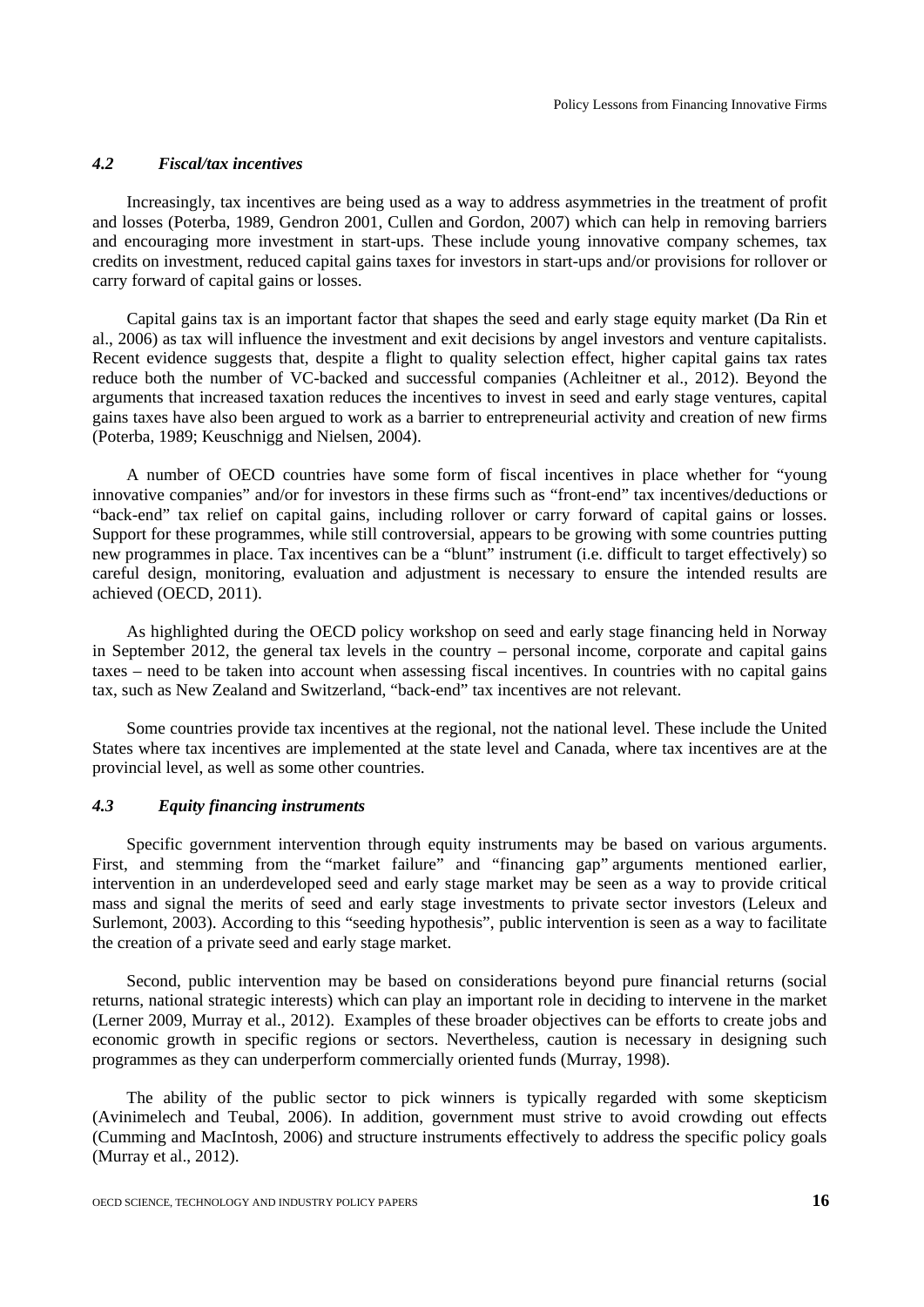According to the 2012 financing questionnaire, most OECD countries have some type of government equity programme. These programmes vary across countries but typically fall into three main categories: direct investment through government funds, fund-of-funds and public/private co-investment funds. Many of these programmes have been focused on venture capital, although programmes targeting angel investment have also grown, particularly co-investment funds.

The total number of government supported equity instruments in OECD countries has grown dramatically over the past five years, especially fund of funds and co-investment funds (Wilson and Silva, 2013). Meanwhile, the number of direct public funds has been reduced. Experience from OECD countries suggests that co-investment funds and fund-of-funds, both of which seek to leverage private sector investment, might be more effective than direct public equity funds. However there is limited evidence to date and not many countries have evaluated these equity programmes to date, perhaps due to the fact that these are relatively new in some countries. It is clear that the design, management and incentive structures of these instruments are critical. In particular, having experienced private sector managers of the funds is important.

#### *4.3.1 Leveraging private investment*

A "fund of funds" is an investment strategy consisting of holding a portfolio of other investment funds rather than investing directly in companies. Instead of investing directly in start-up firms, public fund of funds invest in private venture capital firms, often with the requirement that other private institutional investors also invest.

Co-investment funds use public money to match private investment. Typically these programmes work by matching public funds with those of private investors, who are approved under the scheme. Co-investment schemes are often seen not only as a way to leverage private money but also a driver in building, growing and professionalising the seed and early stage investment market by providing a more structured investment process. Co-investments schemes can also be an effective way to attract foreign investors, providing the regulatory environment permits.

Co-investment funds can be structured in many different ways. The majority of co-investment funds are *pari-passu* (on the same terms). However, some funds are structured to provide either upside leverage or downside protection to the private investors. Asymmetric funding schemes allocate a higher proportion of the returns to the private sector investors and a greater part of the losses to the public sector investors. This provides a premium to private sector investors to compensate for the risk and long term nature of seed and early stage investments. Earlier work showed that these programmes provided the appropriate incentives, without creating unintended disincentives, and resulted in a positive impact on returns when the fund is managed by a private sector manager (Murray, 1999). Interest in asymmetric funding schemes has grown recently warranting further evaluation of these types of measures.

Co-investment funds have become increasingly popular in recent years, due in part to the perceived success of existing programmes. New Zealand has had co-investment funds in place for a number of years. Initially, they set up a co-investment fund for venture capital investment (VIF in 2002) and later created one focused on angel investment, New Zealand Seed Co-investment Fund (SCIF), which was modelled on the Scottish Co-investment Fund. The rationale was based on the financing difficulties of start-ups with high growth potential (innovative, technology-based firms) at the seed and early stages.

The overall policy objective of the New Zealand Seed Co-investment Fund (SCIF) is to support the development of the angel equity finance market in the country, by developing a greater professional capacity in the market for intermediating funds between investors and technology-based start-ups, increasing the depth of specialist skills needed to assess and manage early stage investments, increasing the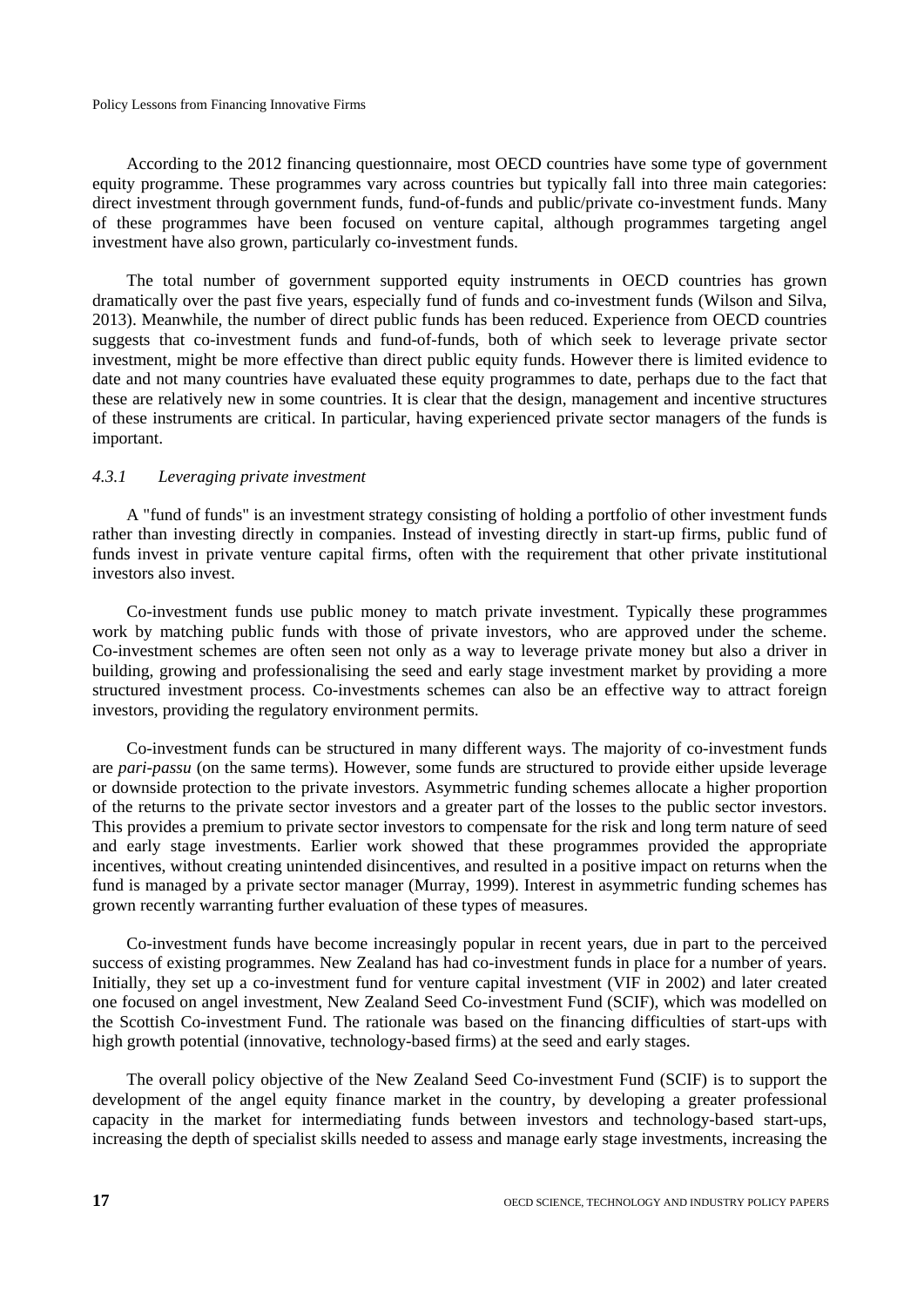scale and enhancing networks for early stage investment, catalysing investments that would have not have been made without the programme, minimising fiscal risk and covering costs.

An impact evaluation has been underway and can help shed light on the level of additionality associated with the outcomes of the programme and the unintended consequences, both positive and negative. The sharing of these types of evaluations is important for the further development of seed and early stage financing policies and is discussed further in section 7.

## <span id="page-18-0"></span>**5. Framework conditions**

The financial system has a central role in fostering innovation and growth. Policies and reforms of financial institutions and markets can facilitate financing of entrepreneurial firms. Evidence shows that start-up, small and medium sized companies are more constrained by financing and other institutional obstacles than large enterprises (Beck, 2007). Often the regulatory system is complex and/or has hidden disincentives for young innovative firms and/or investors.

To facilitate the creation of new high growth and innovative firms, it is important to simplify the complicated and costly administrative requirements involved in the creation of a business. Legal and regulatory barriers to entry include: administrative burdens to open a business; legal barriers to entry; bankruptcy laws; property rights protection; investors' protection and labour market regulations (OECD, 2008a). The administrative burdens and costs of growing and internationalising firms also need to be addressed. Evidence shows that an appropriate regulatory and legal system can promote the development of the venture capital industry (Armour and Cumming, 2006; Bonini and Alkan, 2012).

Micro-econometric cross-country evidence confirms that tough regulatory and legal environments, in both the labour and the product market, have a negative impact on business entry because they dampen the positive effects of social networks and business skills on entrepreneurship while amplifying the role of attitudes towards risk. Recent OECD work shows that financial markets which are more developed, and therefore enable the reallocation of resources, facilitate innovation in firms (Andrews and Criscuolo, 2013; Criscuolo *et al*, 2014).

A number of other policy areas are also important including tax policy, bankruptcy rules and employment protection legislation. High corporate, individual and/or capital gains taxes may discourage entrepreneurs from establishing a business. Stringent bankruptcy regimes, with high costs or penalties for failed entrepreneurs, can also provide disincentives for entrepreneurs to create high growth (and higher risk) firms (Armour and Cumming, 2006). In addition, restrictive labour market regulations can impact the creation and growth of firms as well as the supply of venture capital (Da Rin et al., 2005).

Other regulatory barriers which might directly impact seed and early stage finance include the ease with which venture capitalists and business angels can organise themselves as limited liability entities. In addition, regulations governing the types of institutions that can invest in seed and early stage venture capital, such as banks, pension funds (venture capital activity in the United States increased significantly following the removal of restrictions on pension fund investments in 1979) and insurance companies impact the amount of capital available for venture capital. Rules affecting stock markets, including secondary exchanges and initial public offerings (IPOs) are also important factors for seed and early stage investment decisions.

# <span id="page-18-1"></span>*5.1 Regulatory barriers*

Recent regulatory reforms at the global level (e.g. Basel II and upcoming Basel III for banks) as well as other regulations which are expected to be enforced in a number of OECD countries, most notably in Europe (Solvency II for insurance companies and possible amendments to the IORP directive for pension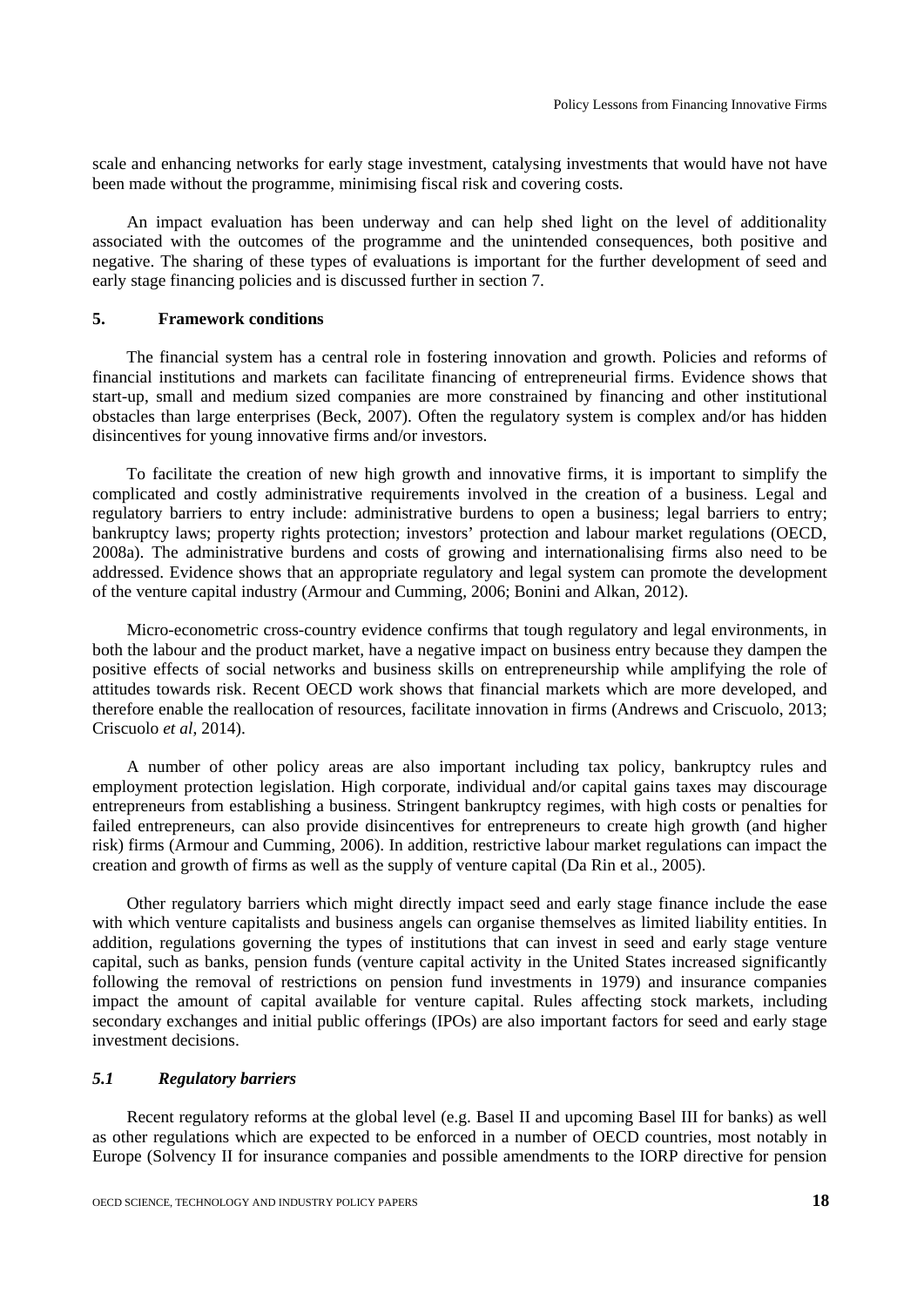funds) may reduce institutional investor interest in venture capital. This is particularly relevant for banks, pension funds and insurance companies, important investors in private equity and the ones which will be impacted most by the upcoming changes in regulations.

Other recent legislative initiatives may have a significant impact upon the seed and early stage market to the extent that they affect investors in alternative assets (including venture capital investors). Examples of these are the Dodd-Frank act in the United States and the Directive on Alternative Investment Fund Managers (AIFMD) in Europe. The motivation for the introduction of these rules stems from the financial crisis and is based on the existence of a perceived "regulatory gap" for certain types of financial instruments. While the consequences of this new wave of legislation are yet to be seen, the industry has already expressed concerns that it can have unintended negative consequences upon venture capital financing (e.g. EVCA, 2011a).

In the aftermath of the financial crisis, significant regulatory changes at the global, regional or national level are being pushed forward with the objective of ensuring greater financial stability. For example, while reforms such as Basel III are likely to make banking safer and more stable, there is a risk that, in the short-term, the more stringent capital requirements could reduce the supply – or significantly increase the cost – of capital for risky business enterprises (Aghion et al., 2013).

Prudential regulation may also affect the ability of insurance companies to invest in riskier assets - Solvency II Directive in the EU (EVCA, 2011b) and alter the risk assessment of asset classes held by pension funds - amendments have been proposed to the European IORP Directive that currently follows a non-risk based approach (EVCA, 2012). As a result, on-going regulatory changes might have a significant impact upon the equity amounts being channelled to seed and early stage firms.

In European Union countries, government interventions have to comply with state aid rules. In the case of measures to promote risk capital investment, the European Union has specific guidelines. This issue was addressed in the financing policy workshop hosted by the Netherlands in October 2013. Even though the European Union does not see evidence of a general risk capital market failure, it recognizes the existence of market gaps for some types of investments at certain stages. State aid is defined as an *advantage in any form whatsoever conferred on a selective basis to undertakings by national public authorities*. However, public intervention in the form of risk capital investments may also be designed in a market-conforming manner which does not entail state aid. In addition, the Commission is working to simplify State aid rules and make them more flexible.

## <span id="page-19-0"></span>*5.2 Exit markets*

An effective integrated market for financial services is necessary to provide more capital for investment, including equity sources such as angel investment and venture capital. Efficient legal investment structures and stock markets are necessary to recycle and redeploy financial wealth. Financial returns from venture capital, angel and other private equity investments are predicated on (positive) exits, in the form of trade sales (mergers and acquisitions) or initial public offerings (IPOs) on stock markets. Sometimes the exit involves a sale to another investor. In reality, the majority of exits are negative – failure or bankruptcy of the firm given the risks of investing in early stage companies (see figure 6). Investors therefore take a diversified approach to their portfolio to spread their risk.

IPOs or trade sales (M&A) are critical for high growth entrepreneurship. These types of exits provide an opportunity for investors to realize returns from their investment and therefore potentially frees up funding for further investment in innovative young firms. If investors are not able to capitalise their returns, through an IPO or trade sale (merger or acquisition), then they will not have funds to recycle into new investments (Michelacci and Suarez, 2004; Schwienbacher, 2009). In difficult financial markets, such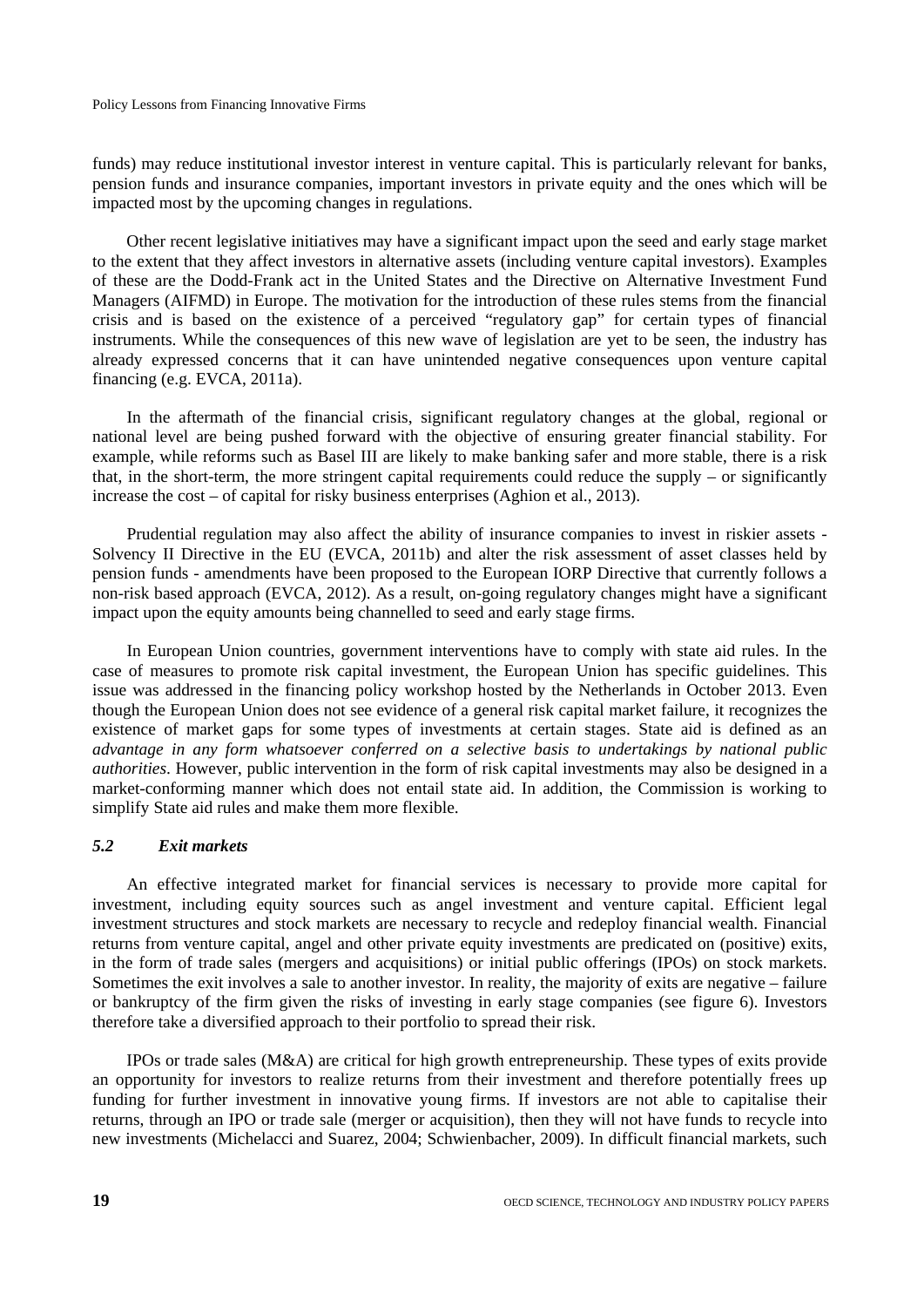as those of the past several years, the lack of exits creates a serious issue for both the angel and the venture capital markets and will impact the future pipeline of investors.

In addition, both trade sales and IPOs often attract positive attention for successful entrepreneurs, which in turn can inspire others. On the other hand, failures or bankruptcies can inhibit entrepreneurship in countries in which there is not a strong entrepreneurial culture or in which there is a stigma of failure, or in fact, a real penalty for bankruptcy in terms of stringent bankruptcy legislation which do not allow entrepreneurs to redeploy assets (Andrews and Criscuolo, 2013).

Financial and exit markets, and particularly IPOs, in many countries including the United States, have been heavily affected by the recent financial crisis and pose a real concern for private equity backed companies (Litan and Schramm, 2012). Recent OECD data shows that the number of new firms listed on stock exchanges in OECD countries in the past decade dropped by half as compared to the previous decade (OECD, 2013c). In addition, the amount of equity that companies raised decreased significantly. In terms of IPOs, the market has not yet recovered from the financial crisis. This impacts the ability of venture capitalists to capitalise their returns and feed them into new investments.

In Europe, according to EVCA data (see Figure 14 below), only 15% of venture capital exits in 2012 (in terms of number of companies) were through trade sales and even fewer, 5%, were IPOs. These numbers are clearly lower than pre-crisis (2007) figures that pointed to 22% of exits through trade sales and 8% through IPOs. Repayments and write-offs were and still are the most prevalent form of exit. Secondary sales also amount to a very significant percentage of total number of exits.

#### **Figure 6. European venture capital exits**



*2007 vs 2012 Percentage of number of companies*

*Note: This information does not reflect amounts of capital raised. Source: OECD based on industry statistics by EVCA/PEREP\_Analytics, 2013.*

The importance of exits and exit markets is often not fully appreciated by policy makers. Venture funds are structured in a way that requires an exit within the life cycle of the fund, which is typically 10 years, to enable the investors to realize a gain (or loss) and to reinvest the proceeds in other ventures. For both venture capital and angel investors, knowing when to exit, and having the will to do so even in the case that the exit is negative, is as critical as making the initial investment decision (Schwienbacher, 2009). Exit plans should already be taken into consideration when the first investment is made as it takes time and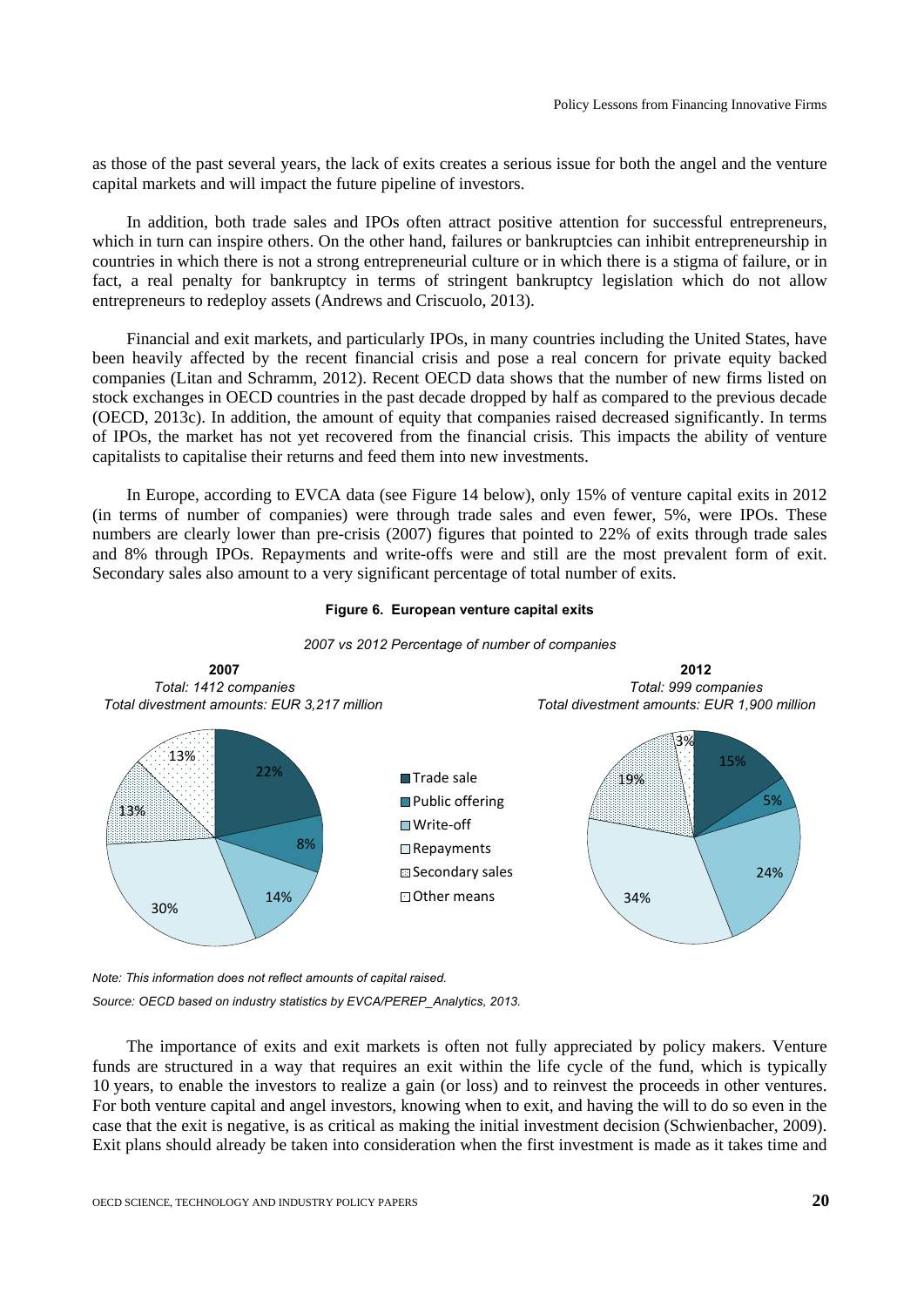strategic implementation to move towards positive exits. Without exits, private equity investors have no way of realizing returns on their investments and passing those returns to their institutional investors, enabling further investment.

While vibrant stock markets are critical for successful IPOs and the development of the venture capital market (Black and Gilson, 1998), the potential role of policy in this area is limited. However, there are some actions that can be taken. These include lowering the costs of going public (Ritter, 2013) as well as improving the rule of law and the legal system (Cumming et al, 2006, 2010).

Many high growth entrepreneurial firms are too small to meet the market capitalization requirements for listing on primary stock markets. Secondary markets, such as the NASDAQ which was created in the United States in 1971, have played a very important role for these firms as well as in the development of the venture capital industry (Kortum and Lerner, 2000). In 2013, the London Stock Exchange launched a new platform to attract the growing number of United Kingdom technology firms (Financial Times, 2013). The platform operates in between the main LSE exchange and the Alternative Investment Market (AIM).

During the dot.com boom in the late 1990's, some countries developed secondary markets to allow entrepreneurial firms to list within their country although many high growth firms still prefer the United States stock exchanges for greater liquidity and visibility. In Europe, several countries have, in the past, unsuccessfully tried to create a secondary market for smaller companies. Intense competition over investors amongst exchanges and practices that prevented domestic companies to list abroad, are amongst some of the reasons for failure (Posner, 2009).

Evidence shows that even in recent years, the average long run performance of IPOs in secondary markets is much lower than in main markets, although some of these secondary markets have been relatively successful in attracting IPOs (Vismara et al., 2012). The relatively smaller size of individual economies adds to the difficulties in successfully creating and developing secondary markets and initiatives at a regional level driven by strong supranational political commitment are likely to be more successful (Posner, 2009).

Regulation such as the 2002 Sarbanes-Oxley Act in the United States, on standards for public companies and other compliance costs, have been pointed out as some of causes for the declining trend in small company IPOs in the United States over the last decade. However, this is not undisputed and significant debate still exists. In the United States, a recent legislative initiative (2012 JOBS Act) aims at increasing *public capital markets for emerging growth companies*, by allowing "emerging growth companies" to benefit from reduced regulatory and reporting requirements for up to five years from its IPO. Discussions on regulation in the United Kingdom are also underway (Kay Review). However, there is still significant debate on the implications of these initiatives. In summary, the role of policy in developing stock markets is not clear beyond setting the appropriate framework conditions and some possible actions on the regulatory side.

As noted earlier, the majority of positive exits, especially in today's environment, are through trade sales or merger and acquisitions. Trade sales have long been regarded as the most likely exit route (Cumming and MacIntosh, 2003), even though not necessarily the most profitable from the venture capitalist perspective. While IPOs usually occur within a given "incubation" time in order to maximise potential gains, trade sale exits tend to take more time and be less homogeneous in terms of returns (Giot and Schwienbacher, 2007; Achleitner et al., 2012b). In addition, some policies inadvertently set incentives for companies to remain small and independent when such companies would be better off growing or becoming part of a larger organization (Ritter, 2013).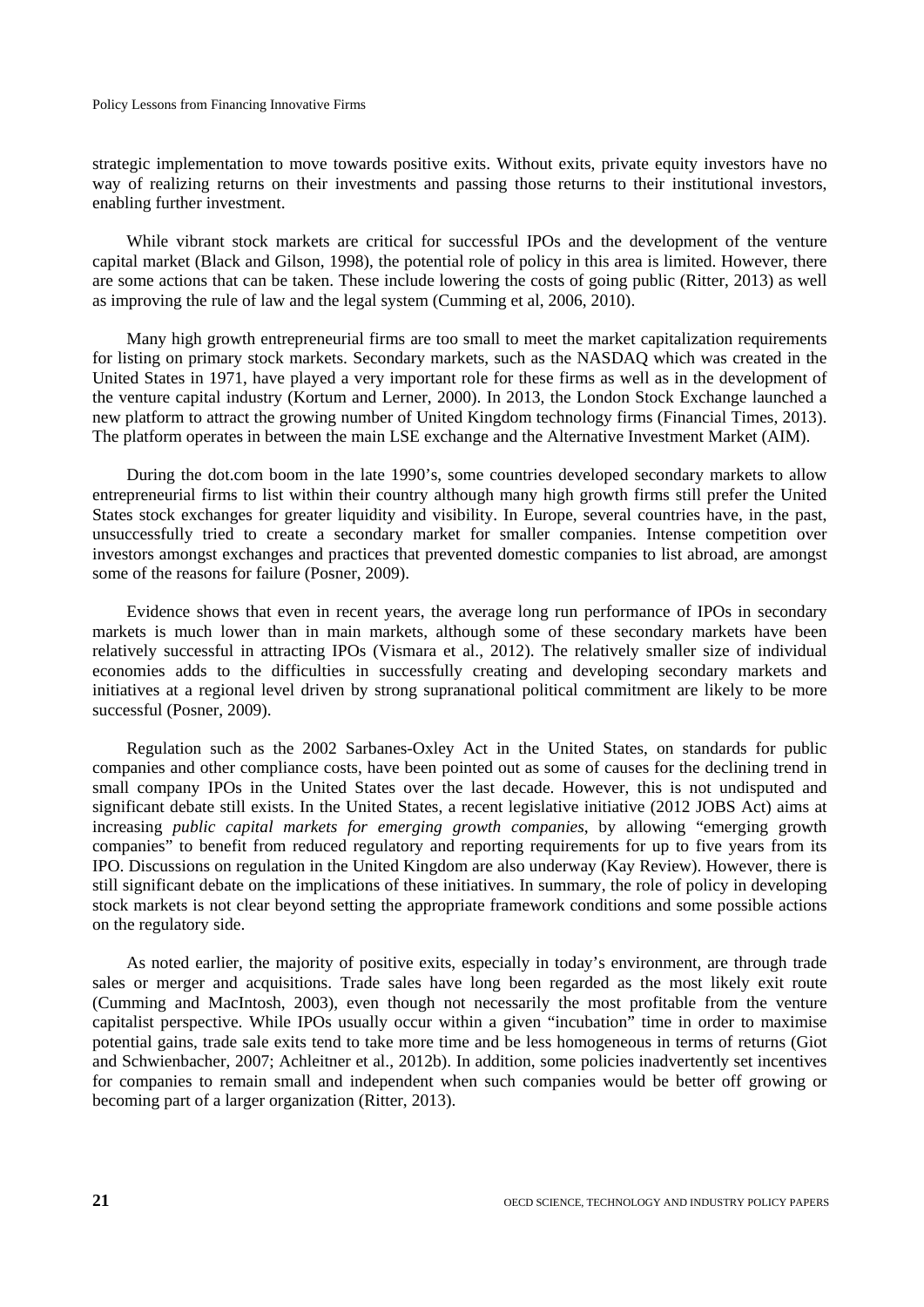Often, a larger technology or pharmaceutical or other sector specific company buys the start-up as a way to acquire the technology, expertise and perhaps also the intellectual property (Criscuolo and Menon, 2013). Sometimes two start-ups merge to combine forces. The prevalence of trade sales highlights the importance of networks and relationships between large and small firms. These relationships often don't develop naturally and require a concerted effort. Venture capital firms and other equity investors often help build these bridges as a way to secure an exit for the firms in which they have invested.

## <span id="page-22-0"></span>**6. The demand side**

While many policies have focused on the supply side, other public and private activities have focused on demand-side actions which aim to increase the quality and sourcing of deals. The demand side is often overlooked in favour of supply side actions which may be perceived as being more visible and direct. Developing human capabilities, whether on the investor or the entrepreneur side, is important. There is also increasing evidence of the importance of social capital and networks – both local and global (Shukla, 2012), as high growth firms need to grow beyond national borders and networks are often critical in facilitating that growth. However, there is limited evidence on the appropriate role of the public sector versus the private sector in some of these areas.

## <span id="page-22-1"></span>*6.1 Entrepreneurial culture*

Entrepreneurial culture and fear of failure are significant barriers to entrepreneurship. In many countries around the world, cultural traditions and the lack of exposure to entrepreneurship as a viable career option can be barriers to innovation and economic growth (World Economic Forum, 2009). By raising awareness and building the necessary skills, at all education levels, a new generation of entrepreneurially-minded people can be encouraged to create new jobs. However, the perceived image of entrepreneurship is, unfortunately, still negative in a number of countries. Culture and image are typically affected by a large number of factors, among them family, friends, the media and the school system. Evidence shows that the opinions and experiences of peers are likely to affect the decisions of individuals to become entrepreneurs (Autio, 2010).

Although many countries have made progress in encouraging a more favourable culture and environment for entrepreneurship, much remains to be done to make this a reality. Changes in cultural attitudes will be a key driver in improving the entrepreneurial environment but this takes time. In that regard, the school systems play a critical role. Entrepreneurship in schools and universities, mentoring and role models can help change mindsets and encourage more young people to consider entrepreneurship as a future career path (World Economic Forum, 2009).

Universities play a key role as connectors in entrepreneurial ecosystems (EFER, 2006). They can be the engines that connect people and ideas as well as attract capital for new ventures. Universities attract talent, develop intellectual capital, conduct research and train generations of young people to work in a variety of fields. However, the gap between what is taught in universities and the needs of the job market is rapidly expanding. Universities need to transform themselves to meet the needs of the 21st century (OECD, 2008b). While a number of universities are becoming more global (Wildavsky, 2010), they also could become more attuned to the needs of the economy (Kauffman Foundation, 2008).

## <span id="page-22-2"></span>*6.2 Entrepreneurial ecosystems*

An entrepreneurial economy consists of individuals and institutions in an interconnected system (Schramm, 2006) in which multiple stakeholders play a role in facilitating entrepreneurship and innovation. This includes business (large and small firms as well as entrepreneurs), policy-makers (at the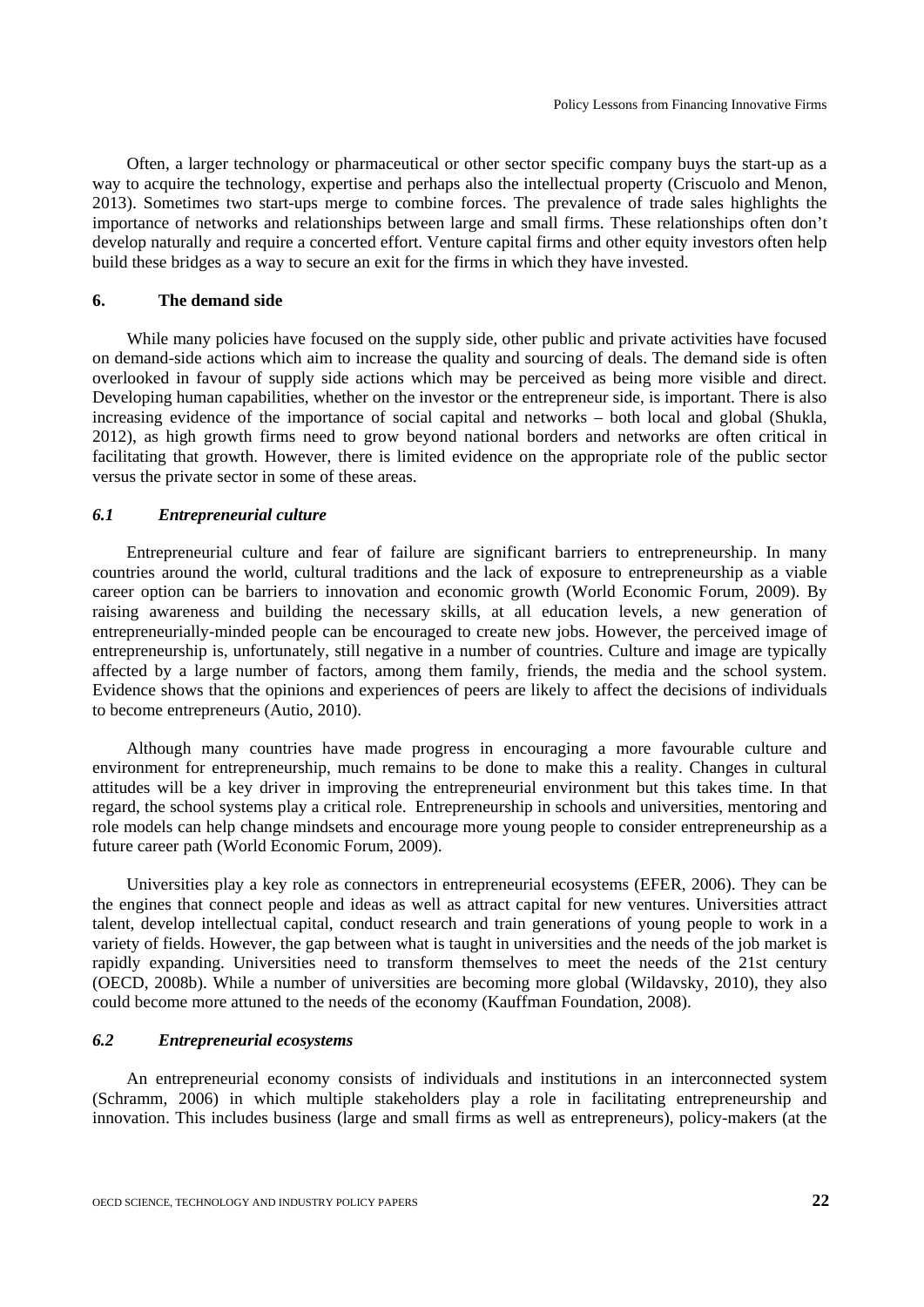international, national, regional and local levels), and educational institutions (at all levels but particularly at higher education institutions).

However, even more important are the linkages between these institutions – the functioning of the entrepreneurial ecosystem. Too often these links, whether between universities and businesses or between entrepreneurial and large firms, do not function well and in some cases even become bottlenecks. The key to a vibrant entrepreneurial ecosystem is in facilitating better linkages between these actors. The links in the entrepreneurial ecosystem are primarily through personal networks or "social capital". A growing body of research demonstrates the critical role that social capital plays in high-growth ventures (Stuart and Sorenson, 2007).

Governments should not attempt to create ecosystems but can strengthen them by providing incentives or supporting demand-side oriented programmes. Having the appropriate legal and regulatory framework in place and creating appropriate financial incentives can also contribute to a vibrant ecosystem. In addition, developing a well-educated population and having open borders to people (Guest, 2012), ideas and capital are also important. Initiatives such as "Startup Chile", which provides incentives for successful entrepreneurial teams to move to Chile to build their firms, can help jump start high growth entrepreneurship as well as develop local talent.

## <span id="page-23-0"></span>*6.3 Human and social capital development*

A healthy entrepreneurial ecosystem is critical for successful seed and early stage investing. At all investment stages, entrepreneurs may have difficulties in understanding the financing options available as well as the expectations of potential investors. Investor readiness programmes help entrepreneurs anticipate the needs of investors and prepare for presenting to them. The 2012 OECD financing questionnaire showed that many countries have investor readiness programmes for entrepreneurs and, overall, support for these programmes has increased between 2008 to 2012..

## *6.3.1 Entrepreneur training*

Many entrepreneurs are unsuccessful in raising finance because they are either not familiar with the options for external sources of financing or they are not adequately prepared to present to investors (Mason & Harrison, 2004). Access to information about external sources of finance for start-ups can be helpful for enabling entrepreneurs to access the right type of financing for their venture.

Investment readiness programmes for entrepreneurs is an area policy-makers have supported in a number of countries. These programmes typically focus on access to equity financing and focus on helping entrepreneurs understand the specific needs of these investors (European Commission, 2006). Programmes for entrepreneurs are typically focused on "pitching" the company and investor readiness but can also include some of the topics such as an overview about angel and venture capital investing and/or programmes on deal negotiations, term sheets, valuation and exits. In many countries, these programmes are run at universities, incubators/accelerators and/or by specialised agencies.

Many programmes, especially publically funded ones, focus solely on sources of finance and presentation skills, not on the more pertinent business issues which are the determining factors for whether or not investors are willing to provide funding (Mason & Harrison, 2004). Programmes which help entrepreneurs develop their business plans and presentations to a level which answer the most pertinent questions for investors – such as the vision, business model and skills balance within the team as well as business development and access to market plans, could be more helpful (Toschi and Murray, 2009). These programmes can help address the entrepreneur's side of the information asymmetry issue by helping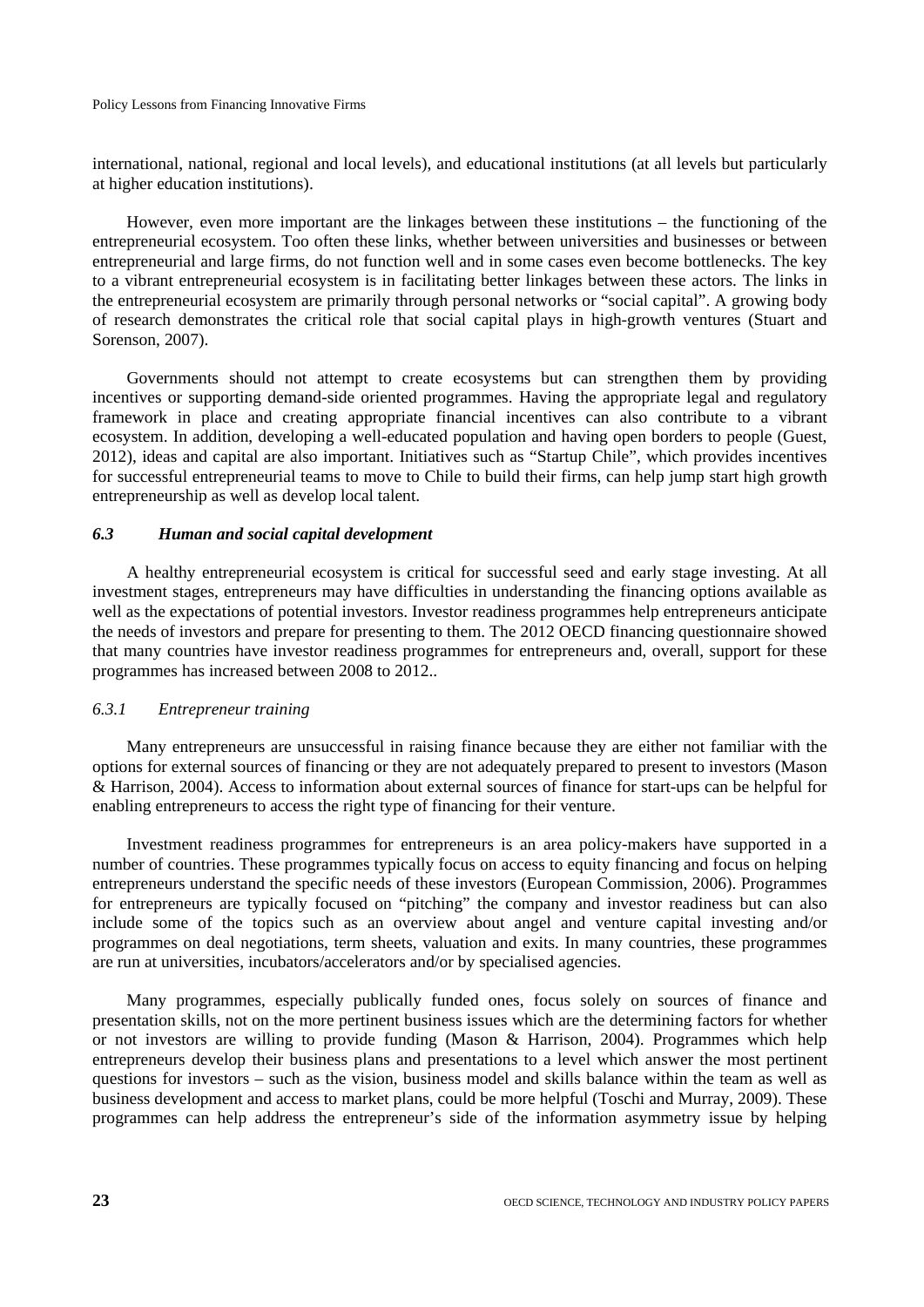entrepreneurs better understand the expectations and needs of investors and prepare themselves accordingly, which in turn can result in greater success in securing funding.

The question is who is best placed to support and deliver these programmes and whether entrepreneurs will be motivated to participate in them. In Australia, data from CAUSEE indicates that the majority of both nascent and young firms do not access these sources of information. However, it is unclear whether the low usage of these options is due to a lack of awareness or other reasons (e.g. perceived usefulness). The most effective training programmes are often taught by experienced entrepreneurs or investors (OECD, 2011). Therefore, it may be that privately run programmes are the most effective although public sector support for these initiatives may be helpful.

## *6.3.2 Investor training*

Training of investors is often seen as important for professionalising the industry (Bottazzi et al., 2004), however, according to the OECD 2012 questionnaire results, very few OECD countries have training programmes for investors, whether for institutional investors, venture capitalists or angel investors.

Because angel and venture capital investors are typically experienced business people, it is assumed that they also know how to invest. However, investing in start-ups differs greatly from being a financial investor or building a company in a particular sector. It requires a combination of both skill sets, as well as specific technical skills in terms of conducting due diligence and determining company valuations. Therefore training and mentoring, in which new investors can learn from experienced investors, is an important part of the process (OECD, 2011).

In many countries, venture capital firms are smaller (Murray et al., 2012) and less experienced than those in the United States where the industry has been active for many decades. This often results in smaller deals and can have a negative impact on market performance (Lerner et al., 2011). Programmes which attract foreign investors can play an important role in the training and development of local investors, as evidenced in the Yozma programme (Senor and Singer, 2009).

Training for institutional investors can also be important. Although the amounts that these investors provide to the venture capital industry are large, they are small in terms of the percentage of assets they under management (typically less than 2%). Therefore, it is often hard for institutional investors to devote the necessary time to understand and monitor venture capital investments and in many cases, they invest through intermediaries. More awareness raising and training about the private equity industry in general, and venture capital in particular, may help encourage institutional investors to devote more resources to the asset class. Trade associations such as the European Private Equity and Venture Capital Association (EVCA) provide training courses for institutional investors and fund managers to help develop the industry.

## *6.3.3 Network development*

A number of OECD countries have programmes in place for developing "social networks" (incubators, accelerators, business angel networks and matchmaking services) and policy support for those programmes has grown in the past five years. These programmes help link investors and entrepreneurs and, in many cases, provide additional support and mentoring services.

Network development is not only important at the early stages of firm creation but also for the growth and development of these firms (Kauffman Foundation, 2007). Building links between investors, entrepreneurs and larger companies can lead to more successful "exits" of ventures in the future by creating links with potential later stage investors and corporate partners.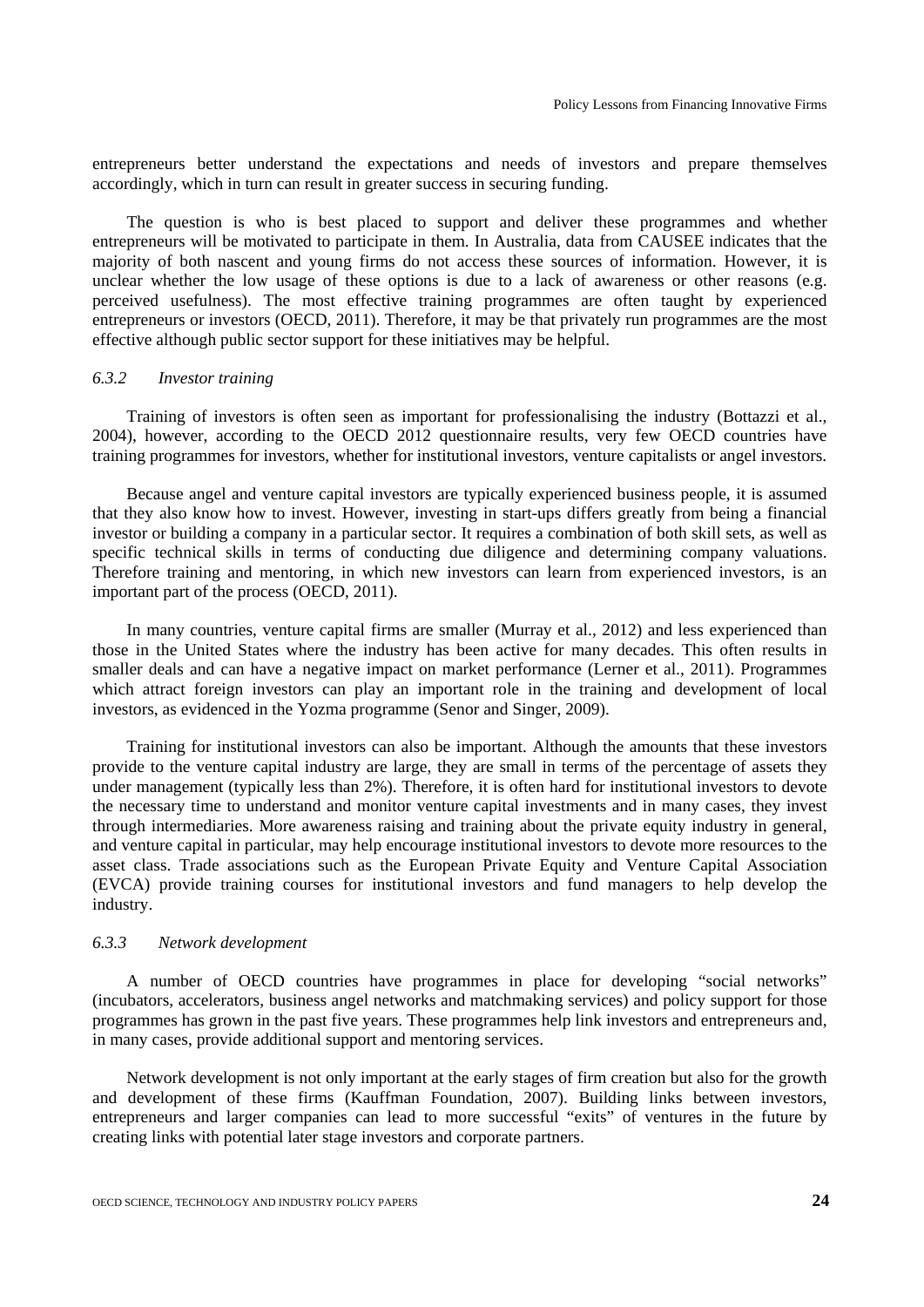With the current state of the financial markets, IPOs on stock exchanges are rare (Litan and Schramm, 2012). Therefore the only option for high growth entrepreneurs and their investors to realise the gains from the company is to sell or merge their firm with another company at the appropriate time. To that extent, programmes that help develop international networks or connections between start-ups and larger companies can be helpful.

## *6.3.4 Business angel networks (BANs)*

Business angel networks (BANs) play a match-making function between angel investors and entrepreneurs - they do not invest directly themselves (EBAN, 2006). This role is structured to address the information gaps discussed earlier. BANs help to make the investment process more efficient by connecting angels wanting to invest with other players in the local ecosystem (incubators, VCs, development agencies, banks, stock exchanges and others) and, most importantly, with entrepreneurs looking for capital (EC, 2002). One of the most important and basic roles of BANs is to give visibility to the angel activity in a region, and therefore serving as "front door" for entrepreneurs looking for financing, without necessarily giving visibility to each individual angel, who often prefer to keep a low profile.

BANs can be national, regional or local. They can also focus on particular sectors. More recently, a growing number of "affinity" BANs have been created for groups of people with similar backgrounds, experiences, cultures or nationalities (i.e*.* alumni of universities, diaspora groups, etc.). The mode of operating, including the frequency of meetings and membership criteria can vary tremendously. BANs usually have one or more paid employees and normally operate as a non-profit (EC, 2002). BANs are much more prevalent in Europe (excluding the United Kingdom) than groups which are more common in the Anglo-Saxon countries.

While angel networks can help to address the information asymmetry problem, evidence is still lacking in terms of the track record of individuals BANs. A study in Belgium showed that angel investors would not have known about 82% of the deals in which they invested had it not been for the business angel networks (Collewaert et al., 2010). Sometimes the best investment opportunities are channelled to the better known angel investors who may not need or have an incentive to co-invest through BANs.

With less public money available due to tighter public budgets in countries around the world, angel associations, networks and groups have been seeking new operating models to ensure sustainability. Given their role in market development and data collection, in particular, it is important that these organisations find the necessary resources to continue their work. However, any public support should be linked to measures of intended outcomes.

#### *6.3.5 Incubators*

Despite the growing evidence that ecosystems are driven by people, many initiatives in the past decade have focused on infrastructure and, in particular, the creation of incubators (Hansen *et al*, 2000). Many of the early incubator models focused on "infrastructure" (i.e. the provision of office space) supplemented with support services for entrepreneurship, often provided at a discounted rate. The goal of these incubators was to minimize the strategic, bureaucratic and organizational impediments for firms pursuing risky opportunities (Hansen et al., 2000).

Evidence shows that the rigor of the screening process has a direct impact on the performance of incubators (Aerts et al., 2007). Many incubators have not had effective screening processes (i.e. not looking at a balanced set of factors and/or not seeking adequate expert/private sector input) and therefore have not been successful. In addition, many incubator models focus more on "infrastructure" rather than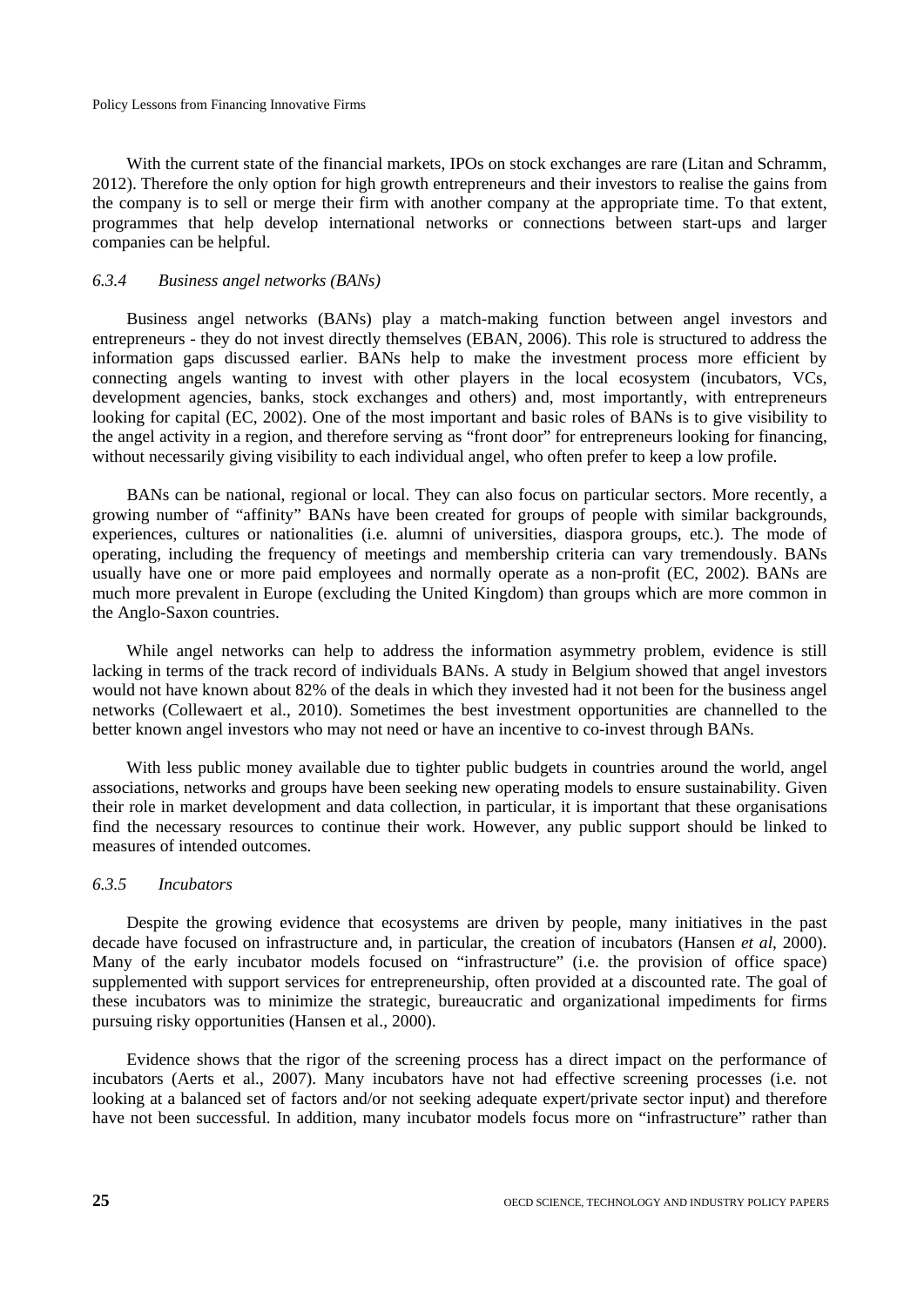social networks, the latter of which have been shown to play the more important role (Rothschild and Darr, 2005).

#### *6.3.6 Accelerators*

More recently, focus has shifted to new accelerator models (Miller and Bound, 2010). These models are focused on entrepreneurial teams, selected on a highly competitive basis. Unlike incubators, which provide access to space and discounted services, accelerators provide tailored mentoring and support to the selected teams. In the ICT and internet related sectors, investments require smaller amounts of initial capital than more traditional technology and science sectors. These firms have been termed "lean start-ups" as they allow greater capital efficiency and more rapid testing and adjustment of products and/or business models (Ries, 2011).

A new phenomenon of private sector accelerators has been spreading around the world, based on these new "lean start-ups". Many of these are following the successful models of Techstars and Y Combinator in the United States. Accelerators proactively select and focus on working with high potential teams for a defined period of time and differ from the approach of incubators, which are more focused on providing infrastructure and a broad set of services. Accelerators are playing an increasingly important role in boosting high growth start-ups and are becoming an increasingly important player in the entrepreneurial ecosystem for angel and VC investors (Kauffman Foundation, 2007).

Experience from these initiatives is indicating that a more focused approach and facilitating access to highly relevant networks play a key role in the successful growth of start-ups. However, further evaluation of these relatively new programmes is needed to provide concrete evidence.

## *6.3.7 Online investment tools and crowdfunding*

Increasingly, angel investors are using online tools, such as Gust, to assist in the investment process. In addition, online angel networks or matching platforms have started to grow such as AngelList in the United States. AngelList has attracted a number of high quality experienced angel investors and provides extended matching between investors registered in the system and entrepreneurs.

These online services can reduce information search costs for investors. However, online platforms do not replace the necessity for personal contact and face-to-face interactions which are necessary for building confidence and trust between investors and entrepreneurs. Online platforms often end up serving as vehicles for increasing the number of financial investments as opposed to the traditional model of angel investment, which would typically include hands-on support from the angel investor to the entrepreneur (OECD, 2011).

More recently, the concept of "crowdfunding" (using online platforms to enable lots of people to invest small amounts in new ventures) has also started making its way into the seed and early stage markets (Wilson and Testoni, 2014). While there is a growing hype about crowdfunding, there are also many misperceptions. Crowdfunding initially started for philanthropic projects (in the form of donations) and then spread to consumer products (in the form of pre-funding orders, called "reward" based crowdfunding) and lending (De Buysere et al., 2012). However, equity crowdfunding is relatively new and still the smallest part of the crowdfunding market.

Crowdfunding is experiencing exponential growth globally. In the period 2009-13, the compound annual growth rate (CAGR) of the funding volumes was about 76 percent with an estimated total funding volume of \$5.1bn in 2013 (Wilson and Testoni, 2014). However, the majority of that funding is in the form of donations, products or lending, not equity.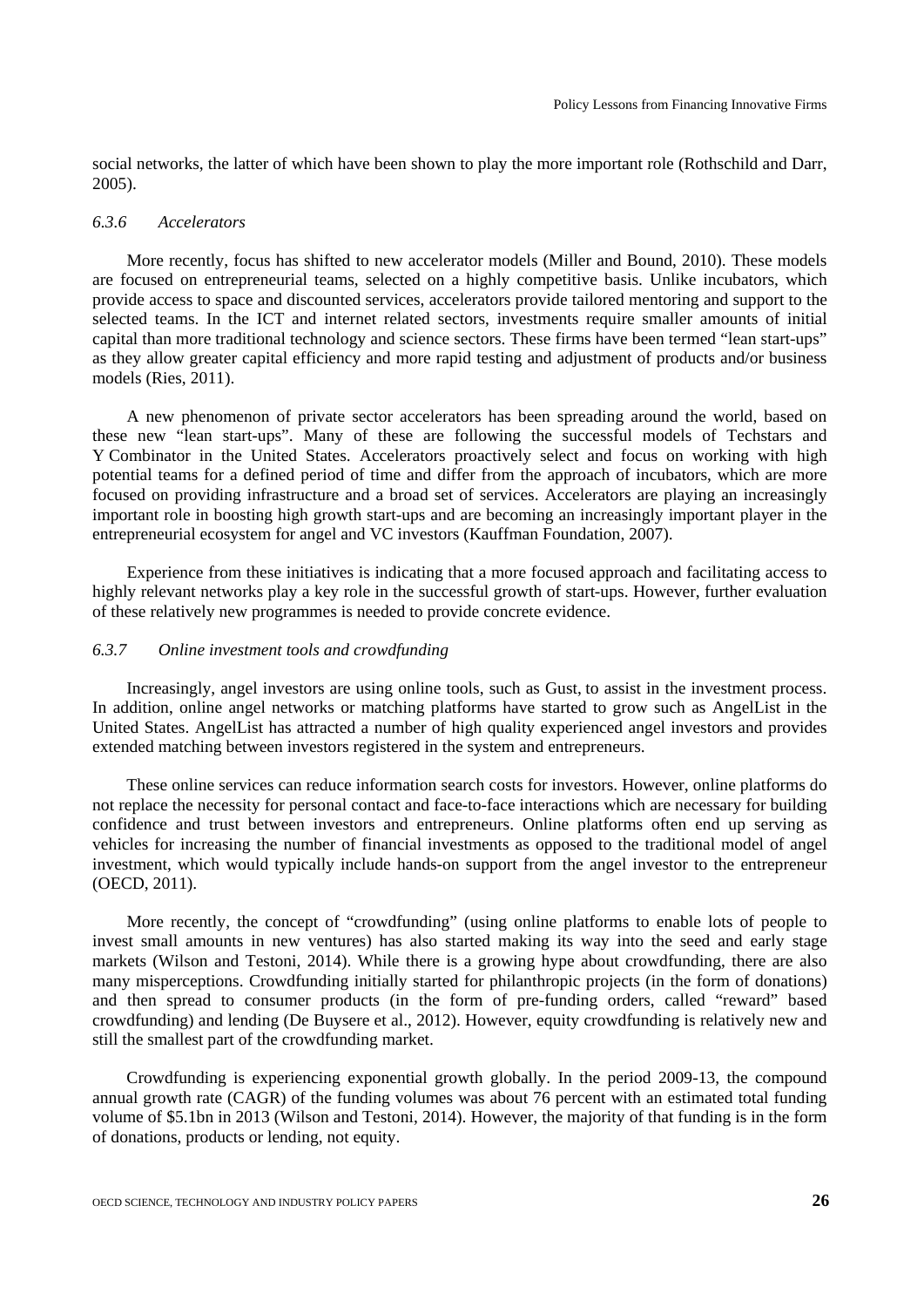

Figure 7: A) Funding volumes by category (\$M) B) CAGR 2010-2012

*Source: Bruegel elaboration on the basis of crowdfunding industry report 2013 (Massolution).*

A lot of attention has been given to the recent legislation in the United States which will allow equity crowdfunding (JOBS Act, approved in 2012 but has not yet come into effect), however, this is currently not legal in many countries. Currently there are active equity crowdfunding platforms in the Belgium, France, Germany, the Netherlands and the United Kingdom but many of these are relatively new (a number of them only launched in 2012) so there is not yet much experience or evidence on how these are working (De Buysere, 2012).

Proponents say that equity crowd funding will allow businesses to raise capital faster and more efficiently (Neiss, 2011). However, this would require changes in securities laws, specifically those related to issuing securities (NESTA, 2012a). Equity crowdfunding will essentially allow unsophisticated investors to invest directly in young risky companies with the expectation of a financial return (NESTA, 2012b). There are many opportunities for all types of crowdfunding but also many challenges, particularly for equity crowdfunding (Isenberg, 2012).

#### <span id="page-27-0"></span>**7. Data and evaluation**

The experience and sequencing of policies and programmes in seed and early stage financing has varied greatly in countries around the world. Policies that have worked in one country may not necessarily work the same way, or be as successful, in another country. It is important to assess the local environment and existing policy mix to implement the relevant instruments in the appropriate timeframe. In addition, the level, sophistication and dynamics of seed and early stage investment can vary greatly across regions within countries and therefore policy makers must take this into account.

The OECD policy workshop on seed and early stage financing hosted by Switzerland included a focus on evaluation. The workshop highlighted the fact that evaluation of SES market interventions entails significant data and methodological challenges. Having an *ex-ante* and well defined evaluation strategy is important. This includes having a well-defined policy objective and putting thought into the policy questions and evaluation design at the beginning of the process.

Evaluations should take into account the set of considerations related to the supply-side, demand-side and framework conditions. This can be challenging as it involves a mix of direct, indirect and external effects. In addition, quantitative evaluations need to be complemented with qualitative information.

Most evaluations focus on supply-side SES financing policies. While in the past evaluating demand side interventions was difficult, new methodologies drawn from experimental economics could be applied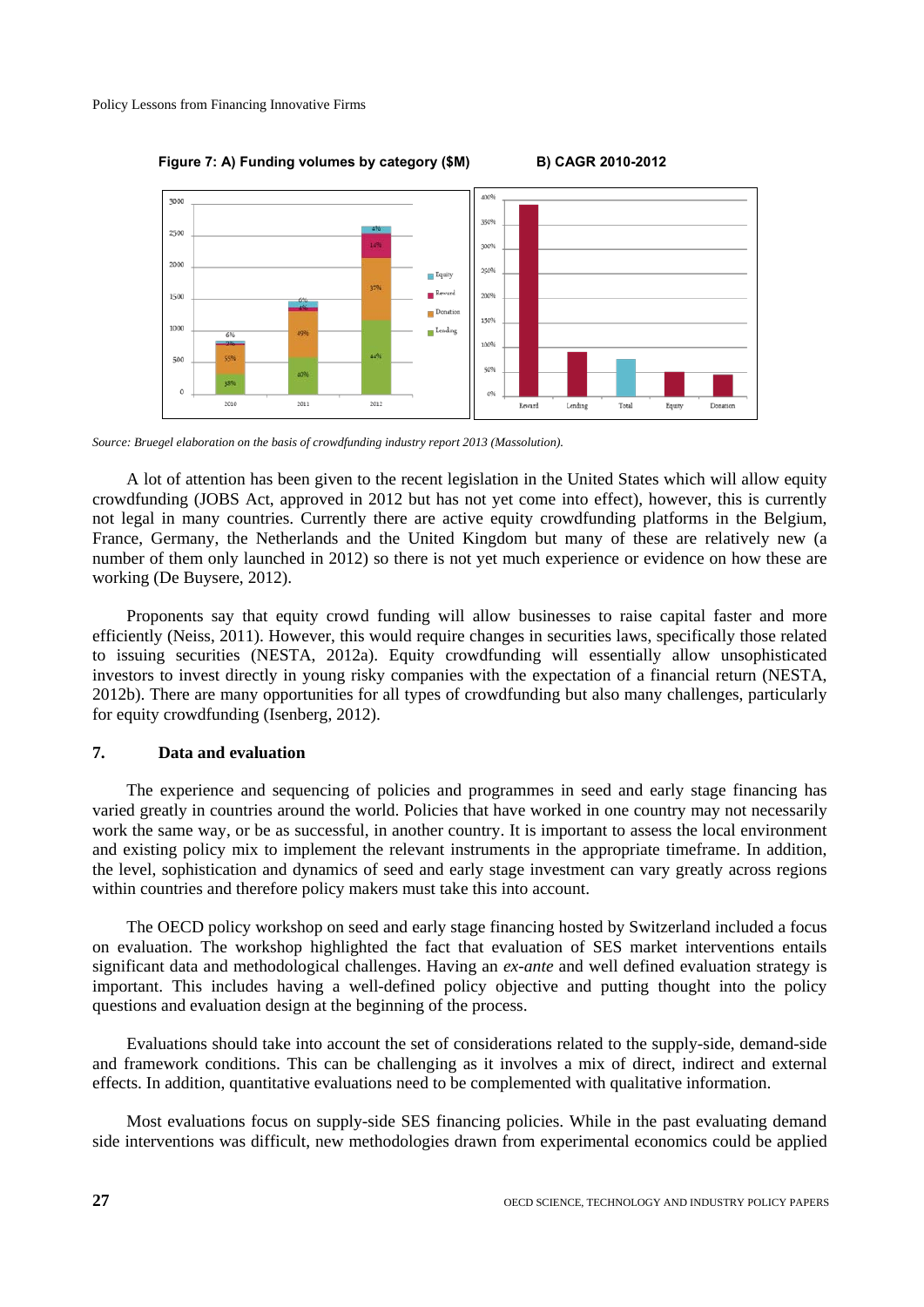to evaluate demand side policies. The impact of framework conditions can also be difficult to assess. Challenges remain in identifying complementarities between the different policies and it was suggested at the workshop that further OECD work in this area would be useful. An understanding what other OECD countries are doing in terms of evaluation of financing policies is helpful in working on this subject towards developing better evaluation processes.

The awareness of the importance of evaluating policy interventions is rising. Recently, the United Kingdom HM Treasury published the Magenta book (HMT, 2011) with general guidelines for policy evaluation that, together with the GAO/CBO guidelines in the United States provide state-of-the-art insights on policy evaluation design, implementation and common evaluation challenges (GAO, 2012). The OECD has also provided a review paper (Warwick and Nolan, 2014).

There should be periodic evaluations and an effort to improve the quality of evaluations. Most importantly, the results of evaluations should feed back into the policy process to identifying areas for adjustment in the programme being evaluated. More and better evaluations are needed but trade-offs may exist between conducting good evaluations and delivering clear and timely policy messages.

## <span id="page-28-0"></span>*7.1 Evaluations of financing instruments*

Evaluation of policies is critical to ensure they are having the intended outcomes and to enable the necessary modifications to be made along the way. While policies targeting seed and early stage equity investment are being put in place in a growing number of countries, there have been few formal evaluations of these programmes to date.

#### <span id="page-28-1"></span>*7.2 Types of evaluations*

The types of evaluations can vary between *ex-ante* to *ex-post* evaluations, from qualitative to quantitative approaches, and range in terms of the metrics (e.g. inputs, outputs, outcomes\impact). The type of evaluation might also depend on the purpose of evaluating a given programme and the questions that policymakers pose (HM Treasury, 2011). It might be of interest for policymakers to understand if the programme was carried out according to plans (process evaluation), to identify the main changes in the SES market that resulted from the programme (impact evaluation) and/or to weight the overall costs and benefits of the policy intervention (economic evaluation). Sometimes programmes or policies are simply benchmarked to other programmes, whether within the country or in others.

Most evaluations of risk capital policies in OECD countries to date seem to have been more qualitative than quantitative. The majority of evaluations have been conducted by outside experts and academics. However, many evaluations have been conducted by the implementing agency. Some countries tend to conduct evaluations of these types of instruments more systematically then others but this might also be related to the length of time the programmes have been in place.

There are many challenges in evaluating these programmes, including what is evaluated – whether general policies or specific instruments and which levels are evaluated (implementing agency, programme or instrument level). In addition, there are many elements which can be evaluated including the design (was it structured correctly?), process (was it implemented according to plan?) and governance (was it managed properly?). Many other factors come into play as well, including the impact of the institutional setting, the policy mix and interaction of policies, and the level of intervention (local, regional or national).

## <span id="page-28-2"></span>*7.3 Design and implementation*

Evidence has shown that the design and implementation of programmes plays a key role in how well they meet the intended objectives (EC, 2012). The design of the programme needs to fit the local context,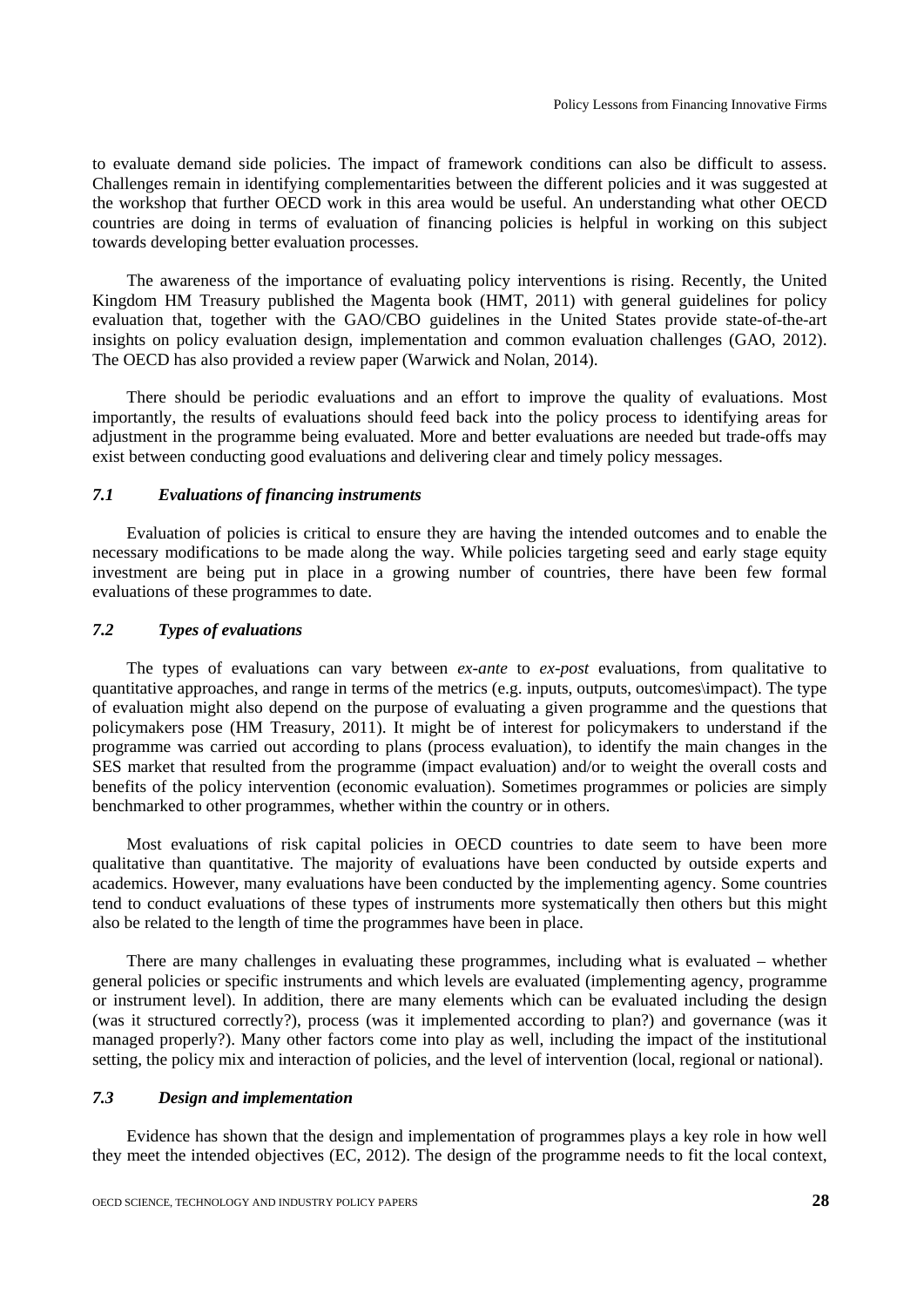including the existing financial ecosystem. Also, the linkages between these programmes and other support schemes are very important. Often multiple financing programmes are managed by one organization. This could be for various stages (seed, early stage, growth or expansion) using different instruments (debt, equity and/or non-financial).

The agency or organisation responsible for management and implementation sometimes changes over time. This might be due to consolidation (as has recently been the trend) or for other reasons, including political ones. In many cases the names of the programmes also change over time making it difficult for those trying to follow these instruments (entrepreneurs, researchers and others).

The way in which these programmes operate is critical to their success. This includes the outreach or awareness-raising with the targeted company population and the decision-making process. If the process is overly cumbersome or time-consuming, the more eligible companies might choose not to apply. The way in which the public and private collaboration is co-ordinated is also important as well as the relationship and interaction between the programme managers and the supported companies.

## <span id="page-29-0"></span>*7.4 Time lags and market cycles*

Getting the timing right for policy intervention is not simple. Policy makers need to know, not only when to start policies, but perhaps more importantly, when and how to end them. Also, market timing is important. Government's role as a catalyst in the market is more important during downturns than during market booms (Brander et al., 2010).

It should be noted that a significant amount of time in planning (and, in many cases, securing the necessary approvals) is often necessary before programmes are launched. It can also take time for the full benefits of policies and programmes to have an effect, especially for SES investing which requires a long-term investment horizon (Lerner, 2009). Policies that are stopped and started within short time frames are often not able to reach the intended results.

In addition, the scarcity of SES data (particularly angel investment) and the lumpiness of venture capital data (one large deal can distort the figures) further complicate the ability for policy makers to identify the right policy at the right time. More and timely data is therefore important. A better quantification of gaps is needed for policy makers to be able to distinguish between true "market failures" versus the lack of a viable market. Policy interventions when, there is no possibility of creating a self-sustaining market, will end up being no more than an inefficient form of subsidy.

## <span id="page-29-1"></span>*7.5 Data challenges*

The lack of reliable data on seed and early stage financing can be a barrier to the effective evaluation of programmes in terms of overall impact in the economy. Firms receiving support are not always tracked accurately by the implementing agencies. Commercial databases focus on venture capital and only include some angel financed deals (those in which VCs were also involved). In addition, these databases do not accurately capture all of the relevant elements of equity financing deals, particularly those at the seed and early stage.

It is clear that further work is needed to improve methods and accuracy of data collection for seed and early stage investment in general. Surveys of firms and mappings of individual investments are perhaps the most effective but are time consuming, costly and difficult to implement effectively.

While data is a key factor for a successful evaluation, it is also a major cost component. Therefore, a cost-benefit analysis of whether large scale evaluations are warranted for relatively small programmes is certainly a good practice. The resources employed in the evaluation should be in line with the risks, scale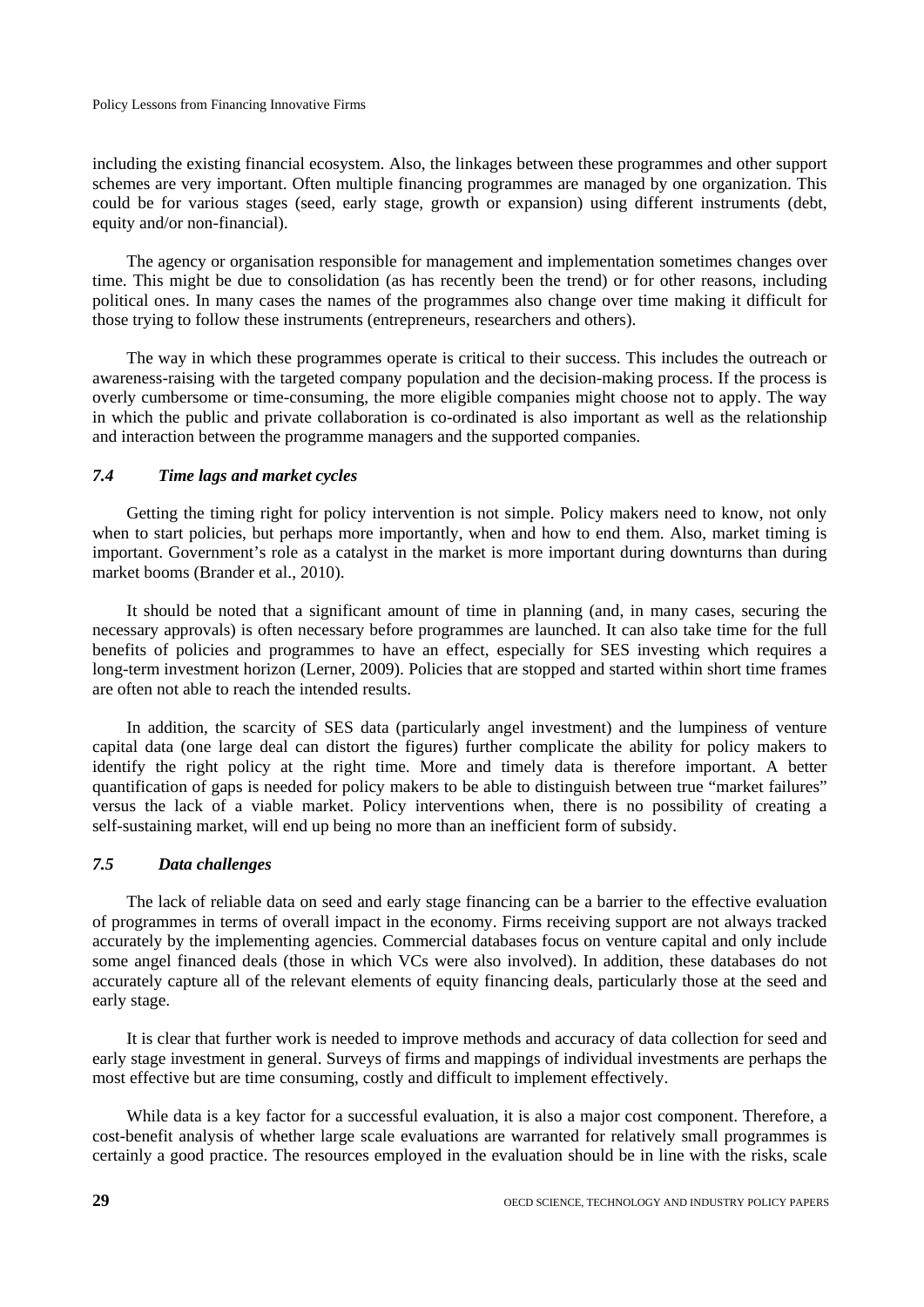and profile of the policy (HM Treasury, 2011). In addition, evaluations in SES financing usually require a combination of different statistical methods. Common challenges include the identification of causality and indirect effects. A cost benefit analysis should be done in terms of whether a large scale evaluation is warranted for relatively small programmes.

Another key issue concerns definitions. The technical definition of venture capital, in terms of which investment stages should be included in the data collection, is defined differently in different countries. This can lead to inaccurate comparisons of venture capital, especially the seed and early stage component, across countries. The definitions of angel investors can also vary with the words "business angels", "informal investor" and "informal venture capital" being used interchangeably. Angel investors, who do not have a personal connection to the entrepreneur prior to making an investment, are typically (but not always) differentiated from founders, family and friends. Some studies use total informal investment (founders, family and friends plus angel investment) and others use only angel investment. This complicates data analysis as angel investment measures used in one study might not be comparable to those in another.

In summary, evaluation of seed and early stage financing policies is complex for many of the reasons highlighted above. In addition, the time/cost benefit for evaluation of these relatively small (compared to others) programmes might not warrant an extensive evaluation process. Even when evaluations are conducted, it can at times be unclear what the final metrics actually mean and whether appropriate counter factuals have been taken into account.

## <span id="page-30-0"></span>**8. Conclusions**

Support for seed and early stage financing programmes increased in OECD countries between 2008 and 2012 as the financial crisis has dried up traditional sources of financing at the seed and early stages. Despite the growth of these programmes, evidence on the impact of such financing instruments is not conclusive. Analysis should include both qualitative and quantitative measures and, to the extent possible, assess the broader policy mix and not just individual instruments. Further exploring quantitative approaches to the analysis of seed and early stage financing using micro-data, where feasible, could be valuable.

The design and implementation of financing policies vary greatly across OECD member countries. These details often make the difference between success and failure of the programmes. Further sharing between policy makers about how and why policies work could be helpful. The four OECD financing policy workshops, hosted by Norway, Switzerland, the Netherlands, and Sweden have provided a useful platform for the sharing of seed and early stage financing policy experiences. Member countries have expressed an interest in turning this into an on-going dialogue which may also facilitate further international research and collaboration.

While policy makers may talk about addressing the financing challenges for young innovative firms, often their policy objectives are linked to economic growth and job creation or potential broader spillover effects in terms of innovation. It is important that the specific policy objectives for each intervention are clear in order to determine what type of data and evaluation might be needed to monitor the impact of the policies and adjust them as necessary.

Policies often focus on the supply side when some of the key barriers are on the demand side. Further work on the demand side may be warranted, including a focus on the different models of public and private programmes in these areas. In particular, it would be helpful to better understand barriers to firm growth and how to most effectively facilitate the scaling of young innovative firms.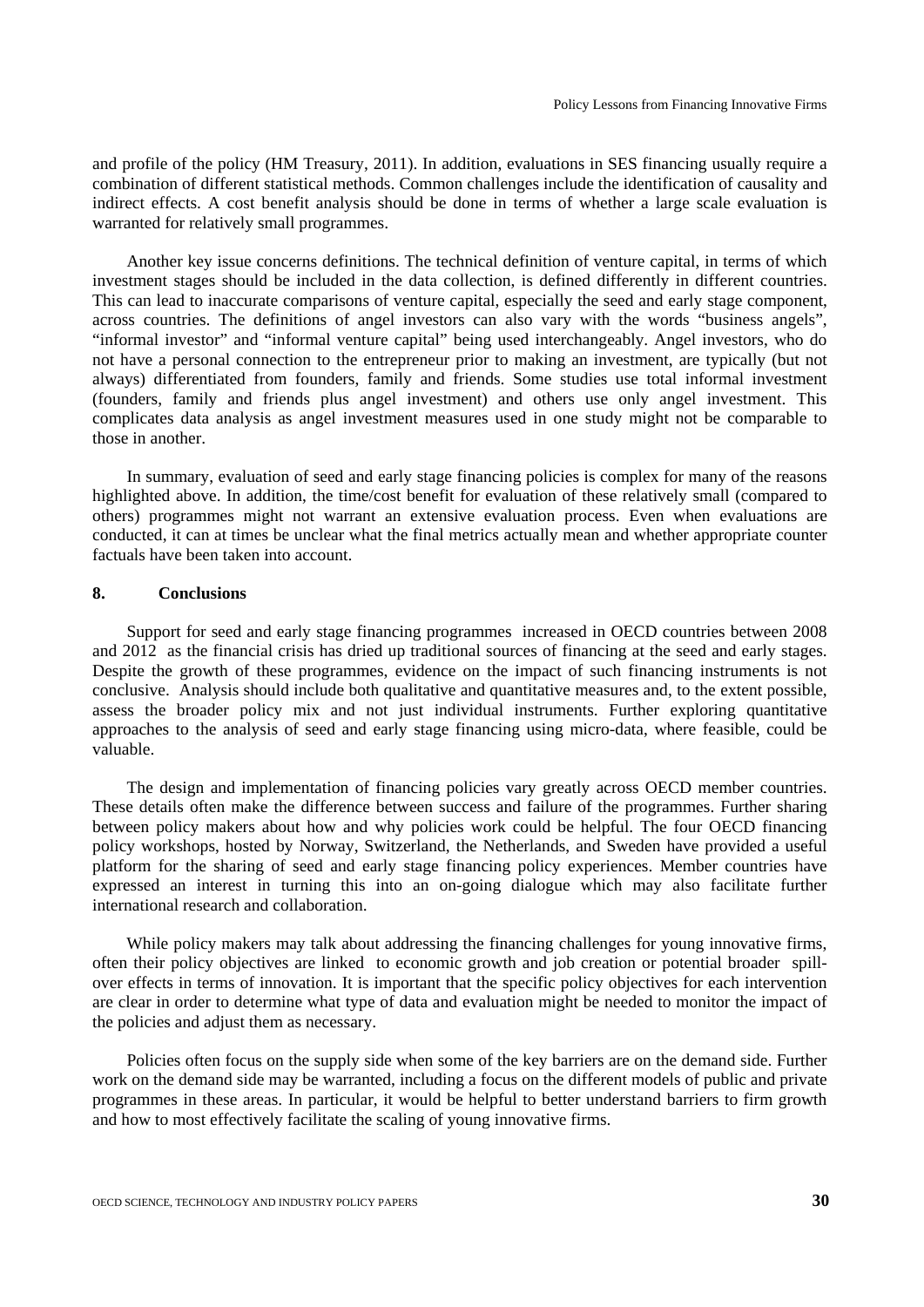Framework conditions have been shown to have a significant impact on financing and firm dynamics and could be further examined. In addition, the impact of regulations, including the potential unintended consequences on the financing and growth of firms, might be further analysed.

Additionally, the construction of monitoring indicators that allow cross-country comparisons of not only of the supply-side, but of the full policy mix, including demand and framework conditions could be a venue for future work. Develop a mapping of how the policy mix has evolved in different countries and determining what drove those changes could be an important tool for policy guidance.

Given the increasing reliance on public sector funding in the seed and early stage market, more emphasis should be put on initiatives to attract institutional investors as well as on various equity risk-sharing arrangements between public and private investors. Further research on the dynamics between public and private investment in seed and early stage financing could also be useful.

There is also interest in exploring how firms go through the financing system and which types of support they use. Often the same companies receive support at multiple stages so it could turn out that not as many companies are really supported as policy makers might think. Analysing the implications of firms benefiting from multiple support schemes could be useful.

Policy interest in seed and early stage finance remains high. A number of lessons have been learned from past experiences in OECD member countries, however, there is still much more to be shared, evaluated and analysed. There are significant differences in firm dynamics, financing and growth of firms across OECD countries and therefore further work in these areas could be useful.

## **NOTES**

<span id="page-31-0"></span><sup>1</sup> <https://www.innovationpolicyplatform.org/>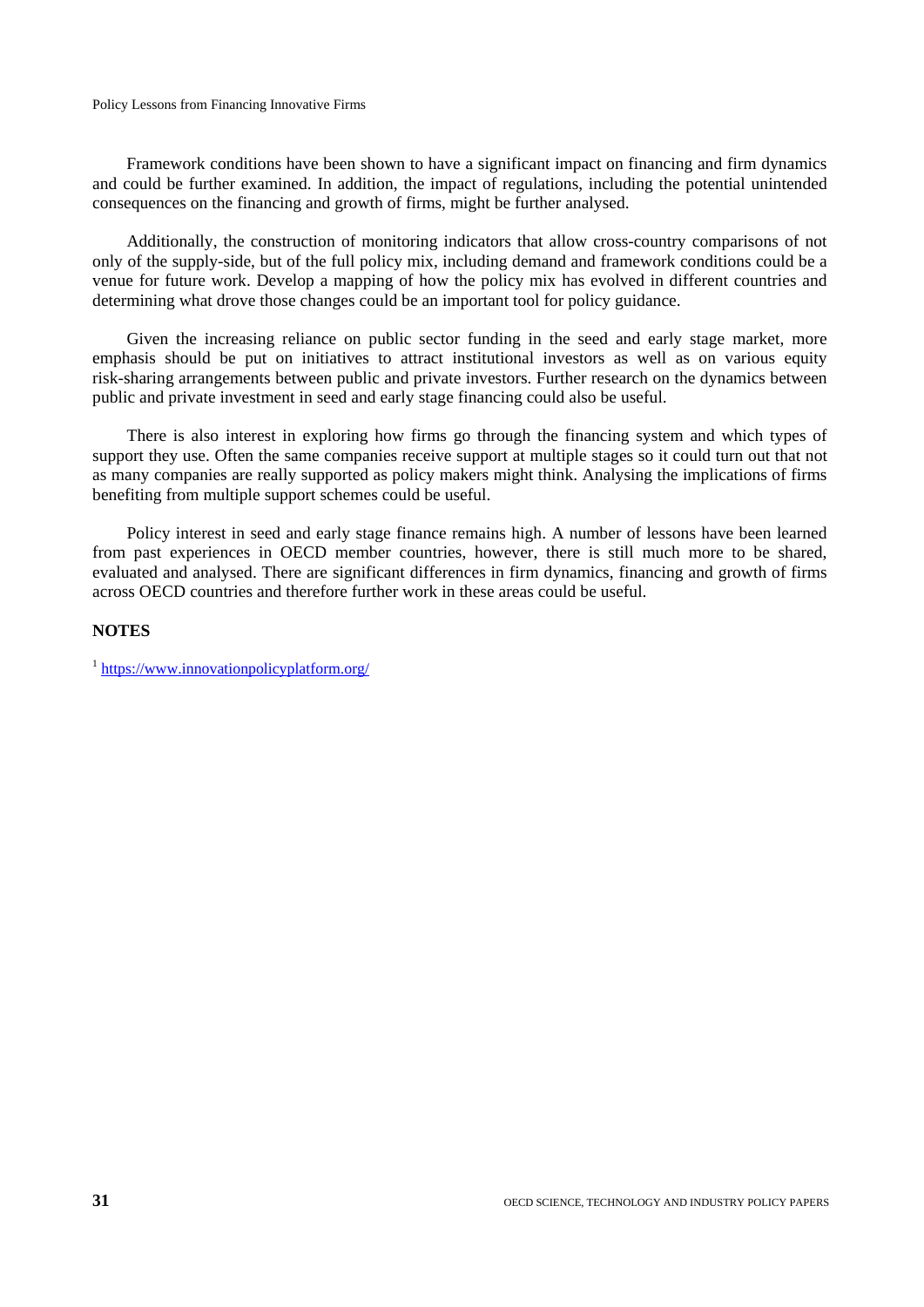#### **REFERENCES**

- <span id="page-32-0"></span>Achleitner, A., C. Bock and M. Watzinger (2012a), "The Selection Effect of taxes: The Case of Venture Capital Investment", paper presented at the European Economic Association and the Econometric Society European meeting (EEA-ESEM), Málaga, 27-31 August.
- Achleitner, A., R. Braun, E. Lutz, and U. Reiner (2012b), "Venture Capital Firm Returns from Acquisition Exits." Center for Entrepreneurial and Financial Studies Working Paper No. 01/2012.
- Aerts, K., P. Matthyssens, K. Vandenbempt (2007), "Critical Role and Screening Practices of European Business Incubators", *Technovation*, Volume 27, Issue 5, pages 254-267.
- Aghion, P., T. Fally and S. Scarpetta (2007), "Credit constraints as a barrier to the entry and post-entry growth of firms", *Economic Policy*, 22(52), 731-779.
- Aghion, P., U. Akcigit and P. Howitt (2013), "What Do We Learn From Schumpeterian Growth Theory?", mimeo. Harvard University.
- Akerlof, G.A. (1970), "The market for 'lemons': quality uncertainty and the market mechanism". Quarterly *Journal of Economics*, 84(3): 488-500.
- Albuquerque, R. and H. A. Hopenhayn (2004), "Optimal lending contracts and firm dynamics", Review of *Economic Studies*. 71(2): 285-315.
- Andrews, D. and C. Criscuolo (2013), "Knowledge-Based Capital, Innovation and Resource Allocation", *OECD Economics Department Working Papers*, No. 1046, OECD Publishing. doi: 10.1787/5k46bj546kzs-en
- Armour, J. and D. Cumming (2006), "The legislative road to Silicon Valley" *Oxford Economic Papers*, Vol. 58, pp. 596-635.
- Autio, E. (2010), "High-growth Entrepreneurship and its Determinants", Presentation at the OECD CIIE meeting, March 2010, Paris.
- Avinimelech, G. and M. Teubal (2006), "Creating venture capital industries that co-evolve with high tech: Insights from an extended industry life cycle perspective of the Israeli experience", *Research Policy*, vol. 35, issue 10, pages 1477-1498.
- Beck, T. (2007), "Financing Constraints of SMEs in Developing Countries: Evidence, Determinants and Solutions", Working Paper, World Bank, Washington, DC.
- Bernanke, B., Gertler, M. and Gilchrist, S. (1996). "The Financial Accelerator and the Flight to Quality", *The Review of Economics and Statics*, 78(1): 1-15.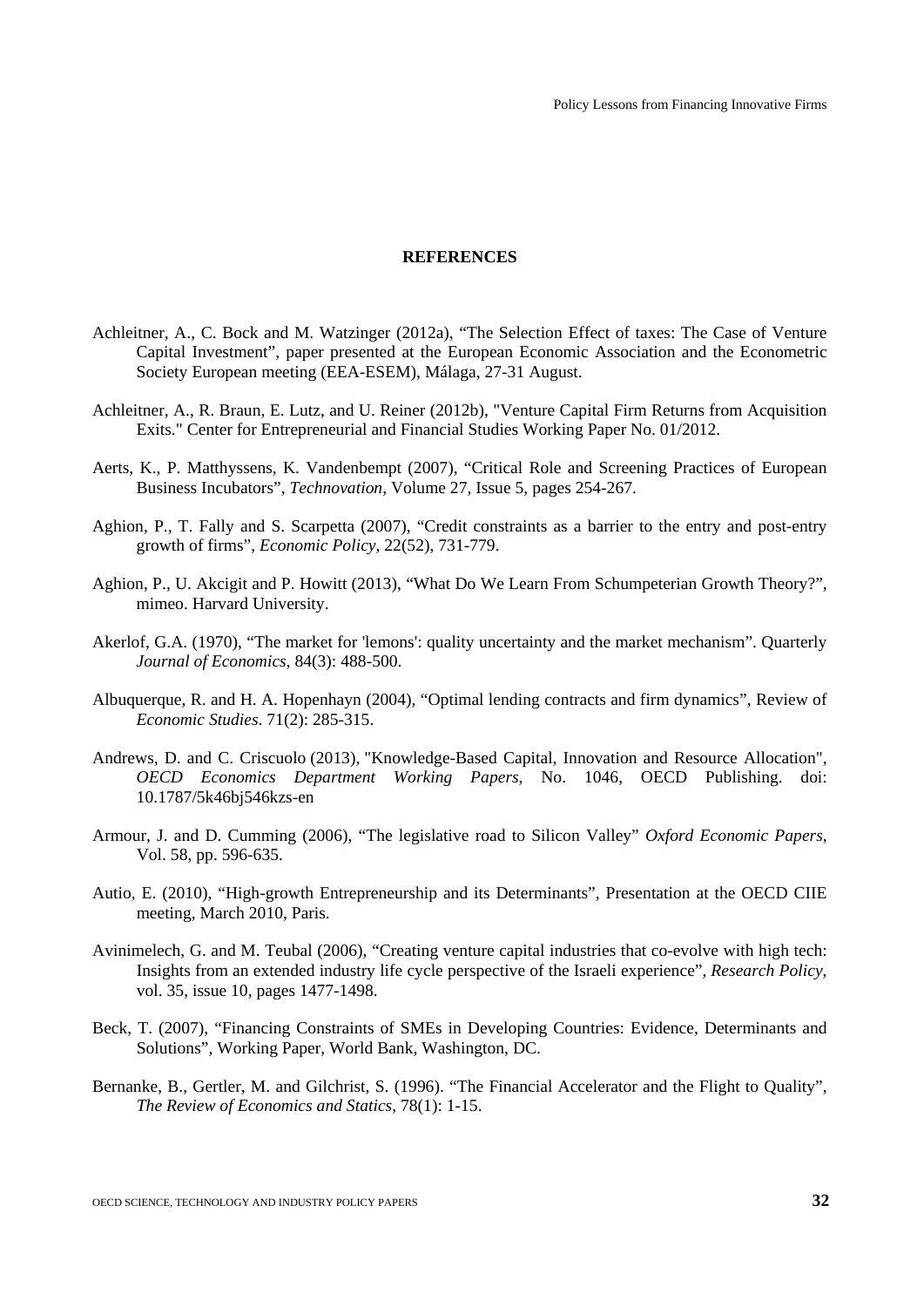- Bertoni, F., Colombo, M.G. and A. Quas (2011). Patterns of venture capital investments in Europe. *SSRN Working paper* No. 1920351.
- Bertoni and Tykvová (2015), Does Governmental Venture Capital Spur Invention and Innovation? Evidence from Young European Biotech Companies. Research Policy, *forthcoming.*
- Black, B. S. and R. J. Gilson (1998), "Venture capital and the structure of capital markets: banks versus stock markets", *Journal of Financial Economics*, *47*(3): 243-277.
- Bonini, S. and S. Alkan (2012), "The political and legal determinants of venture capital investments around the world", *Small Business Economics,* Volume 39, Issue 4, pp 997-1016.
- Bravo-Biosca, A., C. Criscuolo and C. Menon (2013), "What Drives the Dynamics of Business Growth?", *OECD Science, Technology and Industry Policy Papers*, No. 1, OECD Publishing. doi: 10.1787/5k486qtttq46-en
- Brander, J. A., Q. Du and. T. F. Hellmann (2010), "The effects of government-sponsored venture capital: international evidence", NBER Working Paper No. 16521.
- Buzzacchi, L., G. Scellato and E. Ughetto (2013), "The investment strategies of publicly sponsored venture capital funds", *Journal of Banking & Finance*, Volume 37, Issue 3, Pages 707–716.
- Chaplinsky, S, and S. Gupta-Mukherjee (2010), "Exit Returns and Venture Capital Investment Opportunities", Available at: http://dx.doi.org/10.2139/ssrn.17070021707002.
- Colombo, M. (2011), "Venture Capital: Policy lessons from the VICO project", European Commission, September 30, 2011.
- Collewaert, V., S. Manigart and R. Arenoudt (2010), "Assessment of Government Funding of Business Angel Networks in Flanders", *Regional Studies*, 44:1, 119-130.
- Criscuolo, C, P. Gal, C. Menon (2014), "The Dynamics of Employment Growth: New Evidence from 17 Countries," OECD STI Policy Papers No. 14.
- Criscuolo, C and C. Menon (2013), "Feeding green ideas: risk finance in the cleantech sector" DSTI Working Paper, OECD: Paris.
- Croce, A., J. Martí and S. Murtinu (2013), "The impact of venture capital on the productivity growth of European entrepreneurial firms: 'Screening' or 'value added' effect?", *Journal of Business Venturing*, forthcoming.
- Cullen, J. B. and R. H. Gordon (2007), "Taxes and entrepreneurial risk-taking: Theory and evidence for the U.S", *Journal of Public Economics*, 91(7-8), pp: 1479-1505.
- Cumming, D. and J. MacIntosh (2003), "A cross-country comparison of full and partial venture capital exits", *Journal of Banking & Finance*, 27(3), 511–548
- Cumming, D. and J. MacIntosh (2006), "Crowding out private equity: Canadian evidence", *Journal of Business Venturing*, vol. 21(5), pages 569-609, September.
- Cumming, D.J., G. Fleming and A. Schwienbacher (2006), "Legality and venture capital exits", *Journal of Corporate Finance* 12(2): 214–245.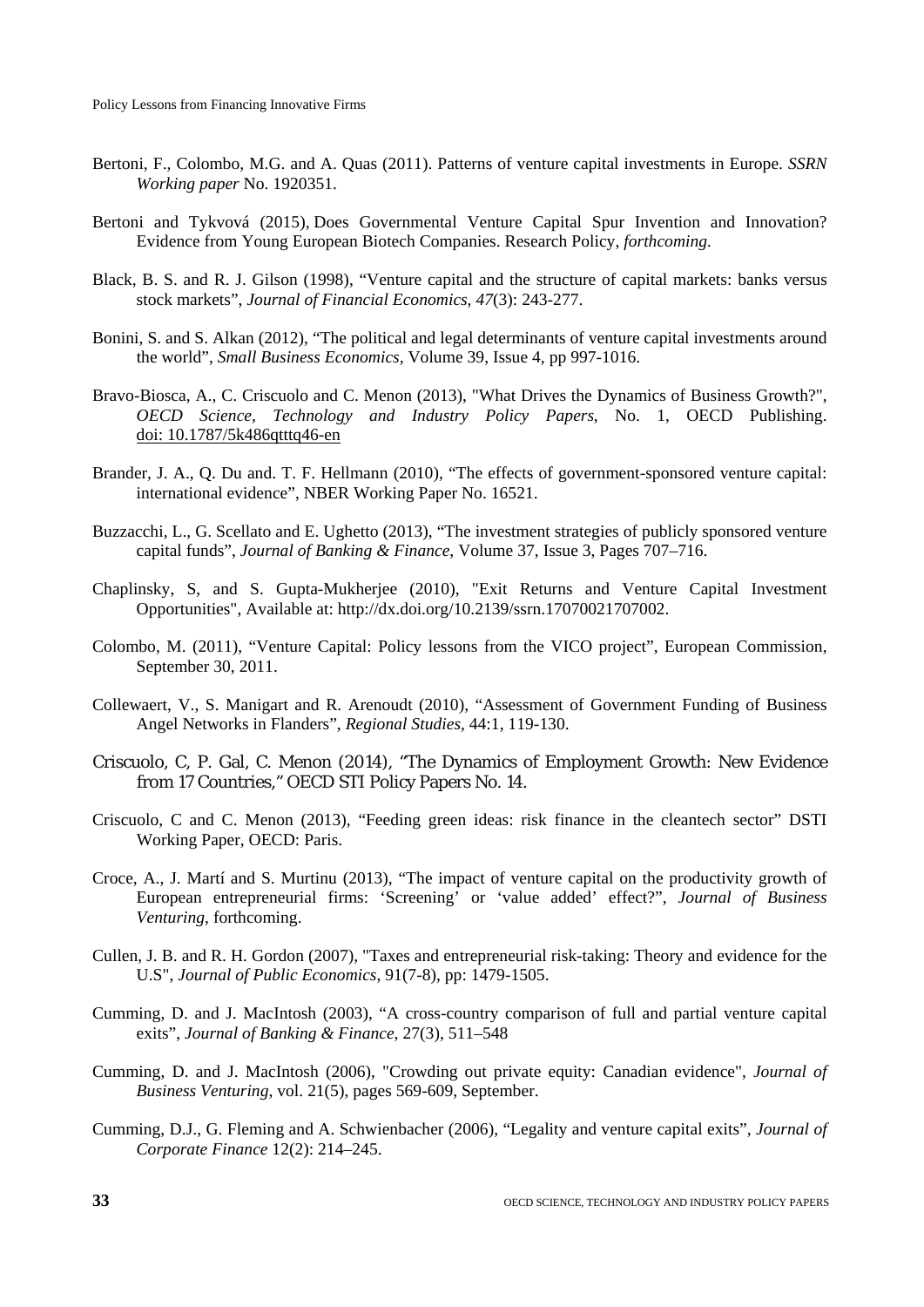- Cumming, D., D. Schmidt and U. Walz (2010), "Legality and venture capital governance around the world", *Journal of Business Venturing*, *25*(1): 54-72.
- Da Rin, M., U. Hege, G. Llobet, G. and U. Walz (2005), "The law and finance of venture capital financing in Europe: findings from the RICAFE research project", MPRA Paper No. 39552 University Library of Munich, Germany.
- Da Rin, D., G. Nicodano and A. Sembenelli (2006), "Public policy and the creation of active venture capital markets", *Journal of Public Economics*, 90, pp. 1699– 1723.
- De Buysere, K. (2012), "The 'New' Venture Capital Cycle: Obstacles in using the Internet for Equity Raising Campaigns", Working paper, Tilberg Univerity.
- Denis, D. J. (2004), "Entrepreneurial finance: an overview of the issues and evidence", *Journal of Corporate Finance*, 10(2), 301-326.
- EBAN (2006), "Business Angel Networks: Compendium of practices across Europe", Brussels: European Business Angels Network.
- EFER (2006), "Universities as Centers of Dynamic Entrepreneurship", EFER, November.
- Engel, D., and Keilbach, M. (2007), "Firm-level implications of early stage venture capital investment— An empirical investigation", *Journal of Empirical Finance*, 14(2), 150-167.
- European Commission (2002), "Benchmarking business angels", Brussels: European Commission.
- European Commission (2006), *Investment Readiness: Summary Report of the Workshop*, Brussels, November.
- European Commission (2012), "Evaluation of Member State Policies to Facilitate Access to Finance for SMEs", Centre for Strategy and Evaluation Services & EIM, United Kingdom, June.
- Evans, D.S and B Jovanovic (1989), "An estimated model of entrepreneurial choice under liquidity constraints", *Journal of Political Economy*, 97 (4), pp. 808–827.
- EVCA (2005a), "Private Equity and Venture Capital: An Engine for Economic Growth, Competitiveness and Sustainability: Public Policy Priorities". White Paper, Brussels: European Private Equity & Venture Capital Association, February.
- EVCA (2005b), "Employment contribution of Private Equity and Venture Capital in Europe" Brussels: European Private Equity & Venture Capital Association, November.
- EVCA (2006), "Private Equity Fund Structures in Europe". Tax and Legal Committee Paper, European Venture Capital and Private Equity Association, Brussels, January.
- EVCA (2010), "Closing gaps and moving up a gear: The next stage of venture capital's evolution in Europe", White Paper, March 2010, Brussels: European Private Equity & Venture Capital Association.
- EVCA (2011a) "Response to: ESMA's draft technical advice to the European Commission on possible implementing measures of the Alternative Investment Fund Managers Directive", September 2011. Document retrieved from: http://www.evca.eu/publicandregulatoryaffairs/default.aspx?id=5574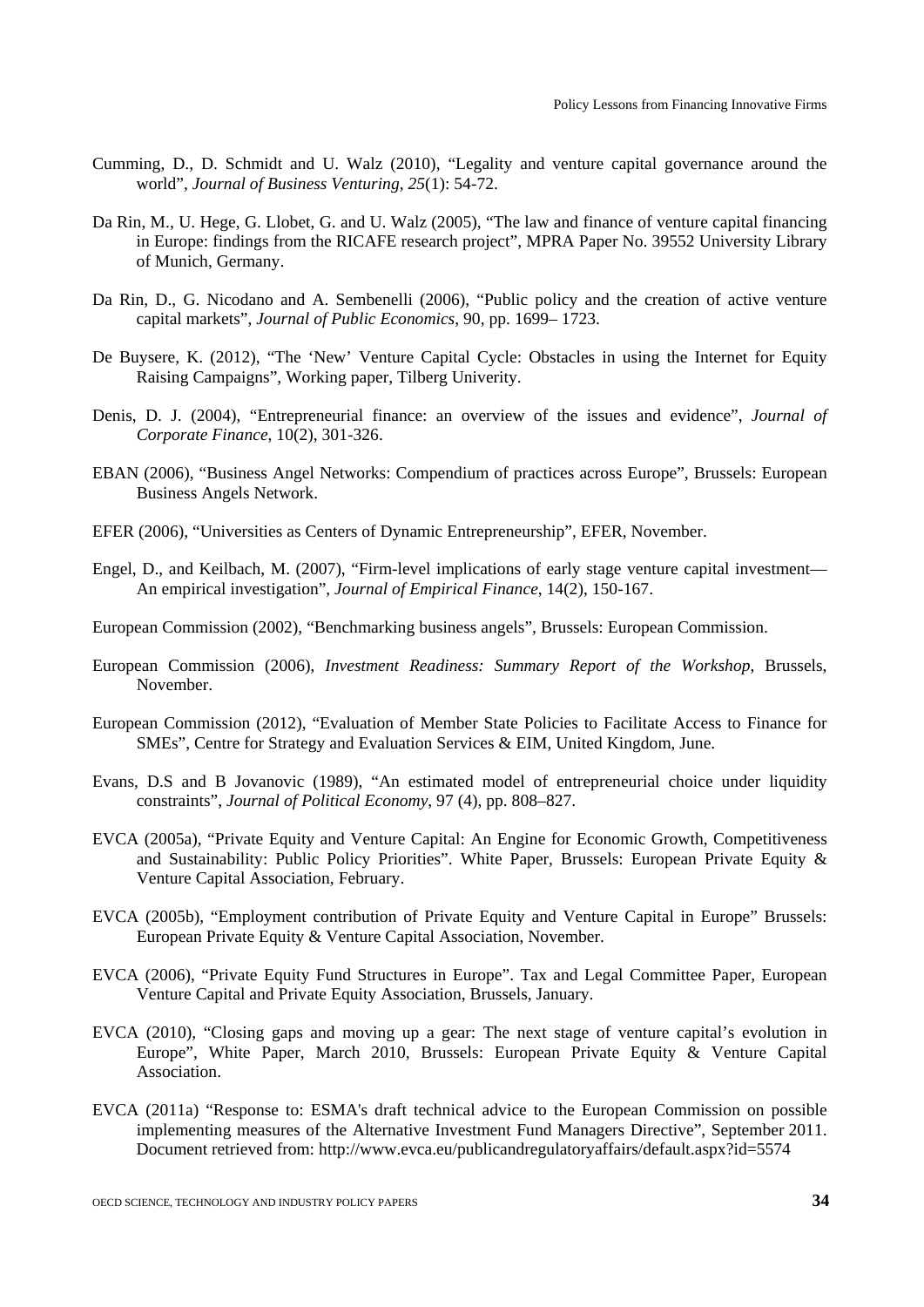- EVCA (2011b), "Solvency II". Technical Briefing Note, European Venture Capital and Private Equity Association, Brussels, January.
- EVCA (2012), "Response to the Commission Consultation Paper: State Aid to support SME access to risk capital", European Venture Capital and Private Equity Association, Brussels, October.
- Financial Times (2013), "LSE Courts Rising Tech Starts with New Platform", February 14, p. 15.
- Freear, J., and Wetzel, W. E. jr. (1990), "Who bankrolls high-tech entrepreneurs?" *Journal of Business Venturing*, Volume 5, Issue 2, March 1990, Pages 77-89.
- GAO (2012) "Designing evaluations: 2012 revision" (GAO-12–20–8G). United States Government Accountability Office, Washington, DC: United States Government. Available at: http://www.ignet.gov/goa\_588146.pdf
- Gartner, W. B., C. J. Frid and J. C. Alexander (2012), "Financing the emerging firm", *Small Business Economics*, Volume 39, Issue 3, pp 745-761.
- Gendron, P. P. (2001), "Corporation tax asymmetries and cartel unity", *International Tax and Public Finance*, 8(5), 659-674.
- Gilson, R. (2003), "Engineering a venture capital market: lessons from the American experience", *Stanford Law Review*, 55 (4), 1067– 1104.
- Gilson, S. C., K. John and L. H. Lang (1990), "Troubled debt restructurings: An empirical study of private reorganization of firms in default", *Journal of Financial Economics*, 27(2), 315-353.
- Giot, P. and A. Schwienbacher (2007), "IPOs, Trade Sales and Liquidations: Modelling Venture Capital Exits Using Survival Analysis", *Journal of Banking and Finance* 31(3), 679–702.
- Hall, B. H. and J. Lerner (2010), "The Financing of R&D and Innovation", in B. H. Hall, and N. Rosenberg, (eds.) *Handbook of the Economics of Innovation*, Amsterdam: Elsevier. pp:610-38.
- Haltiwanger, John, Ron S. Jarmin and Javier Miranda (2011), "Who Creates Jobs? Small vs. Large vs. Young", Discussion Papers, US Census Bureau.
- Hansen, M.T, H. Chesbrough, N. Nohria, D. Sull (2000), "Networked Incubators: Hothouses of the New Economy" *Harvard Business Review*, September-October.
- Harrison, R. T. (2009), "Strengthening the Angel Ecosystem: A Case Analysis of the Scottish coinvestment Fund", September.
- Harrison, R.T. and C. M. Mason, (2010), "Annual Report on the Business Angel Market in the United Kingdom: 2008/09", June 2010.
- Halvarsson, D. (forthcoming 2015), "Venture capital and the firm-growth nexus", The Ratio Insitute.
- HMT (2011), "The Magenta Book: Guidance for evaluation", HM Treasury. London: Government Social Research Unit. Available at: https://www.gov.uk/government/publications/the-magenta-book
- Jensen, M. C. and W. H. Meckling (1976). "Theory of the Firm: Managerial Behavior, Agency Costs and Ownership Structure". Journal of Financial Economics, 3(4): 305-360.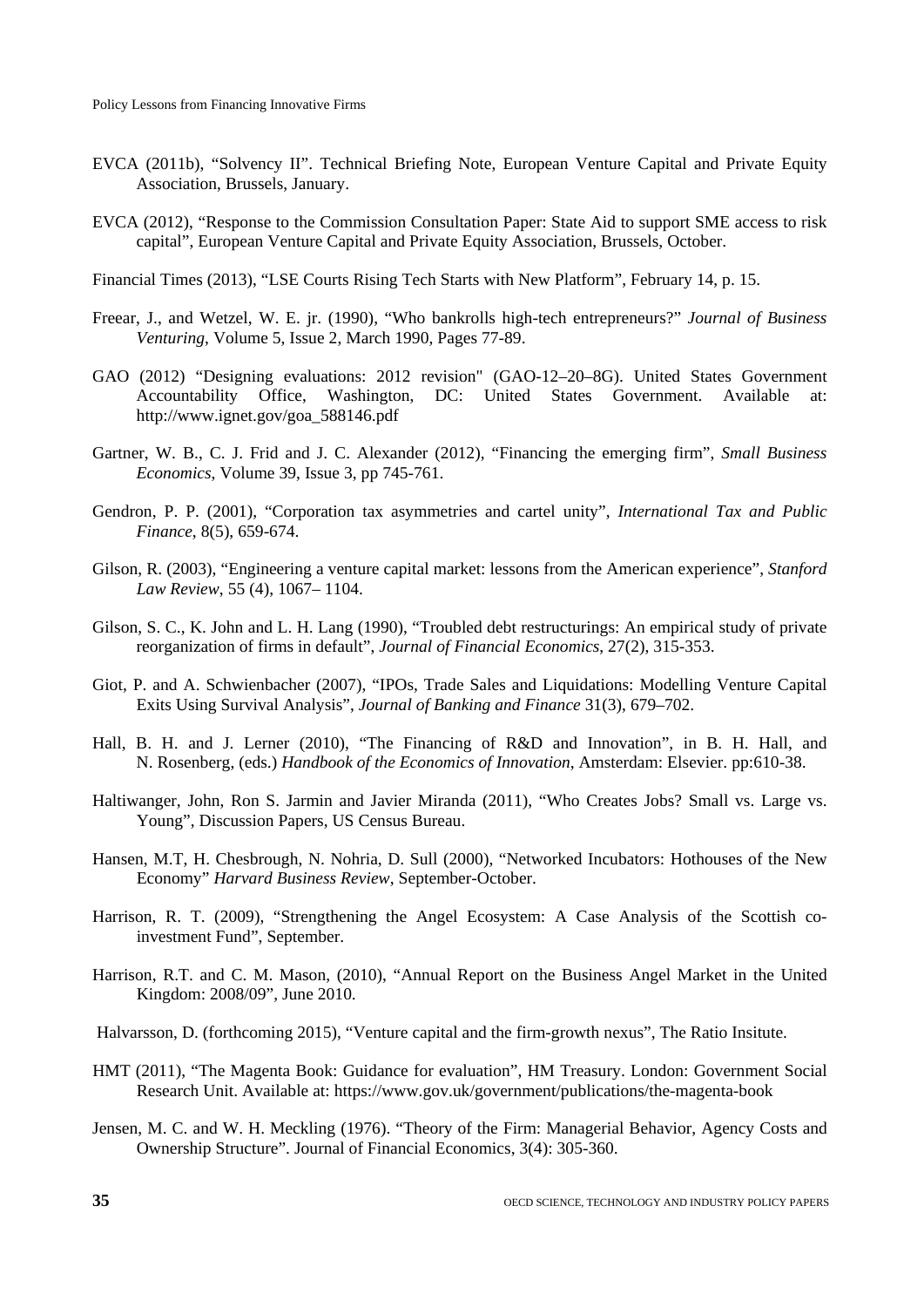Isenberg, D. (2012), "The Road to Crowdfunding Hell", *Harvard Business Review*, April.

- Kaplan, S.N. and P. Strömberg (2004), "Characteristics, Contracts, and Actions: Evidence from Venture Capitalist Analyses", *Journal of Finance*, American Finance Association, vol. 59(5), pages 2177- 2210, October.
- Kauffman Foundation (2007), "Finding Business Idols: A New Model to Accelerate Start-ups", Ewing Marion Kauffman Foundation, Kansas City, July.
- Kerr, W. R., J. Lerner, and A. Schoar (2010), "The Consequences of Entrepreneurial Finance: A Regression Discontinuity Analysis", Harvard Business School Entrepreneurial Management Working Paper No. 10-086, March 18, 2010.
- Keuschnigg, C. and S. B. Nielsen (2004), "Start-ups, venture capitalists, and the capital gains tax", *Journal of Public Economics*, Volume 88, Issue 5, April 2004, Pages 1011–1042.
- Kortum, S. and J. Lerner (2000), "Assessing the Impact of Venture Capital on Innovation", *Rand Journal of Economics*, 31, pp. 674-92.
- Lerner, J. (2009), "Boulevard of Broken Dreams: Why Public Efforts to Boost Entrepreneurship and Venture Capital Have Failed – and What to do About It", Princeton: Princeton University Press.
- Lerner, J. (2010), "The Future of Public Efforts to Boost Entrepreneurship and Venture Capital", *Small Business Economics*, *35*(3), 255-264.
- Lerner, J. and W. Sahlman (2012), "Reviving Entrepreneurship: Policy decisions in 12 areas could nurture – or cripple – America's greatest asset", *Harvard Business Review*, 116, Boston, March.
- Lerner, J., Y. Pierrakis, L. Collins, A. Bravo-Biosca (2011), "Atlantic Drift: Venture capital performance in the UK and the US", NESTA, London, June.
- Lerner, J., A. Leamon and F. Hardymon (2012), "Venture Capital, Private Equity, and the Financing of Entrepreneurship", Wiley. ISBN 978-0-470-59143-7
- Leleux, B., and B. Surlemont, (2003), "Public versus private venture capital: seeding or crowding out? A pan-European analysis", *Journal of Business Venturing*, *18*(1), 81-104.
- Litan. R. and Schramm. C. (2012), "Better Capitalism: Renewing the Entrepreneurial Strength of the American Economy", Yale University Publishing, New Haven, September.
- Mason, C. (2009), "Public Support for the Informal Venture Capital Market in Europe: A Critical Review", International Small Business Journal, vol. 27, 2009.
- Mason, C. and R. Harrison (2004), "Improving Access to Early Stage Venture Capital in Regional Economies: A New Approach to Investment Readiness", Local Economy, Volume 19, Issue 2.
- Michelacci, C. and J. Suarez (2004), "Business creation and the stock market", Review of Economic Studies 71(2), 459–481.
- Miller, P. and K. Bound (2011), "The Startup Factories: The rise of accelerator programmes to support new technology ventures", NESTA, June.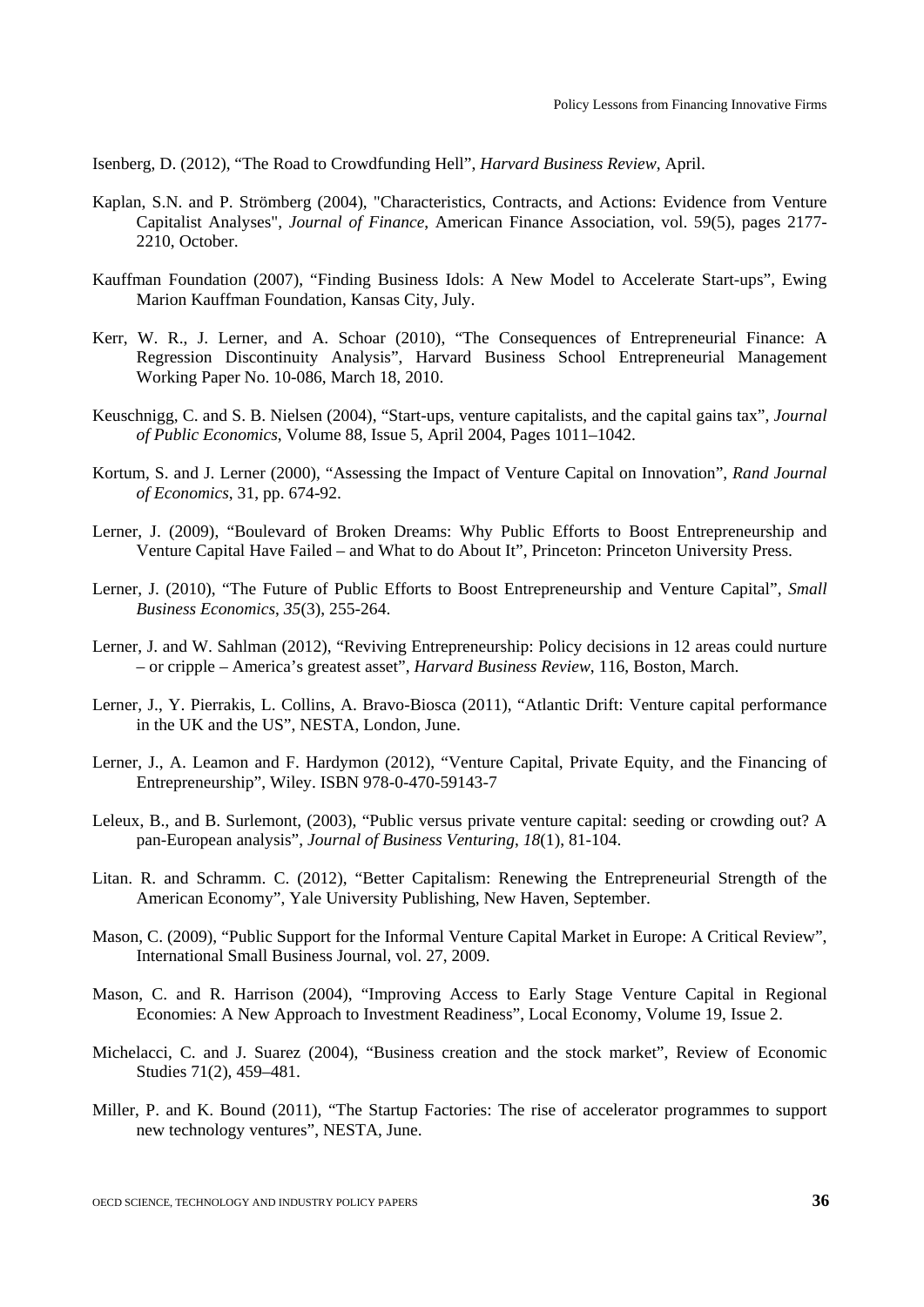- Murray, G. (1998), "A Policy Response to Regional Disparities in the Supply of Risk Capital to New Technology-Based Firms in the European Union: the European Seed Capital Fund Scheme", *Regional Studies*, Volume 32, pp. 405-409.
- Murray, G. (1999), "Early-stage venture capital funds, scale economies and public support", *Venture Capital: An International Journal of Entrepreneurial Finance*, *1*(4), 351-384.
- Murray, G., Cowling, M. Liu, W. and O. Kalinowska-Beszczynska (2012), "Government co-financed 'Hybrid' Venture Capital programmes: generalizing developed economy experience and its relevance to emerging nations" Kauffman International Research and Policy Roundtable, Liverpool, March.
- Myers, S.C. and Majluf, N.S. (1984), "Corporate financing and investment decisions when firms have information that investors do not have", *Journal of Financial Economics*, 13(2): 187-221.
- Nanda, R. (2010), "Entrepreneurial Finance", Paper presented at the OECD conference on "The Role of Entrepreneurship in Fostering Innovation and Growth, Paris, March 2010.
- Natusch, Ingo (2003), "Mezzanine Method of Financing", Round Table Talks, IKB Deutsche Industriebank, October; Document available at: http://www.brsi.de/pdfs/Mezzanine\_Finanzierungsformen\_engl.pdf.
- Neiss, S. (2011) "Crowd-funding could boost entrepreneurship", The Washington Times, September.
- NESTA (2012a), "The Venture Crowd", NESTA, London, June.
- NESTA (2012b), "Crowding In: How the UK's Businesses, Charities, Governments and Financial System can make the Most of Crowd funding", NESTA, London, December.
- OECD (2008a), *Measuring Entrepreneurship: A digest of indicators*. OECD-Eurostat Entrepreneurship Indicators Program, http://www.oecd.org/industry/business-stats/41664409.pdf
- OECD (2008b), *Entrepreneurship and Higher Education*, Local Economic and Employment Development (LEED), OECD Publishing. doi: 10.1787/9789264044104-en.
- OECD (2010), *High-Growth Enterprises: What Governments Can Do to Make a Difference*, OECD Studies on SMEs and Entrepreneurship, OECD Publishing. doi: 10.1787/9789264048782-en.
- OECD (2011), *Financing High-Growth Firms: The Role of Angel Investors*, OECD Publishing. doi: 10.1787/9789264118782-en.
- OECD (2012), OECD (2012), *Entrepreneurship at a Glance 2012*, OECD Publishing. doi: 10.1787/entrepreneur\_aag-2012-en
- OECD (2013a), *Financing SMEs and Entrepreneurs 2013: An OECD Scoreboard*, OECD Publishing, Paris.
- OECD (2013b), *Entrepreneurship at a Glance 2013*, OECD Publishing. doi: 10.1787/entrepreneur\_aag-2013-en
- OECD (2013c) *Corporate Governance in Current Equity Markets*, OECD, Paris.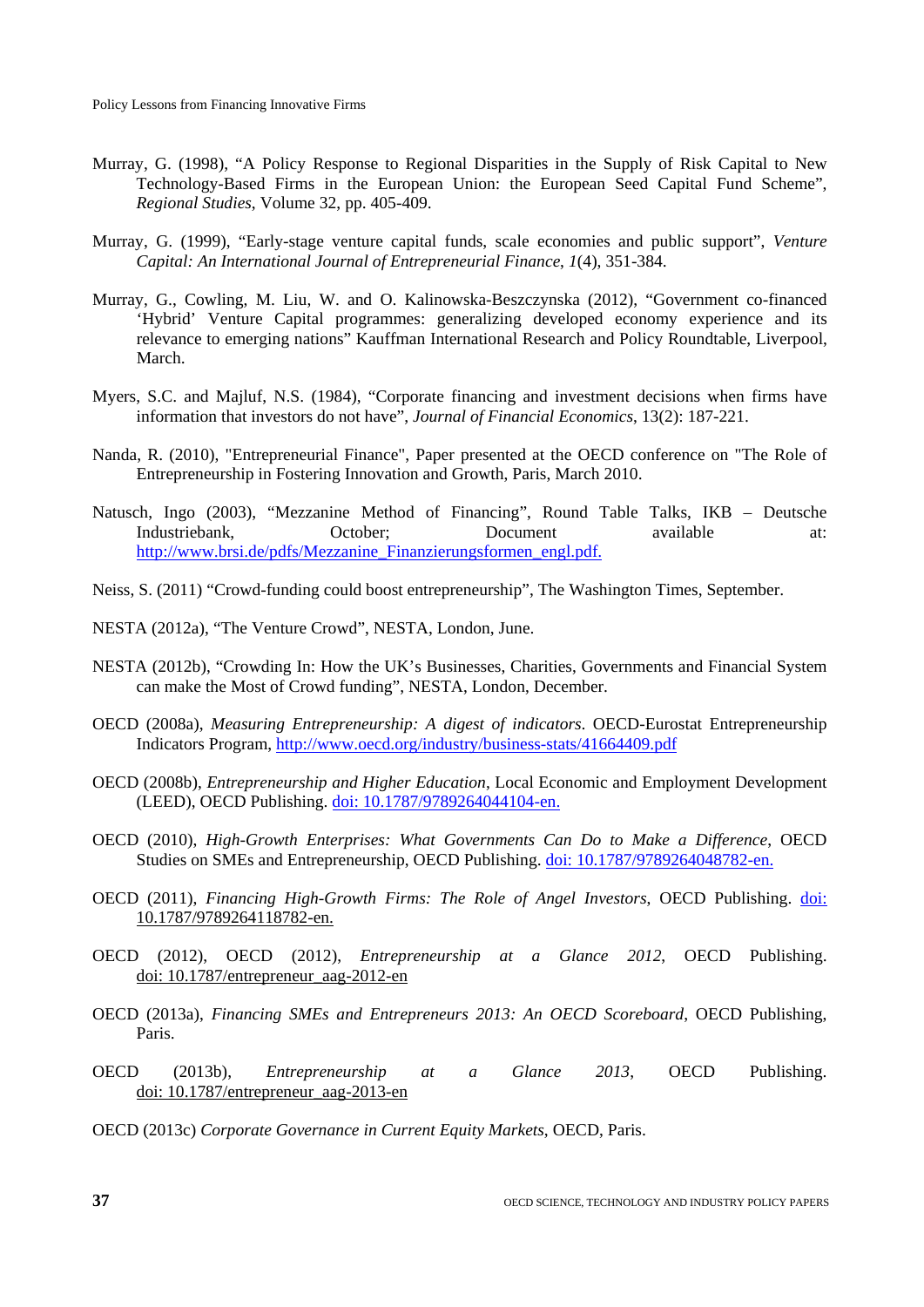- OECD (2013d), *[OECD Science, Technology and Industry Scoreboard 2013:](http://www.oecd-ilibrary.org/science-and-technology/oecd-science-technology-and-industry-scoreboard-2013_sti_scoreboard-2013-en) Innovation for Growth,* OECD Publishing, Paris.
- OECD (2014), *[OECD Science, Technology and Industry Outlook 2014](http://www.oecd-ilibrary.org/science-and-technology/oecd-science-technology-and-industry-outlook-2014_sti_outlook-2014-en),* OECD Publishing, Paris.
- Peneder, M. R. (2010), 'The Impact of Venture Capital on Innovation Behaviour and Firm Growth", *Venture Capital: An International Journal of Entrepreneurial Finance*, Vol. 12, No. 2, pp. 83-107.
- Posner, E. (2009), "The origins of Europe's new stock markets", Harvard University Press.
- Poterba, J (1989), "Capital Gains Tax Policy Toward Entrepreneurship", *National Tax Journal*, 42 (3), 375–390.
- Ries, E. (2011), "The Lean Start up: How Today's Entrepreneurs Use Continuous Innovation to Create Radically Successful Businesses", Crown Publishing Group, New York, NY.
- Ritter, J. R., (2013), "Re-Energizing the IPO Market" in M. Bailey and R. Herring, (eds.) *Restructuring To Speed Economic Recovery*, forthcoming, Brookings Press.
- Rothschild, L. and A. Darr (2005), "Technological Incubators and the Social Construction of Innovation Networks: An Israeli Case Study", *Technovation*, Volume 25, Issue 1, January 2005, Pages 59-67.
- Schramm, C. (2006), "The Entrepreneurial Imperative", Harper Collins Publishers, New York, NY.
- Schwienbacher, (2009) "Venture Capital Exits" in D. Cumming (ed.) *Companion to Venture Capital*, Wiley/Blackwell.
- Senor, D. and S. Singer (2009), "Start-up Nation: The Story of Israel's Economic Miracle", Council on Foreign Relations, New York, November.
- Sohl, J. E. (1999), "The early-stage equity market in the USA", *Venture Capital: An international journal of entrepreneurial finance*, *1*(2), 101-120.
- Stuart, T. E. and O. Sorenson (2007), "Strategic Networks and Entrepreneurial Ventures", *Strategic Entrepreneurship Journal,* Vol. 1, Issues 3-4, pp. 211-227.
- Shukla, R. (2012), "A new training paradigm for entrepreneurs: The network-centric approach", Larta Institute.
- Stangler, Dane and Bob E. Litan (2009), "Where Will the Jobs Come From?" Ewing Marion Kauffman Foundation, November.
- Stiglitz, J.E. and Weiss, A. (1981), "Credit rationing in markets with imperfect information", *American Economic Review*,71(3): 393-410.
- Toschi, L. and G. Murray (2009), "A cross-country review on investment readiness programmes: how can small and medium size enterprises increase their attractiveness to equity investors?" Working Paper, University of Bologna and Exeter University Business School.
- Townsend, R. M. (1979), "Optimal Contracts and Competitive Markets with Costly State Verification", *Journal of Economic Theory*, 21(2): 265-293.